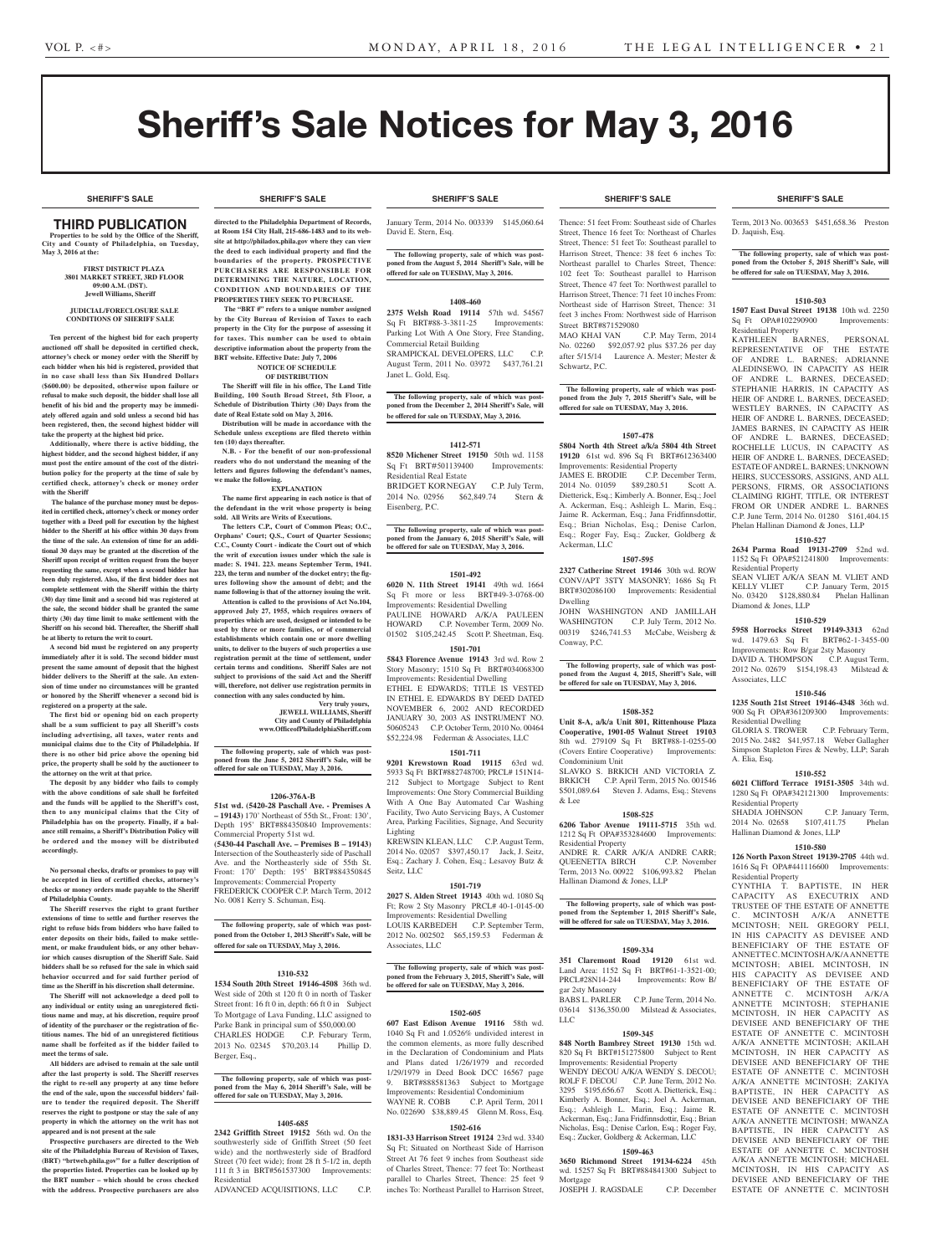A/K/A ANNETTE MCINTOSH; ISSAC MCINTOSH, IN HIS CAPACITY AS DEVISEE AND BENEFICIARY OF THE ESTATE OF ANNETTE C. MCINTOSH A/K/A ANNETTE MCINTOSH; JEDIDIAH BAPTISTE, IN HIS CAPACITY AS DEVISEE AND BENEFICIARY OF THE ESTATE OF ANNETTE C. MCINTOSH A/K/A ANNETTE MCINTOSCH C.P. April Term, 2013 No. 04715 \$62,755.23 Phelan Hallinan Diamond & Jones, LLP

#### **1510-620**

**4000 Gypsy Lane, Unit 550 19129** 21st wd. on Gypsy Lane Condominium Side of Gypsy Lane; Front: Irregular, Depth: Irregular BRT#888210300 Subject to Mortgage Improvements: Res. Condo 3 Sty Masonry ESTATE OF ERLENE BASS NELSON C.P. January Term, 2015 No. 001892 \$18,553.66 Elliot H. Berton, Esq.; Benjamin F. Dill, Esq.

#### **1510-642**

**1205 Stirling Street 19111** 53rd wd. (formerly part of the 35th wd.) ROW B/GAR 2STY MASONRY; 1744 Sq Ft BRT#531054300 Improvements: Residential Dwelling DAUNOUN DUBUISSON A/K/A DAUDOUIN DUBUISSON; NATIVITA DUBUISSON AND GERALDINE BERNADIN C.P. February Term, 2015 No. 02366 \$161,958.16 McCabe, Weisberg & Conway P.C.

#### **1510-647**

**609 East Wishart Street 19134-2309** 33rd wd. ROW 2STY MASONRY; 700 Sq Ft BRT#331027900 Improvements: Residential Dwelling

GREGORY STANISLAUS C.P. June Term, 2013 No. 01488 \$52,707.83 McCabe Weisberg & Conway P.C.

## **The following property, sale of which was post-poned from the November 10, 2015 Sheriff's Sale, will be offered for sale on TUESDAY, May 3, 2016.**

#### **1511-335**

**3131 North 28th Street 19132** 38th wd. 611 Sq Ft BRT#381258500 Improvements: Residential Property UNKNOWN HEIRS, SUCCESSORS, ASSIGNS, AND ALL PERSONS, FIRMS, OR ASSOCIATIONS CLAIMING RIGHT, TITLE, OR INTEREST FROM OR UNDER ROBERT T. ENSLEY, DECEASED C.P. November Term, 2014 No. 000510

#### **1511-406**

\$37,159.78 Shapiro & DeNardo, LLC

**6128 Lensen Street 19144** 59th wd. 1357 Sq Ft BRT#592276500 Improvements: Residential Property SHELLY K. CHAPPELL C.P. December Term, 2013 No. 00975 \$141,186.02 Shapiro & DeNardo, LLC

#### **1511-484**

**3324 Fairdale Road 19154** 66th wd. 1800<br>
Sq Ft BRT#663023100 Improvements: Sq Ft BRT#663023100 Residential Dwelling WILLIAM G. MCGREEVY, JR. C.P. April Term, 2015 No. 03675 \$165,142.24 Udren Law Offices, P.C.

## **1511-521**

**937 East Tioga Street 19134-1340** 33rd wd. 1402 Sq Ft OPA#331214600 Improvements: Residential Property CANDIDA RIOS, DECEASED C.P.

September Term, 2004 No. 02736 \$65,277.20 Phelan Hallinan Diamond & Jones, LLP

## **1511-592**

**4744 North Marvine Street 19141**  49th wd. 1730 Sq Ft BRT#491435400; Lot&Blk#124N080037 Improvements: Residential Dwelling

JASMINE BUSH, IN HER CAPACITY AS ADMINSITRATRIX OF THE ESTATE OF MELVIN R. PRYOR A/K/A MELVIN PRYOR, DECEASED AND UNKNOWN HEIRS, SUCCESSORS, ASSIGNS, AND ALL PERSONS, FIRMS, OR ASSOCIATIONS CLAIMING RIGHT, TITLE, OR INTEREST FROM OR UNDER CAROLYN MILES, DECEASED C.P. April Term, 2014 No.<br>04370 \$74.856.86 Powers, Kirn & 04370 \$74,856.86 Powers, Kirn & Associates, LLC

#### **The following property, sale of which was postponed from the December 1, 2015 Sheriff's Sale, will be offered for sale on TUESDAY, May 3, 2016.**

#### **1512-333**

**4127 Robbins Avenue 19135-3021** 55th wd. 1504.44 Sq Ft BRT#55-2-041700 Improvements: Row B/gar 2sty Masonry FAYNELL S. LINDSEY C.P. February Term 2015 No. 02647 \$145,217.53 Milstead & Associates, LLC

## **1512-381**

**1028 Herbert Street 19124** 23rd wd. 1725 Sq Ft BRT#234081000 Improvements: Residential Real Estate NAIDA J. QUIROS C.P. April Term,

2015 No. 03639 \$64,862.98 Stern & Eisenberg P.C.

## **1512-440**

**1314 North Allison Street 19131** 4th wd. 1575 Sq Ft BRT#041334800 Improvements: Residential Real Estate UNKNOWN HEIRS, EXECUTORS AND DEVISEES OF THE ESTATE OF PHYLLIS LINDSAY AND CHRISTOPHER AIKEN C.P. October Term, 2014 No. 00418 \$20,267.93 Stern & Eisenberg P.C.

## **1512-488**

**60 West Manheim Street 19144** 12th wd. 1315 Sq Ft BRT#12-3-0688-00 Improvements: Residential Dwelling C.P. August Term, 2012 No. 03139 \$261,837.13 Powers, Kirn & Associates, LLC

#### **1512-493**

**6619 Malvern Avenue 19151-2346** 34th wd. 1309 Sq Ft OPA#344085800 Improvements: Residential Property KYSHA DAVIS AND MICHAEL DAVIS C.P. June Term, 2008 No. 04930 \$185,855.88 Phelan Hallinan Diamond & Jones, LLP

#### **1512-543**

**1741 North Gratz Street 19121** 47th wd. 900 Sq Ft BRT#47-1-3118-00 Improvements: Two Unit Residential Dwelling DOM PROPERTIES, LLC C.P. March Term, 2015 No. 004103 \$300,565.29 Craig H. Fox, Esq

#### **1512-587**

**5427 Belmar Terrace 19143** 51st wd. 1072 Sq Ft BRT#51-4-0893-00 Improvements: Residential Property<br>AARON PORTER C.P. February Term, 2010 No. 01520 \$59,982.64 Shapiro & DeNardo, LLC

#### **1512-598**

**4938 Lancaster Avenue 19131-4535**  44th wd. ROW 2STY MASONRY; 921 Sq Ft BRT#442189300 Subject to Mortgage Improvements: Residential Dwelling ANTONIO WATSON A/K/A ANTONIO R. WATSON C.P. September Term, 2013 No. 03796 \$142,681.82 McCabe, Weisberg, & Conway, P.C.

#### **1512-615**

**3100 North 25th Street 19132-1318** 38th wd. 961 Sq Ft OPA#381068800 Improvements: Residential Property SAMANTHA LOMAX C.P. January Term, 2015 No. 00156 \$34,014.54 Phelan Hallinan

## Diamond & Jones, LLP

**1512-666 2442 North Bouvier Street 19132- 4305** 16th wd. 675 Sq Ft OPA#161236300 Improvements: Residential Property MICHAEL D. KELLY AND RHINO INVESTMENT PROPERTIES, LLC C.P. May Term, 2014 No. 01291 \$50,500.07 Phelan Hallinan Diamond & Jones, LLP

#### **1512-728**

**5454 Warrington Avenue 19143-4810**  51st wd. 1098 Sq Ft BRT#51-4-0582- 00; PRCL#28 S 3-45 Improvements: Residential Dwelling CYNTHIA H. ROBINSON C.P. December Term, 2014 No. 01748 \$48,914.12 Jessica N. Manis; Powers, Kirn & Associates, LLC

#### **1512-744**

**4019 Greeby Street 19135-2514** 55th wd. 975 Sq Ft OPA#552121500 Improvements: Residential Property DONALD A. FRANKENBERGER AND GS HOMES, INC. C.P. September Term, 2014 No. 03556 \$130,071.34 Phelan Hallinan Diamond & Jones, LLP

**The following property, sale of which was post-poned from the January 5, 2016, Sheriff's Sale, will be offered for sale on TUESDAY, May 3, 2016.**

#### **1601-301**

**6752 Chew Avenue 19119** 22nd wd. 942.5 Sq Ft BRT#222199700 Improvements: Residential Dwelling DOROTHY MOORE, INDIVIDUALLY AND AS EXECUTRIX OF THE ESTATE OF SHERMAN A. OUARLES C.P. November Term, 2012 No. 02393 \$41,974.49 Law Offices of Gregory Javardian, LLC

## **1601-304**

**2122 Wallace Street 19130** 15th wd. 1432.25 Sq Ft BRT#152080000 Improvements: Row 3 Story Masonry GREGORY L. DEVANEY C.P. April Term, 2013 No. 03507 \$469,719.26 Milstead & Associates, LLC

#### **1601-328**

**6558 North 18th Street 19126** 17th wd. 1440<br>
Sq Ft BRT#172285600 Improvements: Sq Ft BRT#172285600 Residential Property JACQUELINE L. WILLIAMS C.P. February Term, 2015 No. 02817 \$99,476.34 KML Law Group, P.C.

#### **1601-331**

**627 East Cheltenham Avenue 19120** 35th wd. 1088 Sq Ft BRT#352011800 Improvements: Residential Real Estate KARL HAEGELE C.P. March Term, 2015 No. 02778 \$45,954.74 Stern & Eisenberg, P.C.

#### **1601-334**

P.C.

**4641 Edmund Street 19124-3409** 23rd wd. 2000 Sq Ft BRT#232390500 Improvements: Residential Real Estate JOANN S. MONTE C.P. May Term, 2015 No. 02495 \$59,694.26 Stern & Eisenberg,

## **1601-335**

**4418 North Gratz Street 19140** 43rd wd. on the Westerly side of Gratz St at a distance of 135 feet Northwardly from the Northerly side Cayuga St; Front: 14ft, Depth: 50ft<br>OPA#132196700 Improvements: Single Improvements: Single Family Residence DONNA LYNN WILLIS C.P. May Term,

2015 \$43,629.34 Stephen M. Hladik, Esq. **1601-337**

**4815 Tyson Avenue 19135** 41st wd. 1540 Sq Ft BRT#412045900 Improvements: Residential

Property PETER PANTELOGLUS C.P. November Term, 2014 No. 001477 \$124,780.02 Shapiro & DeNardo, LLC

#### **1601-342**

**2077 East Clearfield Street 19134** 25th wd. 1060 Sq Ft BRT#25-2-2427-00 Improvements: Residential Property ALEXANDER VALENTIN C.P. January

Term, 2015 No. 001988 \$59,057.43 Shapiro & DeNardo, LLC **1601-343**

**1987 West 74th Avenue 19138** 10th wd. 1296<br>
Sq Ft BRT#101391300 Improvements: Sq Ft BRT#101391300 Residential Property JAMAL SHELLMON C.P. March Term, 2015 No. 002056 \$77,295.51 Shapiro & DeNardo, LLC

#### **1601-346**

**3302 Sheffield Street 19136** 64th wd. 1480 Sq Ft BRT#642213900 Improvements: Residential Property JOSEPH MCCUEN AND ROSEANN MCCUEN C.P. June Term, 2015 No. 01514 \$110,980.35 Shapiro & DeNardo, LLC

#### **1601-350**

**5206-10 Filbert Street 19139** 44th wd. On the south side of Filbert St 75 ft westerly of 52nd St then south leading into Filbert St 115 ft to the northerly line of an alley leading eastwardly into 52nd St, west 48'6" then back to beginning BRT#884349390 Improvements: Ind Whse Masonry

DAVE PAK AND KYUNG SOOK PAK C.P. August Term, 2013 No. 00067 \$751,590.67 plus interest from 12/5/2014 to 1/5/2016 at the rate of 5.42% per annum or \$44,181.00 Max L. Lieberman, Esq.; Max L. Lieberman & Associates, P.C.

#### **1601-358**

**4421 Knorr Street 19135** 55th wd. 1694 Sq Ft BRT#552162900 Improvements: Residential Property JOHN FLATON III C.P. November Term, 2013 No. 00400 \$92,999.41 KML Law

Group, P.C. **1601-364**

**113 North 59th Street 19139** 4th wd. 1005 Sq Ft BRT#402109100 Improvements: Row 2 Sty Masonry RODERICK SLOCUM C.P. November Term, 2013 No. 02506 \$111,480.30 Milstead &

## **1601-365**

Associates, LLC

**3146 Birch Road 19154** 66th wd. 1890 Sq Ft BRT#66-3-0137-00 Improvements: Row B/ gar 2sty Masonry

MICHAEL DASHKOV C.P. September Term, 2013 No. 03274 \$173,416.37 Milstead & Associates, LLC

## **1601-374**

**5033 Schuyler Street 19144** 13th wd. S/D W DET GAR 3 STY MASON: 2763 Sq Ft BRT#133158300 Improvements: Residential Dwelling CHERISE NICOLE WALL, ANTHONY WALL, AND UNITED STATES OF AMERICA, C/O UNITED STATES ATTORNEY FOR THE EASTERN DISTRICT OF PENNSYLVANIA

C.P. July Term, 2008 No. 02738 \$167,156.68 McCabe, Weisberg & Conway, P.C. **1601-376**

**1127 Kimbal Street 19147** 2nd wd. 672 Sq Ft BRT#021106900 Improvements: Row 2 Sty Masonry JOY BOSTIC C.P. August Term, 2014 No. 00896

## \$256,922.97 Milstead & Associates, LLC **1601-385**

**7700 Thouron Avenue 19150-2516** 50th wd. 1260 Sq Ft OPA#502141800 Improvements: Residential Property

#### **SHERIFF'S SALE SHERIFF'S SALE SHERIFF'S SALE SHERIFF'S SALE SHERIFF'S SALE**

CANDACE R. PICKETT C.P. February Term, 2013 No. 02001 \$86,269.87 Phelan Hallinan Diamond & Jones, LLP

**1601-488 6035 Charles Street 19135-4402** 62nd wd. 1200 Sq Ft OPA#622303200 Improvements:

PABLO R. VALLE AND ELISANDRA MALAVE VALLE C.P. September Term, 2008 No. 04745 \$98,095.35 Phelan Hallinan

**1601-489 1247 Hellerman Street 19111-5528** 53rd wd. 1224 Sq Ft OPA#531134000 Improvements:

REGINA ROANE AND KIA HAILEY C.P. May Term, 2013 No. 02768 \$63,803.49 Phelan Hallinan Diamond & Jones, LLP **1601-505 226 East Montana Street 19119-2259**  22nd wd. 1306 Sq Ft OPA#221139800 Improvements: Residential Property LAKEISHA WEBB C.P. August Term, 2012 No. 02974 \$76,586.89 Phelan Hallinan

**1601-506 936 East Sedgwick Street 19150-3518**  50th wd. 1720 Sq Ft OPA#502427700 Improvements: Residential Property CHANDRA D. THOMAS, IN HER CAPACITY AS EXECUTRIX AND DEVISEE OF THE ESTATE OF IDLEWIG H. THOMAS; DIONNE MAY KNABER, IN HER CAPACITY AS DEVISEE OF THE ESTATE OF IDLEWIG H. THOMAS C.P. August Term, 2015 No. 00569 \$163,324.51 Phelan Hallinan

**1601-507 10726 Philcrest Road 19154-4031** 66th wd. 1386 Sq Ft OPA#662072267 Improvements:

PAUL W. WINTER, JR. AND RACHEL<br>WINTER CP September Term 2014

No. 03305 \$100,034.42 Phelan Hallinan

**1601-509 1319 Blavis Street 19140** 49th wd. Situate on the North side of Blavis St (60' wide) at the distance of 169'2-1/8" Westward from the West side of Old York Rd OPA#491002600 Improvements: Row 2sty Masonry JAMES L. NELSON, SR AND SHERYL ALEXANDER C.P. May Term, 2015 No. 00721 \$76,306.93 Richard J. Nalbandian, III **1601-511 1826 South 54th Street 19143-5715** 51st wd. 960 Sq Ft OPA#514160000 Improvements:

ERNEST M. GIBBS, IN HIS CAPACITY AS HEIR OF GAIL L. GIBBS, DECEASED; TERRANCE GIBBS, IN HIS CAPACITY AS HEIR OF GAIL L. GIBBS, DECEASED; MARCUS ROGERS, IN HIS CAPACITY AS HEIR OF GAIL L. GIBBS, DECEASED; ALLISON HARRIS A/K/A ALLISON STERN, IN HER CAPACITY AS HEIR OF GAIL L. GIBBS, DECEASED; EVERETTE ROGERS, IN HIS CAPACITY AS HEIR OF GAIL L. GIBBS, DECEASED; NANA A. ANTIWAA-BEY, IN HER CAPACITY AS HEIR OF DOROTHY ERVIN-MILLER A/K/A DOROTHY M. ERVIN-MILLER, DECEASED; UNKNOWN HEIRS, SUCCESSORS, ASSIGNS, AND ALL PERSONS, FIRMS, OR ASSOCIATIONS CLAIMING RIGHT, TITLE, OR INTEREST FROM OR UNDER DOROTHY ERVIN-MILLER, DECEASED; UNKNOWN HEIRS, SUCCESSORS, ASSIGNS, AND ALL PERSONS, FIRMS, OR ASSOCIATIONS CLAIMING RIGHT, TITLE, OR INTEREST FROM OR UNDER GAIL L. GIBBS, DECEASED C.P. March Term, 2010 No. 02033 \$105,424.80 Phelan Hallinan

C.P. September Term, 2014

Residential Property

Diamond & Jones, LLP

Residential Property

Diamond & Jones, LLP

Diamond & Jones, LLP

Residential Property

Diamond & Jones, LLP

Residential Property

Diamond & Jones, LLP

Diamond & Jones, LLP

Diamond & Jones, LLP

**1601-522 1845 East Monmouth Street 19134-3553**  25th wd. 1118 Sq Ft OPA#252128300 Improvements: Residential Property DAWN MOREIRA, IN HER CAPACITY AS ADMINSITRATRIX AND HEIR OF THE ESTATE OF BRUCE A. MARTELL; SALLIE MARTELL, IN HER CAPACITY AS HEIR OF THE ESTATE OF BRUCE A. MARTELL; SARA SWIERCZYNSKI, IN HER CAPACITY AS HEIR THE ESTATE OF BRUCE A. MARTELL UNKNOWN HEIRS, SUCCESSORS, ASSIGNS, AND ALL PERSONS, FIRMS, OR ASSOCIATIONS CLAIMING RIGHT, TITLE, OR INTEREST FROM OR UNDER BRUCE A. MARTELL, DECEASED C.P. June Term, 2015 No. 01348 \$12,675.07 Phelan Hallinan

**1601-523 5110 West Nevada Street 19131-2418**  52nd wd. 1400 Sq Ft OPA#521179600 Improvements: Residential Property FRANCIS KILSON C.P. March Term, 2012 No. 02129 \$166,732.32 Phelan Hallinan

## **1601-393**

**2618 65th Street 19142-2813** 40th wd. 1236 Sq Ft OPA#406002700 Improvements: Residential Property

DEBRAH STERLING C.P. November Term, 2010 No. 00722 \$68,916.99 Phelan Hallinan Diamond & Jones, LLP

#### **1601-394**

**338 Milne Street a/k/a 338 West Milne Street 19144-4206** 13th wd. 960 Sq Ft OPA#133002200 Improvements: Residential Property

PEARL C. RHODES C.P. June Term, 2015 No. 00038 \$74,279.03 Phelan Hallinan Diamond & Jones, LLP

## **1601-398**

**327 South 16th Street 19102-4909** 8th wd. 1733.75 Sq Ft BRT#081154900 Improvements: Residential Real Estate DENISE PALLANTE AND JOSEPH T.

PALLANTE C.P. May Term, 2014 No. 02535 \$790,013.45 Stern & Eisenberg, P.C. **1601-399**

**1115 Hower Lane 19115-4810** 63rd wd. 2,310 sq ft OPA#632075200 Improvements:

BASHIRAN BIBI AND SHAHBAZ KHAN C.P. March Term, 2013 No. 02983 \$383,909.96 Phelan Hallinan Diamond & Jones, LLP **1601-400 5623 Spruce Street 19139** 60th wd. 1936 Sq Ft BRT#604066000 Improvements: Semi Det

No. 03935 \$132,999.25 Milstead & Associates,

**1601-404 1512 Green Street, Apt 3 19130** 88th wd. 638 Sq Ft BRT#888100433 Improvements:

ANTHONY MCNEILL C.P. August Term, 2015 No. 01149 \$113,943.29 Stern &

**1601-420 902 Emily Street 19148-2304** 39th wd. 896<br>Sq Ft OPA#393288700 Improvements: Sq Ft OPA#393288700 Improvements:

AZHAR JAMAL C.P. March Term, 2012 No. 02606 \$104,830.90 Phelan Hallinan

**1601-425 1538 North 10th Street, #C, a/k/a 1538 North 10th Street Unit C 19122-3472** 20th wd. 1152 Sq Ft OPA#20-2-1866-44 Improvements:

SANDRA MOORE C.P. March Term, 2015 No. 01437 \$95,239.36 Phelan Hallinan

**1601-429 2758 Mower Street 19152-2107** 57th wd. 1584 Sq Ft OPA#571100000 Improvements:

MARK E. GEIST C.P. November Term, 2010 No. 03473 \$180,182.35 Phelan Hallinan

**1601-438 1216 Alcott Street 19149** 35th wd. 1088 Sq Ft BRT#35-2-0673-00 Improvements:

PABLO CAMACHO C.P. April Term, 2014 No. 01104 \$50,679.90 Powers, Kirn &

**1601-441 238 Earlham Terrace a/k/a 238 West Earlham Street 19144** 12th wd. 1667 Sq Ft BRT#12- 4046800 Improvements: Residential Dwelling<br>IVIN STATON C.P. June Term, 2015 No.

01732 \$99,072.25 Udren Law Offices, P.C. **1601-442 3335 Vista Street 19136** 64th wd. 1608.33 Sq Ft BRT#64-2-161400 Improvements:

2014 No. 03911 \$151,748.99 Udren Law

**1601-451 516 Cross Street 19147-6513** 1st wd. 1112 Sq Ft OPA#011292100 Improvements:

ROSALIND MCCREA A/K/A ROSALIND C. MCCREA C.P. January Term, 2012 No. 00378 \$105,915.37 Phelan Hallinan

**1601-487 1919 Ruan Street 19124-4622** 23rd wd. 845 Sq Ft OPA#232029200 Improvements:

JOSE L. CARABALLO C.P. July Term, 2012 No. 04458 \$70,407.01 Phelan Hallinan

C.P. June Term, 2015 No.

C.P. December Term,

C.P. March Term, 2015

Residential Property

2sty Masonry

Residential Real Estate

Eisenberg, P.C.

Residential Property

Diamond & Jones, LLP

Residential Property

Diamond & Jones, LLP

Residential Property

Diamond & Jones, LLP

Residential Dwelling

Residential Dwelling<br>STEPHEN NOWAK

Residential Property

Diamond & Jones, LLP

Residential Property

Diamond & Jones, LLP

Offices, P.C.

Associates, LLC

LLC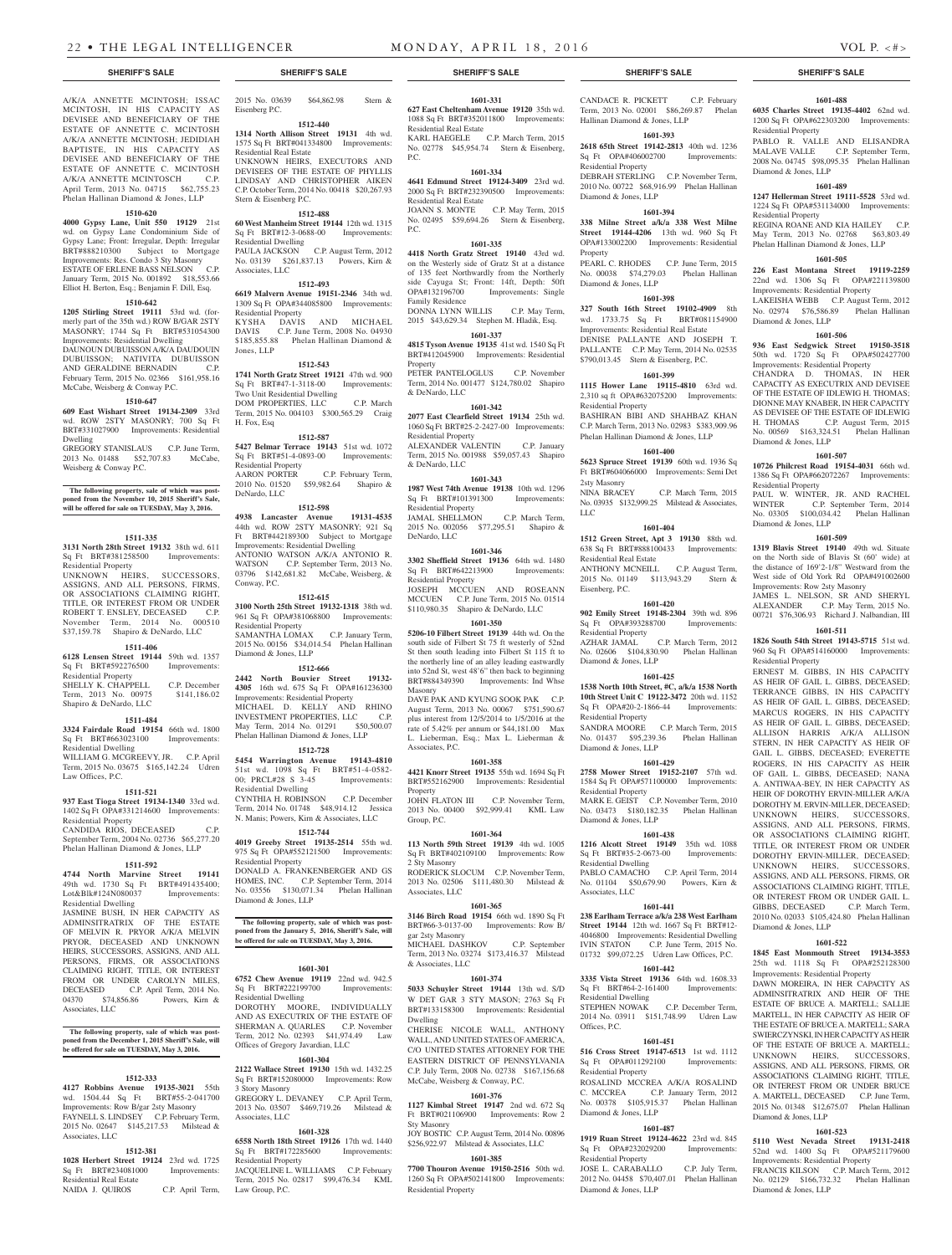Kochalski LLC

Property

Phillips, Esq.

Family Residence

Family Residence

Residential Property

Hladik, Esq.

Group, P.C.

Hladik, Esq.

Manley Deas Kochalski LLC

Michael E. Carleton, Esq.; Justin F. Kobeski, Esq.; Manley Deas Kochalski LLC

**1602-565 7123 Torresdale Avenue 19135** 65th wd. Approximate size: 2430 OPA#651257000 Improvements: Residential Property JOSEPH A. DAUT AND MICHELLE DAUT C.P. May Term, 2011 No. 01332 \$143,025.06 Justin F. Kobeski, Esq.; Scott A. Dietterick, Esq.; Kimberly A. Bonner, Esq.; Jana Fridfinnsdottir, Esq.; Michael E. Carleton, Esq.; Meredith H. Wooters, Esq.; Manley Deas

**1602-567 1701 Locust Street, Unit 1705 19103** 8th wd. Approximate size: 1116 OPA#88-8110692 Improvements: Residential Property MATTHEW MCMANUS AND JENNIFER BURMAN-MCMANUS C.P. April Term, 2015 No. 00732 \$385,265.24 Kimberly A. Bonner, Esq.; Scott A. Dietterick, Esq.; Jana Fridfinnsdottir, Esq.; Michael E. Carleton, Esq.;

**1602-569 601 Watkins Street 19148** 1st wd. 1312 Sq Ft OPA#012122200 Improvements: Residential

AMERICAN HERITAGE FEDERAL CREDIT UNION C.P. August Term, 2014 No. 03494 \$90,217.09 plus interest in the amount of \$12596.43 from 8/27/14 Michael V.

**1602-574 1425 East Susquehanna Avenue 19125** 18th wd. On Northeasterly side of Susquehanna Ave 18' Southeastwardly from the Southeasterly side of Gaul St; Front: abnormal, Depth: abnormal<br>BRT#181252900 Improvements: Single

JONATHAN WOJTIW C.P. March Term, 2013 No. 03820 \$261,704.91 Stephen M.

**1602-576 5314 Jackson Street 19124** 62nd wd. On Northwest side of Jackson St 135'8" Northeast from the Northeast side of Kennedy St (50' wide); Front: abnormal, Depth: abnormal BRT#622399500 Improvements: Single

CANDICE LEES C.P. September Term, 2014 No. 01603 \$192,544.42 Stephen M.

**1602-578 10043 Ferndale Street 19116** 58th wd. 2850 Sq Ft BRT#582479900 Improvements:

VASYL FEDELESH C.P. March Term, 2012 No. 00444 \$187,675.00 KML Law

**1602-580 1828 Federal Street 19146** 36th wd. ROW 3STY MASONRY; 1440 Sq Ft BRT#361038800 **Improvements: Residential Dwelling<br>BRUCE G. STENBERG. II C.P. August** 

Term, 2013 No. 01920 \$256,555.27 McCabe,

**1602-582A-D 2nd wd. (1301 Federal Street – Premises A – 19147)** 18'x52' OPA#021252700 Subject to Mortgage Subject to Rent Improvements: Row

**23rd wd.** (**4750 Frankford Avenue – Premises B – 19124)** Approximate size: 17'x85'8" OPA#871110050 Subject to Rent Improvements: Sty Off + Apt 3 Sty Masonry **39th wd.** (**2140 South 8th Street – Premises C – 19148)** Approximate size: 16'x65'

HAZEL G. TAYLOR C.P. June Term, 2015 No. 04006 \$46,032.27 KML Law Group, P.C. **1602-609 9060 Verree Road 19115** 63rd wd. DET W/GAR 1.5STY MAS+OTHER; 1395 Sq Ft BRT#632262300 Improvements: Residential

PHILIP NACE, CECELIA NACE AND IRMA RIVERA C.P. March Term, 2015 No. 03949 \$215,164.92 McCabe, Weisberg, &

**1602-611 625 East Durham Street 19119** 22nd wd. 5534 Sq Ft BRT#222170200 Improvements:

Improvements: Row 2 Sty Masonry **23rd wd.** (**4655-4661 Paul Street – Premises D – 19124)** Approximate size: 61'x89' OPA#0882966800 Subject to Rent Improvements: Store 1 Sty Masonry BIK YANG LAU C.P. June Term, 2008 No. 04947 \$125,000.00 Drew Salaman, Esq. **1602-594 2619 North 23rd Street 19132** 16th wd. 992 Sq Ft BRT#162226700 Improvements:

Subject to Mortgage

BRUCE G. STENBERG, II

Weisberg, & Conway, P.C.

Con/apt 3 Sty Mason

Residential Property

Dwelling

Conway, P.C.

Residential Property

Improvements: Single

**1602-508 4937 Duffield Street 19124** 23rd wd. 3367 Sq Ft BRT#23-2-2785-00 Improvements:

HEATHER M. CONGELOSI C.P. June Term, 2015 No. 01836 \$11,646.96 Powers,

**1602-520 2807 Ryerson Place 19114** 57th wd. 1800 Sq Ft OPA#57-2094623 Improvements:

JESSICA MURAO AND STEVEN K. MURAO C.P. June Term, 2013 No. 02114 \$204,698.72 Meredith H. Wooters, Esq.; Scott A. Dietterick, Esq.; Kimberly A. Bonner, Esq.; Jana Fridfinnsdottir, Esq.; Michael E. Carleton, Esq.; Justin F. Kobeski, Esq.; Manley Deas

**1602-523 191 West Spencer Street 19120** 61st wd. 1140 Sq Ft OPA#139N7-186, 611220400 Improvements: Residential Property STACY SAVAGE A/K/A STACEY SAVAGE C.P. May Term, 2013 No. 02573 \$43,416.24 Meredith H. Wooters, Esq.; Scott A. Dietterick, Esq.; Kimberly A. Bonner, Esq.; Jana Fridfinnsdottir, Esq.; Michael E. Carleton, Esq.; Justin F. Kobeski, Esq.; Manley Deas Kochalski

**1602-528 303 East Shawmont Avenue, #2A6 a/k/a 303 Showmont Avenue, Apt F 19128** 21st wd. 0 Sq Ft BRT#888210585 Improvements:

ESTATE OF ELEANOR SWEENEY A/K/A ELEANOR B. SWEENEY, C/O MICHAEL SWEENEY A/K/A MICHAEL A. SWEENEY, PERSONAL REPRESENTATIVE; PERSONAL REPRESENTATIVE; UNKNOWN HEIRS, SUCCESSORS, ASSIGNS, AND ALL PERSONS, FIRMS, OR ASSOCIATIONS CLAIMING RIGHT TITLE, OR INTEREST FROM OR UNDER ELEANOR SWEENEY A/K/A ELEANOR B. SWEENEY C/O MICHAEL SWEENEY A/K/A MICHAEL A. SWEENEY, PERSONAL REPRESENTATIVE OF THE ESTATE OF ELEANOR SWEENEY A/K/A ELEANOR B. SWEENEY; THERESA M. BACH, KNOWN HEIR OF ELEANOR SWEENEY A/K/A ELEANOR B. SWEENEY; BETH ANN C. NICHOLS, KNOWN HEIR OF ELEANOR SWEENEY A/K/A ELEANOR B. SWEENEY; KATHLEEN ELLIOTT, KNOWN HEIR OF ELEANOR SWEENEY A/K/A ELEANOR B. SWEENEY C.P. March Term, 2014 No. 05269 \$66,002.51 Udren Law Offices, P.C. **1602-532 1306 West Somerset Street 19132** 37th wd. 1827 Sq Ft OPA#37-2-3361-00 Improvements:

Residential Dwelling

Kirn & Associates, LLC

Residential Property

Kochalski LLC

LLC

Residential Dwelling

Residential Property

Deas Kochalski LLC

Diamond & Jones, LLP

Residential Property

Kochalski LLC

Property

ABDUR-RAHIYM NEEQUAYE January Term, 2012 No. 03025 \$51,798.20 Justin F. Kobeski, Esq.; Scott A. Dietterick, Esq.; Kimberly A. Bonner, Esq.; Jana Fridfinnsdottir, Esq.; Michael E. Carleton, Esq.; Meredith H. Wooters, Esq.; Manley

**1602-545 3144 D Street 19134-2313** 7th wd. 980 Sq Ft OPA#071500600 Improvements: Residential

CARMEN VELAZQUEZ C.P. April Term, 2015 No. 03099 \$35,927.34 Phelan Hallinan

**1602-550 2716 North 46th Street 19131** 34th wd. 1945 Sq Ft OPA#521230200 Improvements:

LECHERYL HAWKES C.P. October Term, 2012 No. 00192 \$44,180.90 Justin F. Kobeski, Esq.; Scott A. Dietterick, Esq.; Kimberly A. Bonner, Esq.; Jana Fridfinnsdottir, Esq.; Michael E. Carleton, Esq.; Meredith H. Wooters, Esq.; Manley Deas Kochalski LLC **1602-555 1220 East Fletcher Street 19125** 18th wd. Approximate size: 755 OPA#18-1257300 Improvements: Residential Property ROBERT PALUMBO A/K/A ROBERT L. PALUMBO A/K/A ROBERT PALUMBO, JR. C.P. March Term, 2014 No. 05739 \$131,206.47 Justin F. Kobeski, Esq.; Scott A. Dietterick, Esq.; Kimberly A. Bonner, Esq.; Jana Fridfinnsdottir, Esq.; Michael E. Carleton, Esq.; Meredith H. Wooters, Esq.; Manley Deas

**1602-558 7321 North 20th Street 19138** 10th wd. Approximate size: 1500 OPA#10-1157700 Improvements: Residential Property LARRY C. HANKERSON AND TAWANDA WALTERS C.P. December Term, 2013 No. 00101 \$151,302.99 Meredith H. Wooters, Esq.; Scott A. Dietterick, Esq.; Kimberly A. Bonner, Esq.; Jana Fridfinnsdottir, Esq.;

### **SHERIFF'S SALE SHERIFF'S SALE SHERIFF'S SALE SHERIFF'S SALE SHERIFF'S SALE**

## **1601-525**

**11133 Drake Drive 19154** 66th wd. 1893.35 Sq Ft BRT#662226700 Improvements: Residential Property THOMAS F. KURTZ AND LAUREN N.

TENAGLIA C.P. January Term, 2014 No. 000733 \$127,974.78 Shapiro & DeNardo, LLC

#### **1601-536**

**6132 Tulip Street 19135-4224** 41st wd. 1056 Sq Ft OPA#411426300 Improvements: Residential Property

#### DANA PRICE-SKERRETT C.P. August Term, 2013 No. 01473 \$130,953.55 Phelan Hallinan Diamond & Jones, LLP

#### **1601-538**

**1939 South 22nd Street 19145** 48th wd. 937.87 Sq Ft BRT#48-2186400 Improvements: Residential Dwelling

UNKNOWN HEIRS, SUCCESSORS, ASSIGNS, AND ALL PERSONS, FIRMS, OR ASSOCIATIONS CLAIMING RIGHT, TITLE, OR INTEREST FROM OR UNDER MARY A. DUPREE, DECEASED C.P. September Term, 2014 No. 01439 \$6,524.52 Powers, Kirn & Associates, LLC

#### **1601-547**

**1123 South 26th Street 19146-3934** 36th wd. 1068 Sq Ft OPA#361392400 Improvements: Residential Property

GARY LEE AND ANGELA MYERS C.P. February Term, 2015 No. 01550 \$63,084.06 Phelan Hallinan Diamond & Jones, LLP

#### **1601-551**

**5551 Pemberton Street 19143** 46th wd. 1194<br>
Sq Ft BRT#463058700 Improvements: Sq Ft BRT#463058700

Residential Property VENUS MACK C.P. April Term, 2015 No. 03708 \$56,933.48 Shapiro & DeNardo, LLC

## **1601-564**

**6647 Edmund Street 19135** 41st wd. 1260 Sq Ft BRT#411415900

Residential Real Estate DIANA GOZALEZ C.P. May Term, 2015 No. 00252 \$113,976.16 Stern & Eisenberg, P.C.

## **1601-572**

**2038 North Hope Street 19122** 18th wd. 869.4 Sq Ft BRT#183231701 Improvements: Residential Property ILUMINADO MALDONADO C.P. April

Term, 2015 No. 02112 \$79,309.29 Shapiro & DeNardo, LLC

#### **1601-592**

**9843 Bonner Street 19115-2303** 58th wd. 1720 Sq Ft OPA#581471600 Improvements: Residential Property SVYATOSLAV FELTSAN AND MARIANNA

FELTSAN C.P. November Term, 2013 No. 02369 \$238,966.49 Phelan Hallinan Diamond & Jones, LLP

#### **1601-593 6147 Lansdowne Avenue 19151** 34th wd.

1960 Sq Ft BRT#871154800 Improvements: Residential Property LILLIE WOOD C.P. June Term, 2015 No.

02236 \$107,733.09 KML Law Group, P.C. **1601-594**

#### **612 North 23rd Street 19130** 15th wd. 1296 Sq Ft BRT#151169400 Improvements: Residential Property

JOHN M. WILLIS C.P. March Term, 2015 No. 00297 \$96,894.49 KML Law Group, P.C.

#### **1601-613**

**6725 North 7th Street 19126** 61st wd. DET CONV APT 3STY STONE; 2,205 Sq Ft BRT#611150100 Improvements: Residential Dwelling LYDIA E. ELSETINOW A/K/A LIDIA ELSETINOW AND CHRISTOPHER ELSETINOW C.P. October Term, 2013 No. 03010 \$56,309.91 McCabe, Weisberg &

#### **1601-615**

Conway, P.C.

**113 Fernon Street 19148** 1st wd. 1160 Sq Ft BRT#011089400 Improvements: Row 2 Sty Masonry MICHAEL J. DEWEES AND REGINA F. DOOLEY-DEWEES C.P. January Term, 2015 No. 00534 \$302,375.02 Emmanuel J. Argentieri, Esq.

#### **1601-630**

**314 Pensdale Street 19128** 21st wd. 2087 Sq Ft BRT#212057700 Improvements: Residential Property

CATHERINE A. SPONBURGH A/K/A CATHERINE ANN SPONBURGH C.P. June Term, 2014 No. 00832 \$136,859.30 KML Law Group, P.C.

#### **1601-640**

**2030 Lansing Street 19152** 56th wd. 2563 Sq Ft OPA#56-1473100 Improvements: Residential Property

JASON ARMSTRONG AND KARA K. ARMSTRONG C.P. January Term,

2014 No. 03011 \$175,972.49 Scott A. Dietterick, Esq.; Kimberly A. Bonner,

#### Esq.; Jana Fridfinnsdottir, Esq.; Michael E. Carleton, Esq.; Meredith H. Wooters, Esq.; Manley Deas Kochalski LLC

**1601-653**

**7620 Sherwood Road 19151-2020** 34th wd. 1120 Sq Ft OPA#343239700 Improvements: Residential Property JANICE SCOTT AND BASIL SCOTT C.P.

April Term, 2014 No. 03822 \$171,801.59 Phelan Hallinan Diamond & Jones, LLP

## **1601-656**

**2222 South Clarion Street 19148** 39th wd. ROW 2 STY MASONRY; 1116 Sq Ft BRT#394450300 Subject to Mortgage Improvements: Mobile Home THOMAS HANLY AND PAULINE HANLY C.P. March Term, 2014 No. 05415 \$117,149.73

## McCabe, Weisberg & Conway, P.C.

**1601-667 5909 Crystal Street 19120** 35th wd. 1225 Sq Ft BRT#352219700 Improvements: Residential Property CHARMEL P. GAMBLE C.P. October Term, 2010 No. 1967 \$130,679.38 Kimberly A. Bonner, Esq.; Scott A. Dietterick, Esq.; Jana Fridfinnsdottir, Esq.; Michael E. Carleton, Esq.; Manley Deas Kochalski LLC

**1601-675 5620 Christian Street 19143** 46th wd. 1289 Sq Ft BRT#463136200 Improvements: Residential Property

DARIN GALLMAN C.P. December Term, 2012 No. 02456 \$82,859.98 KML Law Group, P.C.

## **1601-677**

**7110 Vandike Street 19135** 65th wd. 1500 Sq Ft BRT#651267100 Improvements: Residential Property GISELLE ROSA C.P. April Term, 2015 No. 03107 \$112,862.25 KML Law Group, P.C.

#### **1601-681A-D**

**7th wd.** (**2918 Ella Street – Premises A – 19134)** Approximate size: 1120 Sq Ft ; Land Area: 952 Sq Ft BRT#071374300 & PRCL#071374300 Subject to Mortgage Subject to Rent

**45th wd.** (**3471 Helen Street – Premises B – 19134)** Approximate size: 1017 Sq Ft ; Land Area: 1117.74 Sq Ft BRT#452350900 & PRCL#45-2-3509-00 Subject to Mortgage Subject to Rent

**23rd wd.** (**1504 Sellers Street – Premises C – 19124)** Approximate size: 826 Sq Ft ; Land Area: 1337 Sq Ft BRT#232060900 & PRCL#232060900 Subject to Mortgage Subject to Rent

**25th wd.** (**1902 East Wishart Street – Premises D – 19134)** Approximate size: 728 Sq Ft ; Land Area: 664.95 Sq Ft BRT#2522 91000 & PRCL#2522 91000 Subject to Mortgage Subject to Rent MIGUEL SORIANO AND KIYOMI SORIANO

C.P. April Term, 2014 No. 0176 \$212,227.38 Scott F. Landis, Esq.

#### **The following property, sale of which was postponed from the February 2, 2016 Sheriff's Sale, will be offered for sale on TUESDAY, May 3, 2016.**

#### **1602-354**

**2152 Knorr Street 19149** 54th wd. 1475 Sq Ft BRT#542004300 Improvements: Residential Property IGBAL AHMED AND SALAH T. ALI C.P. January Term, 2014 No. 01423 \$151,488.30 KML Law Group, P.C.

#### **1602-356**

**1215 Friendship Street 19111-4203** 53rd wd. 1703 Sq Ft OPA#532305900 Improvements: Residential Property JOYCE URQUHART AND MARTHA URQUHART C.P. March Term, 2014 No. 03093 \$204,916.95 Phelan Hallinan Diamond & Jones, LLP

#### **1602-374**

**414-416 Sanger Street 19120-1612** 35th wd. 1582 Sq Ft OPA#351190400 Improvements: Residential Property LEROY C. JOHNSON C.P. April Term, 2012

No. 03586 \$106,019.30 Phelan Hallinan Diamond & Jones, LLP **1602-386**

**4147 Gilham Street 19135** 55th wd. 975 Sq Ft BRT#552135800 Improvements: Residential Dwelling DEBORAH PEIRCE A/K/A DEBORAH PIERCE C.P. February Term, 2015 No. 01400 \$83,470.51 Udren Law Offices, P.C.

#### **1602-389**

**4455 Greene Street 19144** 13th wd. 1203 Sq Ft OPA#133086700 Improvements: Residential Property SHLOMARR FAISON A/K/A SHLOMARR D. FAISON C.P. August Term, 2015 No. 04243 \$51,663.70 Phelan Hallinan Diamond & Jones, LLP

#### **1602-392**

**65 West Sharpnack Street 19119-2722**  22nd wd. 2688 Sq Ft OPA#223043200 Improvements: Residential Property GARRY VOLTAIRE C.P. September Term, 2015 No. 01012 \$39,941.16 Phelan Hallinan Diamond & Jones, LLP

#### **1602-394**

**4620 Devereaux Street 19135-3639** 41st wd. 1350 Sq Ft OPA#411147200 Improvements: Residential Property MILAGROS IRIZARRY C.P. July Term,

2014 No. 02961 \$156,762.31 Phelan Hallinan Diamond & Jones, LLP **1602-417**

**4050 Neilson Street 19124** 33rd wd. 1528 Sq Ft OPA#33-2522300 Improvements: Residential Property

BERQUIS A. HERRERA A/K/A BERQUIS HERRERA C.P. February Term, 2015 No. 02416 \$49,427.37 Justin F. Kobeski, Esq.; Scott A. Dietterick, Esq.; Kimberly A. Bonner, Esq.; Jana Fridfinnsdottir, Esq.; Michael E. Carleton, Esq.; Meredith H. Wooters, Esq.; Manley Deas Kochalski LLC

#### **1602-422**

**433 West Bringhurst Street 19144-4601**  12th wd. 2412 Sq Ft OPA#123112700 Improvements: Residential Property JAZY STROMAN; JANICE HICKSON, IN HER CAPACITY AS ADMINISTRATRIX AND HEIR OF THE ESTATE OF BESSIE WALLACE; JANICE HICKSON, IN HER CAPACITY AS HEIR OF REGINAL M. WALLACE A/K/A REGINALD M. WALLACE, DECEASED; UNKNOWN HEIRS, SUCCESSORS, ASSIGNS, AND ALL PERSONS, FIRMS, OR ASSOCIATIONS CLAIMING RIGHT, TITLE, OR INTEREST FROM OR UNDER BESSIE WALLACE, DECEASED; UNKNOWN HEIRS, SUCCESSORS, ASSIGNS, AND ALL PERSONS, FIRMS, OR ASSOCIATIONS CLAIMING RIGHT, TITLE, OR INTEREST FROM OR UNDER REGINAL M. WALLACE A/K/A/ REGINALD M. WALLACE, DECEASED C.P. March Term, 2015 No. 02111 \$128,103.27 Phelan Hallinan Diamond & Jones, LLP

### **1602-423**

**1400 South Vodges Street 19143-5304** 51st wd. 1316 Sq Ft OPA#514014300 Improvements: Residential Property

ALBERT G. ALEMII: FANTA BEKELE C.P. December Term, 2011 No. 00120 \$64,253.16 Phelan Hallinan Diamond & Jones, LLP

#### **1602-424**

**11808 Basile Road 19154-2523** 66th wd. 1380 Sq Ft OPA#662015300 Improvements: Residential Property

JOHN HANNIGAN AND PATRICIA A. HANNIGAN C.P. November Term, 2013 No. 01138 \$160,331.18 Phelan Hallinan Diamond & Jones, LLP

#### **1602-428**

**421 West Ruscomb Street 19120** 42nd wd. 1750 Sq Ft BRT#422167600 PARIS JOHNSON AND GILBERTINA JOHNSON C.P. October Term, 2014 No. 01502 \$125,924.72 Emmanuel J. Argentieri, Esq.

#### **1602-435**

**6650 Blakemore Street 19119** 22nd wd. Beginning Point: Beginning at a point on the Southwesterly side of Blakemore St (50 ft wide) at the distance of 134'3-5/8" Northwestwardly measured along the said Southwesterly side of Blakemore St from the Northwesterly side of Hortter St (50 ft wide) BRT#221285800 Subject to Mortgage Improvements: Row B/ gar 2sty Masonry JOSEPH D. JOHNSON, JR. C.P. January

Term, 2012 No. 02040 \$189,458.28 Richard J. Nalbandian, III, Esq.

## **1602-445**

**1517 South 32nd Street 19146** 36th wd. 767.40 Sq Ft BRT#364460100 Improvements: Residential Real Estate OSMAN BARRIE C.P. August Term, 2015 No. 03910 \$84,346.00 Stern & Eisenberg P.C.

#### **1602-469**

**12039 Sewell Road 19116** 35th wd. 7500 Sq Ft BRT#58-2-587800 Improvements: Residential Dwelling NORMA J. EGENOLF AND WILLIAM E. EGENOLF C.P. May Term, 2009 No. 03805 \$155,566.17 Udren Law Offices, P.C.

#### **1602-504 2762 South 86th Street 19153-1503** 40th wd.

Residential Property<br>CARLA MILLER

Diamond & Jones, LLP

1152 Sq Ft OPA#405061028 Improvements:

No. 00748 \$74,693.97 Phelan Hallinan

C.P. March Term, 2015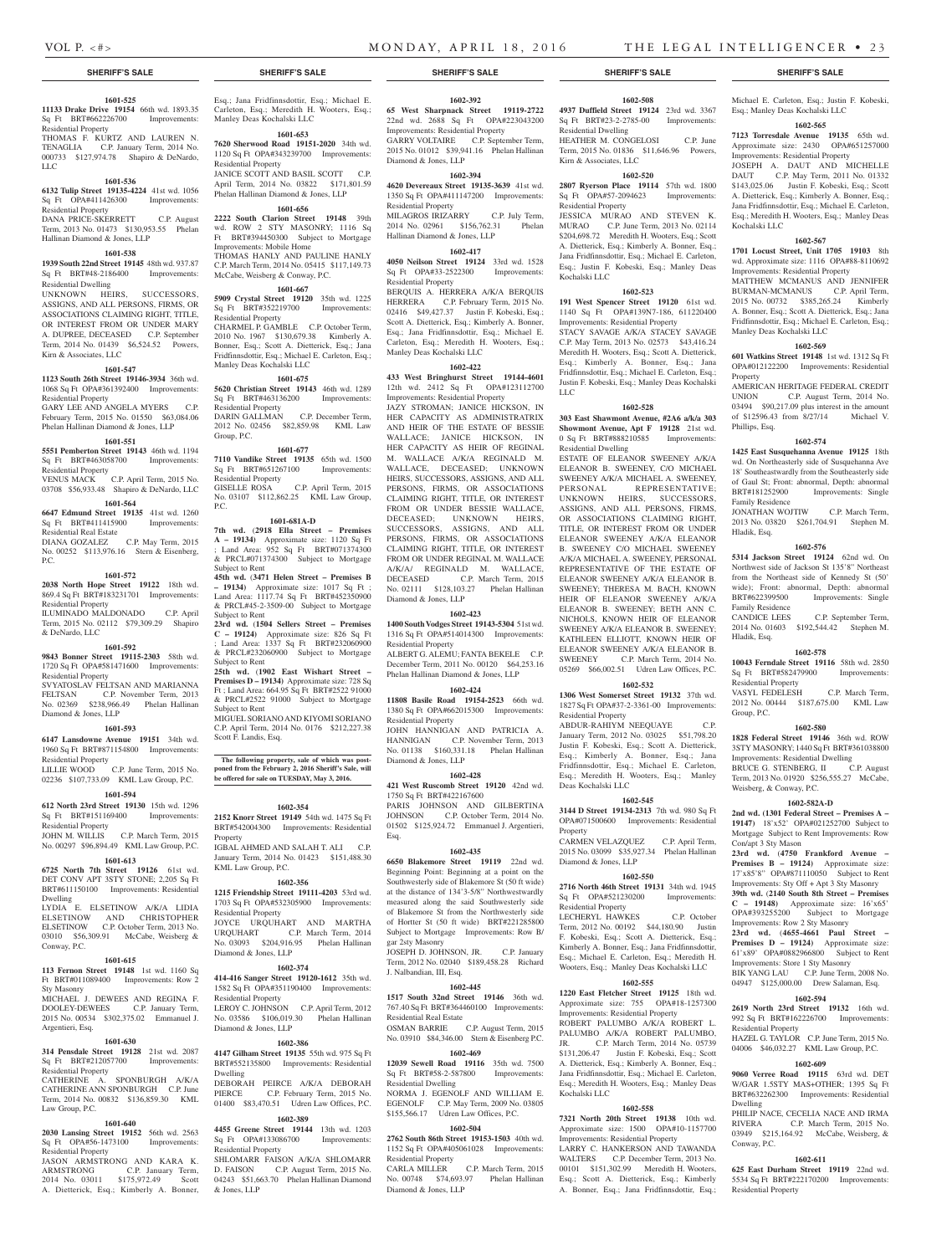**1602-713**

684 Sq Ft OPA#332287500 Improvements:

DEMPSEY A/K/A ROBERT W. DEMPSEY C.P. August Term, 2012 No. 02817 \$87,983.17 Phelan Hallinan Diamond & Jones, LLP **1602-715 1708 South Front Street 19148-2023** 1st wd. 1290 Sq Ft OPA#011195700 Improvements:

ROBERT CHOLMINSKI, SR. AND ROBERT CHOLMINSKI, JR. C.P. October Term, 2014 No. 02260 \$180,509.25 Phelan

**1602-718 5725 Jefferson Street a/k/a 5725 West Jefferson Street 19131-3417** 4th wd. 1628<br>Sq Ft OPA#043249900 Improvements:

JERRY WILLIAMS AND ROSEMARY STARKEY A/K/A ROSEMARY WILLIAMS C.P. April Term, 2013 No. 01378 \$78,090.19 Phelan Hallinan Diamond & Jones, LLP **1602-734A-E 25th wd.** (**2126 East Monmouth Street – Premises A – 19134)** 695.6 Sq Ft (land area): 980 Sq Ft (improvement area) BRT#252122800 Improvements: Residential Rental Building **25th wd. (1866 East Clementine Street – Premises B – 19134)** 863.84 (land area); 1300 Sq Ft (improvement area) BRT#252251000 Improvements: Residential Rental Building **25th wd.** (**2950 Weikel Street – Premises C – 19134)** 866.96 Sq Ft (land area); 1116 Sq Ft (improvement area) BRT#252392500 Improvements: Residential Rental Building **23rd wd. (1920 Berkshire Street – Premises D – 19124)** 1396 Sq Ft (land area); 980 Sq Ft (improvement area) BRT#232031800 Improvements: Residential Rental Building **23rd wd.** (**4654 Torresdale Avenue – Premises E – 19124)** 1193.55 Sq Ft (land area); 800 Sq Ft (improvement area) BRT#232378600 Improvements: Residential Rental Building MICHAEL J. SABATO C.P. August Term, 2015 No. 03586 \$206,832.71 Elliot H.

**The following property, sale of which was post-poned from the March 1, 2016 Sheriff's Sale, will be offered for sale on TUESDAY, May 3, 2016.**

**1603-301 4243 Salem Street 19124** 23rd wd. On S. side of Salem St 346' 7/8" N. from N. side of Womrath St.; Front: 18' Depth: 97' 4-5/8"

MIGUEL SORIANO AND KIYOMI<br>SORIANO C.P. October Term. 2015 No.

No. 02372 \$124,475.19 KML Law Group,

**1603-309 131 North Robinson Street 19139** 34th wd. 927 Sq Ft BRT#341168300 Improvements:

STEPHEN A. CHAPMAN A/K/A STEVEN CHAPMAN C.P. October Term, 2014 No. 03003 \$63,797.26 KML Law Group,

**1603-311 1825 North Hancock Street 19122** 18th wd. 1044 Sq Ft BRT#183096800 Improvements:

GERMAN GONZALEZ C.P. January Term, 2015 No. 02471 \$91,415.23 Richard M.

**1603-318 7958 Provident Road 19150-1325** 50th wd. 1172 Sq Ft OPA#501171400 Improvements:

DWIGHT M. MILLS C.P. April Term, 2013 No. 02616 \$166,280.94 Phelan Hallinan

**1603-321 3432 Indian Queen Lane 19129-1521** 38th wd. 980 Sq Ft OPA#382071900 Improvements:

KEVIN MACDONALD C.P. March Term, 2015 No. 02836 \$216,295.07 Phelan

**1603-326 6302 North 13th Street 19141** 49th wd. 3840 Sq Ft BRT#493222200 Improvements:

DEBORAH SMITH C.P. April Term, 2014 No. 00604 \$117,426.45 Stern & Eisenberg

000035 \$46,990.47 John J. Kelly, Jr. **1603-303 5317 West Girard Avenue 19131** 44th wd. 2288 Sq Ft BRT#442092500 Improvements:

C.P. October Term, 2015 No.

C.P. May Term, 2013

Hallinan Diamond & Jones, LLP

Sq Ft OPA#043249900 Residential Property

Berton, Esq.

BRT#232506400

Residential Property<br>LIONEL DUNBAR

Residential Property

Condo Home

Squire & Associates, LLC

Diamond & Jones, LLP

Hallinan Diamond & Jones, LLP

Residential Property

Residential Property

Residential Real Estate

P.C.

 $PC$ .

P.C.

WAYNE M. GARVIN C.P. June Term, 2015 No. 03791 \$436,947.46 KML Law Group, P.C.

### **1602-621**

#### **1554 North 57th Street 19131** 4th wd. (formerly of the 34th wd.) 1179 Sq Ft BRT#043287800 Improvements: Residential Property

GRETTA A. DAVIS C.P. June Term, 2015 No. 00501 \$48,874.05 KML Law Group, P.C.

#### **1602-624**

#### **2133 Devereaux Street 19111** 62nd wd. (formerly of the 35th wd.) 1592 Sq Ft BRT#621236600 Improvements: Residential Property

GEORGINA MONTES AND ALCIDES RUIZ, JR. C.P. March Term, 2014 No. 00258 \$72,479.85 KML Law Group, P.C.

#### **1602-625**

**5524 Torresdale Avenue 19124** 41st wd. (formerly of the 23rd wd.) 1175 Sq Ft BRT#411281300 Improvements: Residential Property

GLORIA E. SANTIAGO A/K/A GLORIA ESTHER SANTIAGO C.P. March Term, 2015 No. 02441 \$80,755.72 KML Law Group, P.C.

#### **1602-626**

**407 South 63rd Street a/k/a 407 Cobbs Creek Pkwy 19143** 3rd wd. (formerly of the 46th wd.) 1280 Sq Ft BRT#032252500 Improvements: Residential Property

SHELLEY COLLINS C.P. December Term, 2013 No. 03487 \$133,433.55 KML Law Group, P.C.

#### **1602-631**

**266 West Duncannon Avenue 19120-3327**  42nd wd. 1344 Sq Ft OPA#422217500 Improvements: Residential Property LUISA SOTO A/K/A LUISA SOTA C.P.

March Term, 2015 No. 00476 \$62,147.08 Phelan Hallinan Diamond & Jones, LLP **1602-636**

**7156 North 20th Street 19138-2128** 10th wd. 1192 Sq Ft OPA#101164000 Improvements: Residential Property

ERICA ANTHONY, INDIVIDUALLY AND IN HER CAPACITY AS ADMINISTRATRIX OF THE ESTATE OF DEBORAH ANTHONY; UNKNOWN HEIRS, SUCCESSORS, ASSIGNS, AND ALL PERSONS, FIRMS, OR ASSOCIATIONS CLAIMING RIGHT, TITLE, OR INTEREST FROM OR UNDER DEBORAH ANTHONY, DECEASED C.P. April Term, 2013 No. 03803 \$98,664.09 Phelan Hallinan Diamond & Jones, LLP

#### **1602-638**

**4641 Worth Street 19124-3424** 23rd wd. 918 Sq Ft OPA#232404400 Improvements: Residential Property MIGUEL HUERTAS C.P. May Term, 2013

No. 02581 \$64,433.42 Phelan Hallinan Diamond & Jones, LLP

#### **1602-644**

**6133 Ditman Street 19135** 41st wd. On SE side of Ditman Street 224' 3/4" SW from SW side of Deveraux St; Front: 24'9-3/4", Depth: 100' BRT#411229500 MIGUEL SORIANO AND KIYOMI SORIANO C.P. October Term, 2015 No.

000034 \$90,346.58 John J. Kelly, Jr. **1602-647**

## **7447 Ruskin Road 19151-2925** 34th wd.

1152 Sq Ft OPA#343166500 Improvements: Residential Property

DOREEN I. FORDE A/K/A DOREEN FORDE AND STANLEY FORDE C.P. July Term, 2015 No. 00709 \$61,633.27 Phelan Hallinan Diamond & Jones, LLP

## **1602-650**

Diamond & Jones, LLP

Residential Property

Jones, LLP

**8437 Williams Avenue 19150-1920** 50th wd. 1604 Sq Ft OPA#502275100 Improvements: Residential Property<br>LISA WICKS

**1602-663 2431 East Cumberland Street 19125- 3104** 31st wd. 1778 Sq Ft OPA#314039000 Improvements: Residential Property

TIMOTHY R. BENSTON C.P. April Term,<br>2013 No. 03973 \$337,666.46 Phelan 2013 No. 03973 \$337,666.46 Hallinan Diamond & Jones, LLP

**1602-675 5444 Charles Street 19124-1405** 62nd wd. 1056 Sq Ft OPA#622284300 Improvements:

CHAD L. HARRIS AND TAHIRAH A. HARRIS C.P. April Term, 2013 No. 02452 \$116,028.58 Phelan Hallinan Diamond &

**1602-676 3542 Primrose Road 19114-2622** 57th wd.

#### C.P. May Term, 2012 No. 01444 \$176,806.07 Phelan Hallinan **1602-702 3420 Shelmire Avenue 19136-3525** 64th wd.

1432 Sq Ft OPA#642170200 Improvements: Residential Property ANGELICA M. MARQUEZ C.P. December Term, 2013 No. 02406 \$134,785.85 Phelan Hallinan Diamond & Jones, LLP

Sq Ft BRT#172117000 Improvements: Residential Property ALBERTA JENKINS AND ROSALIND

JENKINS C.P. October Term, 2013 No. 02374 \$38,380.04 KML Law Group, P.C. **1602-711**

**2016 South Alden Street 19143-5924** 40th wd. 1200 Sq Ft OPA#401023800 Improvements: Residential Property

01934 \$14,040.42 Phelan Hallinan Diamond

1224 Sq Ft OPA#572125466 Improvements: Residential Property & Jones, LLP

HARRY LEIBRECHT, JR. AND KATHLEEN LEIBRECHT C.P. April Term, 2015 No.<br>00304 \$155.540.23 Phelan Hallinan 00304 \$155,540.23 Diamond & Jones, LLP

#### **1602-681**

**7805 Chelwynde Avenue 19153-1702** 40th wd. 1360 Sq Ft OPA#405811400 Improvements: Residential Property

MARKEL CRUMP A/K/A MARKEL FOSTER, INDIVIDUALLY AND IN HER CAPACITY AS ADMINISTRATRIX AND HEIR OF THE ESTATE OF ALBERTA CRUMP, DECEASED; MICHAEL CRUMP, IN HIS CAPACITY AS HEIR OF THE ESTATE OF ALBERTA CRUMP, DECEASED; GERALD CRUMP, IN HIS CAPACITY AS HEIR OF THE ESTATE OF ALBERTA CRUMP, DECEASED; TROY CRUMP, IN HIS CAPACITY AS HEIR OF THE ESTATE OF ALBERTA CRUMP, DECEASED; MAURCE A. CRUMP, IN HIS CAPACITY AS HEIR OF THE ESTATE OF ALBERTA CRUMP, DECEASED; UNKNOWN HEIRS, SUCCESSORS, ASSIGNS, AND ALL PERSONS, FIRMS, OR ASSOCIATIONS CLAIMING RIGHT, TITLE, OR INTEREST FROM OR UNDER ALBERTA CRUMP, DECEASED C.P. May Term, 2014 No. 01100 \$88,374.85 Phelan Hallinan Diamond & Jones, LLP

#### **1602-685**

**1201 North 65th Street 19151** 34th wd. Front: 21', Depth: 88'; Northeasterly corner of 65th St and Diamond St BRT#344302700 Improvements: Single Family Residence YAYA BAGAYOKO C.P. August Term,

2014 No. 002009 \$224,888.17 Stephen M. Hladik, Esq.

#### **1602-697 6728 Cornelius Street 19138-1617** 10th wd. 1040 Sq Ft OPA#102375200 Improvements: Residential Property

ROLEL QUITEN COLEMAN JONES, III, IN HIS CAPACITY AS CO-ADMINISTRATOR AND HEIR OF THE ESTATE OF ROLEL COLEMAN; GARRETT C. SPANGLER, IN HIS CAPACITY AS CO-ADMINISTRATOR OF THE ESTATE OF ROLEL COLEMAN; KWAHILL QUINTEZ COLEMAN-JONES, IN HIS CAPACITY AS HEIR OF THE ESTATE OF ROLEL COLEMAN; TRE-VON QUINZELL COLEMAN JONES HITCH, IN HIS CAPACITY AS HEIR OF THE ESTATE OF ROLEL COLEMAN; UNKNOWN HEIRS, SUCCESSORS, ASSIGNS, AND ALL PERSONS, FIRMS, OR ASSOCIATIONS CLAIMING RIGHT, TITLE, OR INTEREST FROM OR UNDER ROLEL COLEMAN, DECEASED C.P. April Term, 2015 No. 00105 \$110,539.18 Phelan Hallinan Diamond & Jones, LLP

#### **1602-698**

#### **400 West Hortter Street, Unit C, a/k/a 400- 414 West Hortter Street, Unit C 19119**  22nd wd. 1500 Sq Ft BRT#88-8-220201 Improvements: Residential Dwelling ROBERTA J. TIGHE AND JOSEPH V. TIGHE C.P. June Term, 2014 No. 00138 \$64,050.91 Jessica N. Manis, Esq.; Powers, Kirn, & Associates, LLC

#### **1602-699**

**1554 South Lambert Street 19146-4520**  36th wd. 1387 Sq Ft OPA#363261700 Improvements: Residential Property KAMAU FLOYD C.P. January Term, 2012 No. 03302 \$178,333.18 Phelan Hallinan Diamond & Jones, LLP

#### **1602-700**

**143 Linton Street 19120-1931** 61st wd. 1050 Sq Ft OPA#612145400 Improvements: Residential Property IRIS GROGINS C.P. May Term, 2015 No. 03105 \$132,090.62 Phelan Hallinan Diamond & Jones, LLP

#### **1602-707**

**5131 North 16th Street 19141** 17th wd. 1480

KIM ISON C.P. April Term, 2015 No.

Residential Property

Residential Property

**4118 Bennington Street 19124-5217** 33rd wd. ANDREA DEMPSEY AND ROBERT **4323 North 9th Street 19140-2226** 43rd wd. 1110 Sq Ft OPA#433394400 Improvements: Residential Property JOSE FERNANDO SANCHEZ C.P. November Term, 2008 No. 02489 \$38,903.47 Phelan Hallinan Diamond & Jones, LLP

**1603-335**

**1603-341**

**2645 Carroll Street 19142** 40th wd. 1232 Sq Ft OPA#406105700 Improvements: Residential Property

HAROLD DELCHAM AND TERRIMAH A. DELCHAM C.P. April Term, 2011 No. 01849 \$91,435.80 Justin F. Kobeski, Esq.; Scott A. Dietterick, Esq.; Kimberly A. Bonner, Esq.; Jana Fridfinnsdottir, Esq.; Michael E. Carleton, Esq.; Meredith H. Wooters, Esq.; Manley Deas Kochalski LLC

#### **1603-342**

**2507 South 68th Street 19142** 40th wd. 1112 Sq Ft OPA#40-6090800 Residential Property

CHERIF HAIDARABEN C.P. March Term, 2014 No. 02180 \$106,967.93 Justin F. Kobeski, Esq.; Scott A. Dietterick, Esq.; Kimberly A. Bonner, Esq.; Kimberly J. Hong, Esq.; Jana Fridfinnsdottir, Esq.; Michael E. Carleton, Esq.; Meredith H. Wooters, Esq.; Karina Velter, Esq.; Manley Deas Kochalski LLC

#### **1603-347**

**2613 South 71st Street 19142** 40th wd. 1154 Sq Ft OPA#40-6166400 Improvements: Residential Property

AGNES COOPER C.P. March Term, 2012 No. 03928 \$88,657.81 Justin F. Kobeski, Esq.; Scott A. Dietterick, Esq.; Kimberly A. Bonner, Esq.; Kimberly J. Hong, Esq.; Jana Fridfinnsdottir, Esq.; Michael E. Carleton, Esq.; Meredith H. Wooters, Esq.; Karina Velter, Esq.; Manley Deas Kochalski LLC

#### **1603-348**

**7142 Walker Street 19135** 41st wd. 1283 Sq Ft OPA#412269200 Improvements: Residential Property

JOHN D. URBACH AND MELISSA URBACH HERB C.P. September Term, 2013 No.<br>00014 \$136,731.21 Justin F. Kobeski, Justin F. Kobeski, Esq.; Scott A. Dietterick, Esq.; Kimberly A. Bonner, Esq.; Kimberly J. Hong, Esq.; Jana Fridfinnsdottir, Esq.; Michael E. Carleton, Esq.; Meredith H. Wooters, Esq.; Karina Velter, Esq.; Manley Deas Kochalski LLC

## **1603-350**

**130 West Manheim Street #32 19144** 12th wd. 12852 Sq Ft OPA#12-3070000 Subject to Mortgage Improvements: Residential Property BRENDA MIMS A/K/A BRENDA J. MIMS

AND GREG MIMS C.P. July Term, 2014 No. 02268 \$184,708.68 Justin F. Kobeski, Esq.; Scott A. Dietterick, Esq.; Kimberly A. Bonner, Esq.; Jana Fridfinnsdottir, Esq.; Michael E. Carleton, Esq.; Meredith H. Wooters, Esq.; Manley Deas Kochalski LLC

#### **1603-352 918 Foulkroad Street 19124** 23rd wd. 3100

Sq Ft BRT#233033800 Improvements: Residential Real Estate

ONNIE LOCKWOOD-HARRISON C.P. May Term, 2015 No. 00350 \$225,275.88 Stern & Eisenberg P.C.

## **1603-355**

**5929 Palmetto Street 19120** 35th wd. 1064<br>
Sq Ft BRT#352293700 Improvements: Sq Ft BRT#352293700 Residential Property DANTE C. CORRADO AND JACQUELINE

L. CORRADO C.P. August Term, 2015 No. 01005 \$48,087.93 Shapiro & DeNardo, LLC

## **1603-356**

**1955 73rd Avenue 19138** 10th wd. 1092<br>Sq Ft BRT#10-1-3542-00 Improvements: Sq Ft BRT#10-1-3542-00

Residential Property JAMAAL BROWN C.P. August Term, 2015 No. 00370 \$94,388.35 Shapiro & DeNardo, LLC

## **1603-366**

**620 Rector Street a/k/a 620 East Rector Street 19128** 21st wd. 5471.5 Sq Ft BRT#213140100 Improvements: Residential Dwelling WILLIAM D. BUCCI C.P. September Term, 2013 No. 003785 \$560,976.34 Benjamin E. Witmer, Esq.

#### **1603-369**

**312 East Walnut Lane 19144-1034** 59th wd. 2985 Sq Ft OPA#592061500 Improvements: Residential Property ELMER BAKER AND CYNTHIA BAKER C.P. February Term, 2014 No. 00847 \$207,972.34 Phelan Hallinan Diamond & Jones, LLP

## **1603-370**

**1967 72nd Avenue 19138** 10th wd. 1080 Sq Ft BRT#101302200 Improvements: Residential Property WHITNEY L. WILLIAMS C.P. October

Term, 2015 No. 02585 \$105,024.41 Shapiro & DeNardo, LLC

#### **SHERIFF'S SALE SHERIFF'S SALE SHERIFF'S SALE SHERIFF'S SALE SHERIFF'S SALE**

#### **1603-373 1934 North Howard Street 19122** 18th wd. 1160 Sq Ft BRT#183237600 Improvements:

LIDUVINA CARABALLO C.P. June Term, 2014 No. 004548 \$112,852.09 Shapiro &

**1603-380 1740 Church Lane 19141-1310** 17th wd. 1360 Sq Ft OPA#171232400 Improvements:

MICHAEL J. BROOKS C.P. May Term, 2015 No. 00715 \$93,876.17 Phelan Hallinan

**1603-382 6543 Vandike Street 19135** 41st wd. 1200

GEORGE JUBILEE C.P. July Term, 2013 No. 02045 \$111,844.66 KML Law Group,

**1603-384 4517 Hedge Street 19124-3719** 23rd wd. 1447 Sq Ft BRT#232266000 Improvements:

IRIS DAWKINS C.P. August Term, 2015 No. 01634 \$65,277.54 Stern & Eisenberg

**1603-385 6141-1/2 Old York Road 19141-1933** 17th wd. 2156 Sq Ft PRCL#172016912 Improvements:

HUGH HENRY, IN HIS CAPACITY AS HEIR OF DESRICK S. HENRY, DECEASED; AUDREY HENRY RHODAN, IN HER CAPACITY AS HEIR OF DESRICK S. HENRY, DECEASED; UNKNOWN HEIRS, SUCCESSORS, ASSIGNS, AND ALL PERSONS, FIRMS, OR ASSOCIATIONS CLAIMING RIGHT, TITLE, OR INTEREST FROM OR UNDER DESRICK S. HENRY, DECEASED C.P. July Term, 2015 No. 02188 \$147,003.76 Phelan Hallinan

**1603-390 4508-4510 Milnor Street a/k/a 4508 Milnor Street 19124-4120** 23rd wd. 1548 Sq Ft OPA#231041000 Improvements: Residential

LARRY NEWBERN C.P. November Term, 2014 No. 01462 \$161,599.22 Phelan

**1603-394 2823 Rawle Street 19149** 55th wd. 1767.18 Sq Ft BRT#551174700 Improvements:

JAMES J. HOLDEN, III C.P. February Term, 2015 No. 00223 \$126,573.65 Law Offices

**1603-399 1621 Borbeck Avenue 19111** 56th wd. 3165.85 Sq Ft BRT#77-8-7230-00 Improvements:

KIRIL DOLGOPOLOV A/K/A KIRIL V. DOLGOPOLOV C.P. October Term, 2015 No. 00636 \$104,190.73 Martha E. Von Rosenstiel, Esq.; Heather Riloff, Esq.; Jeniece

**1603-400 3126 West Berks Street 19121** 32nd wd. 1120 Sq Ft BRT#323027700 Improvements:

DEMAE BROWN A/K/A DAMAE BROWN A/K/A DE MAE BROWN C.P. April Term, 2013 No. 04711 \$59,208.75 Law Offices of

**1603-401 6 Flagstaff Place 19115** 63rd wd. 10636 Sq Ft BRT#632201400 Improvements: Residential

BARKAT A. KHWAJA C.P. May Term, 2015 No. 01908 \$267,891.82 KML Law

**1603-406 2016 East Chelten Avenue 19138** 17th wd. 1832.37 Sq Ft BRT#171328100 Improvements: Residential Property ANDRE JENKINS C.P. May Term, 2015 No. 01155 \$86,139.15 Shapiro & DeNardo,

**1603-414 1444 North 76th Street 19151** 34th wd. 3630 Sq Ft BRT#343309900 Improvements:

MELISSA BRINKLEY RAGAN AND CARNELL RAGAN C.P. July Term, 2015 No. 02135 \$75,955.36 KML Law Group,

**1603-415 3700 Midvale Avenue 19129** 38th wd. 1026<br>
Sq Ft BRT#871175450 Improvements: Sq Ft BRT#871175450 Improvements:

SOL YOUNG C.P. July Term, 2015 No. 01864 \$270,189.27 KML Law Group, P.C. **1603-416 2012 Larry Street 19142** 40th wd. ROW 2 STY MASONRY; 900 Sq Ft BRT#403196700 Improvements: Residential Dwelling CAROLYN CHAPMAN AND WILLIAM H.

Hallinan Diamond & Jones, LLP

Residential Dwelling

Residential Dwelling

Residential Dwelling

Gregory Javardian, LLC

D. Davis, Esq.

Property

Group, P.C.

LLC

P.C.

Residential Property

Residential Property

of Gregory Javardian, LLC

Residential Property

Residential Property

P.C.

P.C.

Diamond & Jones, LLP

Residential Real Estate

Residential Property

Diamond & Jones, LLP

Property

Sq Ft BRT#411350000 Residential Property

DeNardo, LLC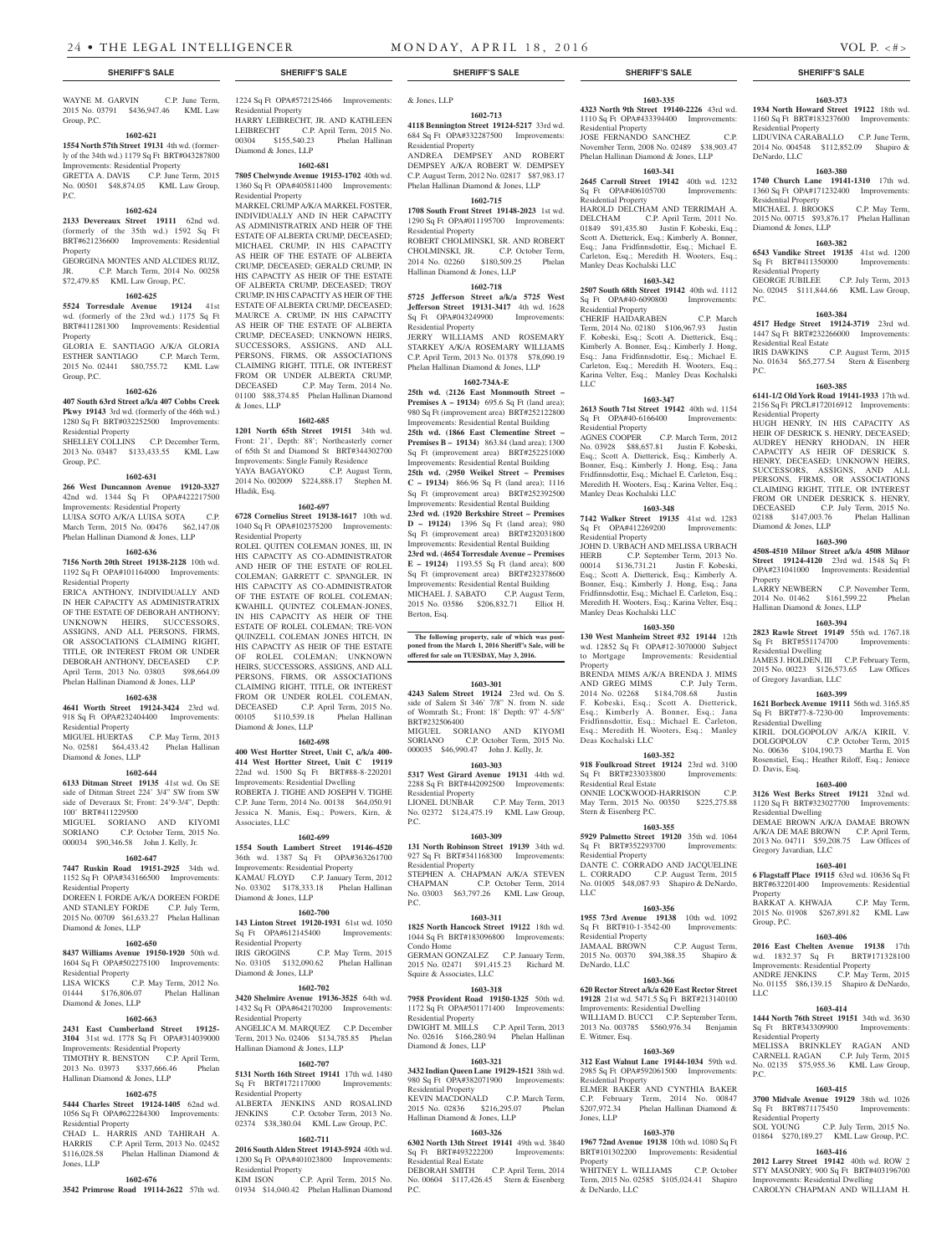Group, P.C.

Dwelling

Hladik, Esq.

Stephen M. Hladik, Esq.

Residential Property

& Jones, LLP

Real Estate

Eisenberg P.C.

Property

Group, P.C.

Residential Dwelling

Law Offices, P.C.

Residential Property

Hallinan Diamond & Jones, LLP

Residential Dwelling

**1603-588 921 Anchor Street 19124-1023** 35th wd. 1164 Sq Ft OPA#351285400 Improvements:

STEPHEN C. WILLIAMS AND KATHLEEN A. WILLIAMS C.P. March Term, 2012 No. 01873 \$77,699.47 Phelan Hallinan Diamond

**1603-591 2414 76th Avenue 19150** 50th wd. 2940 Sq Ft BRT#501408200 Improvements: Residential

THEODORE WALLACE, JR. A/K/A<br>THEODORE WALLACE C.P. July Term, THEODORE WALLACE C.P. July Term, 2015 No. 01362 \$162,742.76 Stern &

**1603-594 213 West Chew Street 19120** 61st wd. 1563.64 Sq Ft BRT#612049000 Improvements:

WADE MUNROE, PERSONAL REPRESENTATIVE OF THE ESTATE OF DAHLIA MUNROE, DECEASED C.P. November Term, 2014 No. 00693 \$96,855.02 Law Offices of Gregory Javardian, LLC **1603-598 5127 Arbor Street 19120** 42nd wd. 1500 Sq Ft BRT#421389000 Improvements: Residential

DERRICK GARNER C.P. April Term, 2015 No. 02115 \$70,517.36 KML Law

**1603-603 1829 South Dover Street 19145** 48th wd. 982 Sq Ft BRT#48-2374500 Improvements:

UNKNOWN HEIRS, SUCCESSORS, ASSIGNS, AND ALL PERSONS, FIRMS, OR ASSOCIATIONS CLAIMING RIGHT, TITLE, OR INTEREST FROM OR UNDER PRISCILLA CUNNINGHAM; SHAKEENA PARKER, PERSONAL REPRESENTATIVE OF THE ESTATE OF PRISCILLA CUNNINGHAM; JAMES WIMBERLY, KNOWN HEIR OF PRISCILLA CUNNINGHAM; DENISE PARKER, KNOWN HEIR OF PRISCILLA CUNNINGHAM; RICHARD CUNNINGHAM, KNOWN HEIR OF PRISCILLA CUNNINGHAM: ESTATE OF PRISCILLA CUNNINGHAM C.P. May Term, 2014 No. 03211 \$96,890.62 Udren

**1603-605 5317 Laurens Street 19144-4615** 12th wd. 1950 Sq Ft OPA#124149600 Improvements:

NICOLE BRISCOE C.P. October Term, 2011 No. 03839 \$159,612.77 Phelan

Onorato, & Federman, LLP

2009 No. 02438 \$195,173.36 KML Law

**1603-584 2016 72nd Avenue 19138** 10th wd. ROW CONV/APT 2STY MASONRY OPA#101294400 Improvements: Residential

SARAH E. PARHAM C.P. March Term, 2014 No. 04006 \$33,715.75 Hladik,

**1603-585 5 West Sharpnack Street 19119** 22nd wd. On NW side of Sharpnack St at a distance of 138' 9" Southwestwardly from the Southwesterly side of Germantown Ave; Front: 16'; Depth: 82'7"; ROW 2 STY MASONRY BRT#223040200 Improvements: Single Family Residence MICHAEL A. SIMMS, EXECUTOR OF THE ESTATE OF ANDREA J. SIMMS, DECEASED; HERBERT F. LIVINGSTON, JR., EXECUTOR OF THE ESTATE OF ANDREA J. SIMMS, DECEASED; MERRETT (RASHID) SIMMS, DEVISEE OF THE ESTATE OF ANDREA J. SIMMS, DECEASED; MARK L. HARRIS, DEVISEE OF THE ESTATE OF ANDREA J. SIMMS, DECEASED C.P. November Term, 2014 No. 001314 \$83,294.44 Stephen M.

**1603-587 43 West Washington Lane 19144** 22nd wd. On Northwesterly side of Washington Ln at a distance of 148' northeastwardly from the northeasterly side of Cherokee St (50' wide); Front: 18'; Depth: 93'7/8" BRT#593084700 Improvements: Single Family Residence TAWNEH T. STOKES, IN HER CAPACITY AS SURVIVING HEIR OF MAXINE M. ARTIS A/K/A MAXINE MCNEIL GRUBBS A/K/A MAXINE G. ARTIS, DECEASED; CAMILLE LOUISE GRUBBS, IN HER CAPACITY AS SURVIVING HEIR OF MAXINE M. ARTIS A/K/A MAXINE MCNEIL GRUBBS A/K/A MAXINE G. ARTIS, DECEASED; RICHARD P. ARTIS, IN HIS CAPACITY AS SURVIVING HEIR OF MAXINE M. ARTIS A/K/A MAXINE MCNEIL GRUBBS A/K/A MAXINE G. ARTIS, DECEASED; UNKNOWN SURVIVING HEIRS OF MAXINE M. ARTIS A/K/A MAXINE MCNEIL GRUBBS A/K/A MAXINE G. ARTIS, DECEASED C.P. January Term, 2015 No. 02115 \$85,108.84

#### CHAPMAN C.P. November Term, 2010 No. 04337 \$43,866.69 McCabe, Weisberg, & Conway, P.C.

#### **1603-417**

#### **156 North Millick Street 19139** 34th wd. 1016 Sq Ft BRT#341123700 Improvements: Residential Property CRYSTAL KENNEDY AS ADMINISTRATRIX

OF THE ESTATE OF CATHERINE SLIGH, DECEASED C.P. July Term, 2015 No. 03487 \$105,170.54 KML Law Group, P.C.

## **1603-418**

**328 Cantrell Street 19148** 39th wd. 656 Sq Ft BRT#392083900 Improvements: Residential Property JOHN UHL AND ROBERT JOHN UHL C.P.

## January Term, 2012 No. 00300 \$98,027.84 KML Law Group, P.C.

## **1603-419**

**2806 Edgemont Street 19134** 25th wd. ROW 2 STY MASONRY; 582 Sq Ft BRT#251230700 Improvements: Residential Dwelling

PATRICIA A. MEESIG, EXECUTRIX OF THE ESTATE OF PHYLLIS A. GLAUM, DECEASED MORTGAGOR AND REAL OWNER C.P. July Term, 2015 No. 01403 \$53,026.65 McCabe, Weisberg, & Conway, P.C.

### **1603-420**

**6829 Horrocks Street 19149** 54th wd. 1460 Sq Ft BRT#542348800 Improvements: Residential Property ANDREW JOHNSON AND ROBERT J.

## JOHNSON C.P. July Term, 2015 No. 02634 \$34,275.76 KML Law Group, P.C.

## **1603-423**

**1344 Robbins Street 19111** 53rd wd. 1703 Sq Ft BRT#531041900 Improvements: Residential Dwelling ANDREA BULLOCK-BRYANT C.P.

November Term, 2013 No. 01832 \$117,951.54 Weber Gallagher Simpson Stapleton Fires & Newby, LLP, Sarah A. Elia, Esq.

#### **1603-426**

**4632 James Street 19137-1104** 45th wd. On the Northwesterly Side of James St., 227' Northwestwardly from the Northeasterly side of Orthodox St; Front: 20' Depth: 100' OPA#453408000

JOHN APPENZELLER, INDIVIDUALLY AND AS ADMINISTRATOR OF THE ESTATE OF GERALDINE CATHERINE RAGEN A/K/A GERALDINE C. RAGEN, DECEASED; PATRICK APPENZELLER, ANGELA BOGUE, JEREMY BOGUE, AND MICHAEL BOGUE C.P. August Term, 2011 No. 00168 \$133,803.59 Louis P. Vitti, Esq.

#### **1603-432**

**7016 Vandike Street 19135-1917** 41st wd. 1280 Sq Ft OPA#412421700 Improvements: Residential Property UNKNOWN HEIRS, SUCCESSORS, ASSIGNS, AND ALL PERSONS, FIRMS, OR

ASSOCIATIONS CLAIMING RIGHT, TITLE, OR INTEREST FROM OR UNDER JOY JENNINGS, DECEASED C.P. May Term, 2015 No. 01523 \$96,104.02 Phelan Hallinan Diamond & Jones, LLP

#### **1603-436 3213 North 34th Street 19129** 38th wd. 1280

Sq Ft BRT#382197500 Improvements: Residential Real Estate AHISHA T. HARRISON C.P. June Term,

2014 No. 002819 \$72,601.68 Stern & Eisenberg P.C.

## **1603-437**

## **1031 South 53rd Street 19143-4109** 51st wd. 1280 Sq Ft OPA#511043300 Improvements: Residential Property<br>FRANCIENE L. HATCHER

FRANCIENE L. HATCHER C.P. April Term, 2015 No. 02125 \$99,712.36 Phelan Hallinan Diamond & Jones, LLP

#### **1603-441**

**410 Tasker Street 19148-1331** 1st wd. 2076 Sq Ft OPA#011350100 Improvements: Residential Property

ANTONNE M. JONES AND MADRENA JONES A/K/A MARDRENA JONES C.P. May Term, 2014 No. 01730 \$77,759.25 Phelan Hallinan Diamond & Jones, LLP

#### **1603-442**

**6948 Keystone Street 19135** 41st wd. DET 3 STY MASONRY; 2400 Sq Ft BRT#412461100 Improvements: Residential Dwelling LISA DEMARCO, KNOWN SUR HEIR OF RICHARD A. REDWANOWSKI, SR.; JANICE E. REDWANOWSKI, KNOWN SURVIVING HEIR OF RICHARD A.<br>REDWANOWSKI, SR.; UNKNOWN REDWANOWSKI, SR.; UNKNOWN SURVIVING HEIRS OF RICHARD A. REDWANOWSKI, SR.; ANN E. REDWANOWSKI, KNOWN SURVIVING HEIR OF RICHARD A. REDWANOWSKI, SR. AND RICHARD A. REDWANOWSKI, JR.; KNOWN SURVIVING HEIR OF RICHARD REDWANOWSKI, SR. C.P. June Term, 2015 No. 01187 \$167,837.42 McCabe, Weisberg, & Conway, P.C.

## **1603-445**

**8525 Bustleton Avenue 19152** 56th wd. (for-

merly part of the 35th wd.) S/D W/B GAR 1 STY MASONRY; 1087 Sq Ft BRT#562389300 Improvements: Residential Dwelling GALINA GENDINA C.P. May Term, 2012 No. 02153 \$186,873.43 McCabe, Weisberg, & Conway, P.C.

#### **1603-447**

**301 East Vernon Road 19119** 22nd wd. SEMI DET 2STY MASONRY; 1350 Sq Ft BRT#222032200 Improvements: Residential Dwelling KEVIN T. SMITH C.P. February Term, 2013 No. 00344 \$185,094.34 McCabe, Weisberg,

& Conway, P.C. **1603-448**

**5014 Saul Street 19124** 62nd wd. S/D W/D GAR 2.5 STY MASON; 1700 Sq Ft BRT#621443700 Improvements: Residential Dwelling ETTA A. FEAGINS AND RUBEN FEAGINS C.P. March Term, 2015 No. 00543 \$229,768.79

## McCabe, Weisberg, & Conway, P.C.

**1603-451 6925 North 19th Street 19126** 10th wd. S/D W/B GAR 2STY MASONRY; 1728 Sq Ft BRT#101113100 Improvements: Residential Dwelling ERNEST JENNINGS AND MAUDE JENNINGS C.P. July Term, 2015 No. 02616 \$132,206.84 McCabe, Weisberg, & Conway, P.C.

#### **1603-452**

**6132 North 11th Street 19141-3318** 49th wd. 1320 Sq Ft OPA#493080105 Improvements: Residential Property TONYANNA L. SMITH A/K/A TONYONNA L. SMITH AND BRIAN NEIL SMITH C.P. August Term, 2013 No. 03244 \$60,379.76

#### Phelan Hallinan Diamond & Jones, LLP **1603-460**

**843 East Cathedral Road 19128-1201** 21st wd. 1756 Sq Ft OPA#214102340 Improvements: Residential Property VALENTINE I. EZIKE C.P. January Term, 2015 No. 03274 \$256,568.01 Phelan Hallinan Diamond & Jones, LLP

## **1603-461**

**1535 North 19th Street 19121** 47th wd. 3450 Sq Ft BRT#471327015 Improvements: Residential Dwelling SHAKINA C. THOMAS C.P. January Term, 2015 No. 02776 \$82,676.39 Martha E. Von Rosenstiel, Esq.; Heather Riloff, Esq.; Jeniece D. Davis, Esq.

#### **1603-477**

**932 Scattergood Street 19124-1019** 35th wd. 1290 Sq Ft OPA#351163100 Improvements: Residential Property GADJIMOURAD AIGOUNOV AND RUKIZHAT AIGOUNOV C.P. July Term,

2015 No. 02573 \$110,694.68 Phelan Hallinan Diamond & Jones, LLP

## **1603-481**

**5149 Brown Street 19139-1527** 44th wd. 1650 Sq Ft OPA#441280900 Improvements: Residential Property

BRITTANY DANIELLE HOGANS, IN HER CAPACITY AS ADMINISTRATRIX AND HEIRESS OF THE ESTATE OF NICOLE Y. HOGANS; UNKNOWN HEIRS, SUCCESSORS, ASSIGNS, AND ALL PERSONS, FIRMS, OR ASSOCIATIONS CLAIMING RIGHT, TITLE, OR INTEREST FROM OR UNDER NICOLE Y. HOGANS, DECEASED C.P. March Term, 2015 No. 03447 \$65,586.80 Phelan Hallinan Diamond & Jones, LLP

#### **1603-492**

**2534 South Carroll Street 19142-2113**  40th wd. 960 Sq Ft OPA#406108500 Improvements: Residential Property YVONNE LEWIS C.P. April Term, 2015 No. 02126 \$93,674.52 Phelan Hallinan Diamond & Jones, LLP

## **1603-494**

**6034 Chestnut Street 19139-3044** 3rd wd. 1522 Sq Ft OPA#031031300 Improvements: Residential Property ANTHONY SPEAKS THRONES A/K/A

ANTHONY B. THRONES AND BARBARA SMITH THRONES C.P. April Term, 2015 No. 00609 \$63,613.45 Phelan Hallinan Diamond & Jones, LLP

#### **1603-500**

**7221 Mansfield Avenue 19138** 10th wd. 1508 Sq Ft BRT#10-2-3586-00 Residential Dwelling ESTATE OF KENNETH S. RYONS, DECEASED; KELLEY SMITH, KEVIN S. SMITH, WILLIAM W. SMITH, JR., HEIRS AND UNKNOWN HEIRS OF KENNETH S. RYONS, DECEASED C.P. September Term, 2014 No. 02712 \$93,605.30 Pressman &

#### **1603-501**

Doyle, LLC

**6541 North 18th Street 19126** 50th wd. (formerly part of the 42nd wd.) 1424 Sq Ft BRT#172274200 Improvements: Residential Real Estate MABLE GALLEMORE AND APRIL MAY

GALLEMORE A/K/A APRIL MAY HUNT C.P. March Term, 2015 No. 03308 \$62,273.44 Stern & Eisenberg P.C.

## **1603-504**

**616 League Street 19147** 2nd wd. 1612.20 Sq Ft OPA/BRT#021134100 Improvements: Residential Real Estate LEE QUACH C.P. September Term, 2015 No. 01859 \$177,752.93 Stern & Eisenberg P.C.

#### **1603-507**

**210 East Ashdale Street 19120** 42nd wd. 1340.62 Sq Ft BRT#421172000 Improvements: Residential Dwelling DEIDRA R. FELDER A/K/A DEIDRA FELDER A/KA/ DIEDRE FELDER-ROUSSAW C.P. October Term, 2015 No. 02273 \$139,093.73 Udren Law Offices, P.C.

#### **1603-510**

**5913 Windsor Avenue 19143** 3rd wd. 1130.24 Sq Ft BRT#03-4-0920-00 Improvements: Row B/gar 2sty Masonry SHARON POWELL, REAL OWNER C.P. December Term, 2014 No. 01374 \$31,092.39 Milstead & Associates, LLC

### **1603-513**

**4472 Tolbut Street 19136** 65th wd. 1536 Sq Ft OPA#652093100 Improvements: Residential Property WILFREDO CRUZ AND MARIA R. CRUZ C.P. September Term, 2014 No. 03891 \$130,840.65 Meredith H. Wooters, Esq.; Scott A. Dietterick, Esq.; Kimberly A. Bonner, Esq.; Kimberly J. Hong, Esq.; Jana Fridfinnsdottir, Esq.; Michael E. Carleton, Esq.; Justin F. Kobeski, Esq.; Karina Velter, Esq.;

## Manley Deas Kochalski LLC **1603-514**

**1601 West Godfrey Avenue 19141-1957**  17th wd. 1316 Sq Ft BRT#171292200 Improvements: Residential Dwelling AARON E. JENKINS C.P. September Term, 2014 No. 03833 \$95,411.31 Powers, Kirn & Associates, LLC

#### **1603-515**

**2134 Unruh Street 19149-2315** 54th wd. 2300.1 Sq Ft BRT#54-1149700; PRCL#132 N 16-190 Improvements: Residential Dwelling ILHAM SGHYAR AND TOURIA ELKAEID C.P. July Term, 2014 No. 02533 \$177,313.01 Powers, Kirn & Associates, LLC

#### **1603-516**

**5855 Fernwood Street 19143-3920** 3rd wd. 1300 Sq Ft BRT#034035000 Improvements: Residential Dwelling MARJORIE M. SPOTWOOD C.P. October Term, 2014 No. 00682 \$72,903.56 Powers, Kirn & Associates, LLC

#### **1603-517**

**6315 Lawndale Avenue 19111** 35th wd. 1758.34 Sq Ft BRT#353281600 Improvements: Residential Dwelling ROSEMARY E. BROOKS, IN HER CAPACITY AS CO-EXECUTRIX OF THE ESTATE OF FRANK A. MILLER; DOROTHEA F. BALL, IN HER CAPACITY AS CO-EXECUTRIX AND DEVISEE OF THE

ESTATE OF FRANK A. MILLER; ESTATE OF FRANK A. MILLER C/O ROSEMARY E. BROOKS, CO-EXECUTRIX; ESTATE OF FRANK A. MILLLER C/O DOROTHEA F. BALL, CO-EXECUTRIX AND KNOWN HEIR; UNKNOWN HEIRS, SUCCESSORS, ASSIGNS, AND ALL PERSONS, FIRMS, OR ASSOCIATIONS CLAIMING RIGHT, TITLE, OR INTEREST FROM OR UNDER FRANK A. MILLER, DECEASED C.P. September Term, 2010 No. 01142 \$119,301.84 Udren Law Offices, P.C.

#### **1603-518**

**6901-29 Valley Avenue Apt. C4 19128** 21st wd. 780 Sq Ft OPA#888211027 Improvements: Residential Property

JAMES H. HIGGINS AND MARTIN<br>HIGGINS C.P. October Term, 2014 No. C.P. October Term, 2014 No. 00310 \$140,245.29 Justin F. Kobeski, Esq.; Scott A. Dietterick, Esq.; Kimberly A. Bonner, Esq.; Kimberly J. Hong, Esq.; Jana Fridfinnsdottir, Esq.; Michael E. Carleton, Esq.; Meredith H. Wooters, Esq.; Karina Velter, Esq.; Manley Deas Kochalski LLC

## **1603-524**

**1349 Jerome Street a/k/a 1349 West Jerome Street 19140** 43rd wd. 1272.80 Sq Ft BRT#433199100 Improvements: Residential Dwelling<br>RAYMOND

VANDEGRIFT A/K/A RAYMOND C. VANDEGRIFT C.P. September Term, 2015 No. 01021 \$66,985.22 Udren Law Offices, P.C.

#### **1603-526**

**3414 Salmon Street 19134** 45th wd. 697 Sq Ft BRT#451184100 Improvements: Residential Property

JOSEPH HRITZ C.P. July Term, 2015 No. 01235 \$106,751.39 KML Law Group, P.C. **1603-529**

#### **1433 Kerper Street 19111** 53rd wd. 1980<br>Sq Ft OPA#53-2113000 Improvements: Sq Ft OPA#53-2113000

#### **SHERIFF'S SALE SHERIFF'S SALE SHERIFF'S SALE SHERIFF'S SALE SHERIFF'S SALE**

Residential Property<br>KEBBIE RAMSEUR C.P. March Term, 2015 No. 03031 \$148,920.31 Meredith H. Wooters, Esq.; Scott A. Dietterick, Esq.; Kimberly A. Bonner, Esq.; Kimberly J. Hong, Esq.; Jana Fridfinnsdottir, Esq.; Michael E. Carleton, Esq.; Justin F. Kobeski, Esq.; Karina Velter, Esq.; Manley Deas Kochalski LLC

## **1603-530**

**1019 East Cheltenham Avenue 19124** 35th wd. 1088 Sq Ft BRT#352014200 Improvements: Residential Property PAMELA SANNUTI-ROSE C.P. June Term, 2015 No. 01337 \$99,790.65 Shapiro & DeNardo, LLC

#### **1603-531 2624 South Berbro Street 19142** 40th wd.

Residential Property<br>DORIS S. DAVIS

Residential Property<br>WILLIAM GROSS

Diamond & Jones, LLP

KML Law Group, P.C.

Residential Property

Diamond & Jones, LLP

Residential Property

Group, P.C.

Jones, LLP

& Associates, LLC

Residential Property

Manley Deas Kochalski LLC

Manley Deas Kochalski LLC

JOSE B. FERREIRA

Residential Property

DeNardo, LLC

Property

1088 Sq Ft BRT#40-4-1032-00 Improvements:

2014 No. 002162 \$85,269.73 Shapiro &

**1603-536 5804 Tulip Street 19135-4208** 41st wd. 1728 Sq Ft OPA#411420400 Improvements:

WILLIAM GROSS C.P. June Term, 2014 No. 00016 \$101,995.16 Phelan Hallinan

**1603-537 4030 M Street 19124** 33rd wd. 1125 Sq Ft BRT#332457700 Improvements: Residential

AGNES RAMIREZ AND JORGE RAMIREZ C.P. January Term, 2015 No. 00540 \$64,443.00

**1603-539 3218 Rawle Street 19149-2619** 55th wd. 1528 Sq Ft OPA#551171900 Improvements:

KEITH J. ROCKEY C.P. July Term, 2015 No. 02155 \$155,495.77 Phelan Hallinan

**1603-544 4523 Marple Street 19136** 65th wd. (formerly of the 41st wd.) 1117 Sq Ft BRT#651110700 Improvements: Residential Property DONNA PRENDERGAST AND MICHAEL SIEMIEN C.P. January Term, 2015 No. 02895 \$65,429.24 KML Law Group, P.C. **1603-548 2018 North 31st Street 19121** 32nd wd. 2435 Sq Ft BRT#323295012 Improvements:

ALBERT GRIER C.P. October Term, 2014 No. 00936 \$138,145.71 KML Law

**1603-549 2109 Bryn Mawr Avenue 19131-2501**  52nd wd. 1480 Sq Ft OPA#521265500 Improvements: Residential Property KETURAH DUNCAN AND RAYMOND BAILEY C.P. July Term, 2013 No. 01912 \$187,960.50 Phelan Hallinan Diamond &

**1603-550 4441 Thompson Street 19137** 45th wd. 1299.06 Sq Ft BRT#453233600; PRCL#80N18-98 Improvements: Residential Dwelling THERESA A. MINCH, INDIVIDUALLY AND AS ADMINISTRATRIX OF THE ESTATE OF JAMES P. MINCH C.P. December Term, 2014 No. 01974 \$61,189.90 Powers, Kirn

**1603-553 68 West Gowen Avenue 19119** 22nd wd. 1768 Sq Ft BRT#092126700; PRCL#27N4-116 Improvements: Residential Dwelling MICHAEL BERNARD ROBERTS C.P. October Term, 2009 No. 01211 \$371,482.69

**1603-565 324 West Ashdale Street 19120** 42nd wd. 1168 Sq Ft OPA#422176900 Improvements:

ADAM HASAN WALDO A/K/A ADAM HASAN-WALDO C.P. March Term, 2015 No. 02817 \$72,054.16 Justin F. Kobeski, Esq.; Scott A. Dietterick, Esq.; Kimberly A. Bonner, Esq.; Kimberly J. Hong, Esq.; Jana Fridfinnsdottir, Esq.; Michael E. Carleton, Esq.; Meredith H. Wooters, Esq.; Karina Velter, Esq.;

**1603-566 3917 North 7th Street 19140** 43rd wd. 1140 Sq Ft OPA#433088700 Improvements:

MIRIAN PENA C.P. April Term, 2015 No. 02118 \$48,335.09 Justin F. Kobeski, Esq.; Scott A. Dietterick, Esq.; Kimberly A. Bonner, Esq.; Kimberly J. Hong, Esq.; Jana Fridfinnsdottir, Esq.; Michael E. Carleton, Esq.; Meredith H. Wooters, Esq.; Karina Velter, Esq.;

**1603-571 6916 Oakland Street 19149** 54th wd. (formerly of the 35th wd.) 1626 Sq Ft BRT#542380200 Improvements: Residential Property<br>JOSE B. FERREIRA C.P. January Term,

Powers, Kirn & Associates, LLC

C.P. September Term,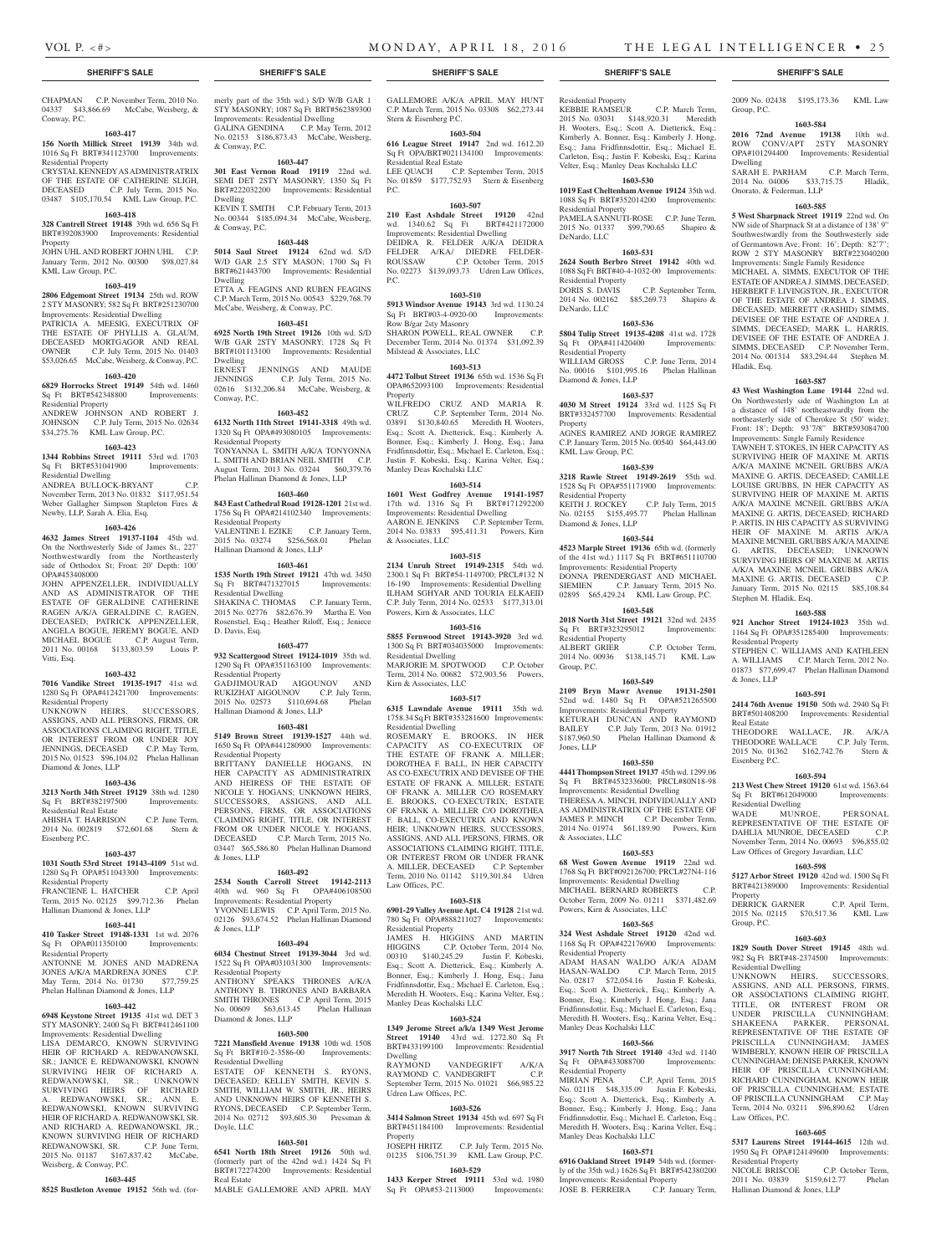#### **1603-606 1527 Carpenter Street 19146** 30th wd. 1274

Sq Ft BRT#301226100 Improvements: Residential Dwelling UNKNOWN HEIRS, SUCCESSORS,

#### ASSIGNS, AND ALL PERSONS, FIRMS, OR ASSOCIATIONS CLAIMING RIGHT, TITLE, OR INTEREST FROM OR UNDER MINNIE HILTON; PAMELA HILTON, KNOWN HEIR OF MINNIE HILTON; CHARLOTTE HILTON, KNOWN HEIR OF MINNIE HILTON; STANLEY HILTON, KNOWN HEIR OF MINNIE HILTON; CHARLES HILTON, KNOWN HEIR OF MINNIE HILTON C.P. July Term, 2015 No. 00279 \$356,003.26 Udren Law Offices, P.C.

## **1603-615**

## **1619 North 56th Street 19131-3501** 4th wd.

1552 Sq Ft OPA#041351900 Improvements: Residential Property RONALD K. JONES C.P. July Term, 2015 No. 02798 \$39,728.34 Phelan Hallinan Diamond & Jones, LLP

#### **1603-617**

**1135 Cantrell Street 19148-3026** 39th wd. 658 Sq Ft BRT#394043100 Improvements: Residential Real Estate CAROL SALERNO C.P. July Term, 2015

No. 00789 \$77,700.31 Stern & Eisenberg P.C.

#### **1603-621**

**5314 Chestnut Street 19139** 60th wd. 1186.56 Sq Ft BRT#603013200 Improvements: Residential Real Estate JACOB HASIS C.P. August Term, 2015 No. 00948 \$142,153.80 Stern & Eisenberg P.C.

#### **1603-622**

**6541 Vandike Street 19135-2825** 41st wd. 1200 Sq Ft OPA#411349900 Improvements: Residential Property

NAOMI GONZALEZ C.P. August Term, 2015 No. 01338 \$91,974.67 Phelan Hallinan Diamond & Jones, LLP

#### **1603-623**

**6114 Musgrave Street 19144-1027** 59th wd. 1240 Sq Ft OPA#592278200 Improvements: Residential Property JANIE M. DANIELS A/K/A JANIE DANIELS C.P. July Term, 2015 No. 02862 \$42,771.54

#### Phelan Hallinan Diamond & Jones, LLP **1603-624**

**5862 North Penn Street 19149** 62nd wd. 1574 Sq Ft OPA#621487100 Improvements: Residential Property

JAMES E. GOVAN, JR. C.P. November Term, 2011 No. 00530 \$26,212.17 Meredith H. Wooters, Esq.; Scott A. Dietterick, Esq.; Kimberly A. Bonner, Esq.; Kimberly J. Hong, Esq.; Jana Fridfinnsdottir, Esq.; Michael E. Carleton, Esq.; Justin F. Kobeski, Esq.; Karina Velter, Esq.; Manley Deas Kochalski LLC

#### **1603-627**

**341 Roseberry Street 19148-3927** 39th wd. 990 Sq Ft OPA#392207700 Improvements: Residential Property

TERESA PARKER; GLENN W. KLUSKA, JR., IN HIS CAPACITY AS HEIR OF GLENN KLUSKA, DECEASED; C. KLUSKA, IN HER CAPACITY AS HEIR OF GLENN KLUSKA, DECEASED; UNKNOWN HEIRS, SUCCESSORS, ASSIGNS, AND ALL PERSONS, FIRMS, OR ASSOCIATIONS CLAIMING RIGHT, TITLE, OR INTEREST FROM OR UNDER GLENN KLUSKA,<br>DECEASED C.P. March Term. 2015 C.P. March Term, 2015 No. 02510 \$169,560.30 Phelan Hallinan Diamond & Jones, LLP

#### **1603-633**

**5220 Akron Street 19124-1913** 62nd wd. 1088 Sq Ft OPA#621416200 Improvements: Residential Property

MARLENE WALKER C.P. July Term, 2015 No. 02860 \$102,502.30 Phelan Hallinan Diamond & Jones, LLP

## **1603-634**

**4504 Howell Street, a/k/a 4504 East Howell Street 19135-4025** 41st wd. 1536 Sq Ft OPA#411101400 Improvements: Residential Property JEFFREY WILLIAMS C.P. April Term,

2015 No. 00094 \$173,234.59 Phelan Hallinan Diamond & Jones, LLP

## **1603-639**

**1626 West Diamond Diamond Street 19121** 32nd wd. 2150 Sq Ft OPA#321038530 Improvements: Residential

Property<br>NAJEEB H. SHEIKH NAJEEB H. SHEIKH C.P. August Term, 2012 No. 01808 \$112,402.50 Meredith H. Wooters, Esq.; Scott A. Dietterick, Esq.; Kimberly A. Bonner, Esq.; Jana Fridfinnsdottir, Esq.; Michael E. Carleton, Esq.; Justin F. Kobeski, Esq.; Manley Deas Kochalski LLC

#### **1603-642**

**1375 Dyre Street 19124** 62nd wd. 1457 Sq Ft OPA#621009200 Improvements: Residential Property SHANNON JORDAN, ADMINISTRATRIX AND HEIR OF THE ESTATE OF TOBI

JORDON C.P. January Term, 2013 No. 02705 \$107,030.14 Meredith H. Wooters, Esq.; Scott A. Dietterick, Esq.; Kimberly A. Bonner, Esq.; Kimberly J. Hong, Esq.; Jana Fridfinnsdottir, Esq.; Michael E. Carleton, Esq.; Justin F. Kobeski, Esq.; Karina Velter, Esq.; Manley Deas Kochalski LLC

**1603-645 1147 South 61st Street 19143** 3rd wd. (formerly the 46th wd.) 1591 Sq Ft BRT#033225200 Improvements: Residential Property ROSALIND D. MILES A/K/A ROSALIND<br>MILES-THOMPSON C.P. July Term, MILES-THOMPSON 2015 No. 02781 \$98,671.06 KML Law

Group, P.C.

#### **1603-652**

**109-111 South Street 19147** 5th wd. Land: 900 Sq Ft; Improvements: 2700 Sq Ft OPA#882884200 Improvements: Restaurant DOMENICO CENTOFANTI C.P. August Term, 2015 No. 02274 \$1,520,198.19 Lori J. Hahn-Maslin, Esq.

#### **1603-658**

**1313 South 58th Street 19143-4501** 51st wd. 1950 Sq Ft OPA#513048400 Improvements: Residential Property JOSEPH A. WILLIAMS C.P. March Term, 2012 No. 00538 \$83,536.47 Phelan Hallinan Diamond & Jones, LLP

## **1603-660**

**4010-12 Ashburner Street 19136** 41st wd. 9476 Sq Ft OPA#652034103 Improvements: Residential Property GLORIA A. GUTIERREZ C.P. April Term, 2013 No. 1613 \$134,319.84 Lauren Berschler Karl, Esq.

#### **1603-661**

**425 Fern Street 19120** 61st wd. 1038 Sq Ft BRT#612204900 Improvements: Residential **Property** DARNELL R. MINUS C.P. July Term, 2013 No. 01877 \$74,967.21 KML Law Group, P.C.

#### **1603-664**

**6530 Hegerman Street 19135** 41st wd. 1312.50 Sq Ft BRT#41-1-3690-00 Improvements: Residential Property AUGUSTINE CERRONE, JR. C.P. August Term, 2015 No. 01965 \$104,165.44 Shapiro & DeNardo, LLC

**1603-672**

**1647 Widener Place 19141** 17th wd. 1146 Sq Ft BRT#171192500 Improvements: Residential Property TASTONIA MYATT ALTMAN A/K/A MAYTT ALTMAN AND HASFORD THOMAS ALTMAN C.P. July Term, 2015 No. 01799 \$129,182.24 KML Law Group, P.C.

#### **1603-675**

**122 West Courtland Street 19140-1605**  42nd wd. Approximate size: 20'x100' BRT#422034000 Improvements: Residence MIGUEL SORIANO AND KIYOMI SORIANO C.P. October Term, 2015 No. 000037 \$81,273.43 John J. Kelly, Jr.

#### **1603-680**

**4708 Higbee Street 19135** 41st wd. 2500<br>Sq Ft BRT#41-1-130600 Improvements:  $Sq$  Ft BRT#41-1-130600 Residential Dwelling BRIAN ZOLK AND SYLVIA ZOLK C.P. September Term, 2013 No. 04083 \$157,379.02 Udren Law Offices, P.C.

## **1603-681**

**15163 Wayside Road 19116** 58th wd. 2194 Sq Ft BRT#583165070 Improvements: Residential Property TABITHA ORTIZ AND VICENTE ORTIZ A/K/A VICENTE ORTIZ, JR. C.P. March Term, 2014 No. 02684 \$411,299.43 Shapiro & DeNardo, LLC

## **1603-683A-B**

**4568 Shelbourne Street – Premises A – 19124- 3831** 42nd wd. On W side of Shelbourne St 46' 8" N from N side of Annsbury St; Front: 16' 3" Depth: 75' OPA#421620900 **1951 West Laveer Street – Premises B – 19141** 17th wd. Approximate size: 16'x87' BRT#171301100 Improvements: Residence

MIGUEL SORIANO AND KIYOMI C.P. October Term, 2015 No. 000033 \$90,464.24 John J. Kelly, Jr. **1603-684**

**526 South Front Street 19147-1723** 5th wd. 2100 sq. ft. OPA# 882002100 Improvements: Rest'rnt W/Bar Masonry CENTOFANTI DOMENICO Lori J. Hahn

Maslin, Esq. **The following property, sale of which was postponed from the April 5, 2016 Sheriff's Sale, will be** 

## **1604-310**

**offered for sale on TUESDAY, May 3, 2016.**

**2213 South Clarion Street 19148** 38th wd. 856 Sq Ft OPA#39-4443100 Improvements: Residential Property

### **SHERIFF'S SALE SHERIFF'S SALE SHERIFF'S SALE SHERIFF'S SALE SHERIFF'S SALE**

JAMES DRU DEMARCO A/K/A JAMES D. DEMARCO C.P. March Term, 2015 No. 00235 \$70,044.45 Meredith H. Wooters, Esq.; Scott A. Dietterick, Esq.; Kimberly A. Bonner, Esq.; Kimberly J. Hong, Esq.; Jana Fridfinnsdottir, Esq.; Michael E. Carleton, Esq.; Justin F. Kobeski, Esq.; Karina Velter, Esq.; Manley Deas Kochalski LLC

**1604-498 3206 Ancona Road 19154** 66th wd. 2640 Sq Ft BRT#157N24-0201; OPA#663075500 Improvements: Residential Dwelling KRISTY MCNAMEE AND MARK MCNAMEE C.P. October Term, 2007 No. 02046 \$164,437.55 Udren Law Offices, P.C. **1604-507 832 Wynnewood Road 19151** 34th wd. S/D CONV APT 3 STY MAS+OT; 2710 Sq Ft BRT#344229000 Improvements: Residential

Improvements: Residential Property DERRICK D. OUTTERBRIDGE C.P. April Term, 2015 No. 02420 \$128,849.78 KML

HSBC Bank USA, N.A. Residential Dwelling

Masonry & Wood Frame

Gallinaro, Esq.

Family Home

LLC

Commercial Property

Property

**1604-623 6630 Elmwood Avenue 19142** 40th wd. 1136 Sq Ft BRT#40-6-230100 Subject To Mortgage<br>HSBC Bank USA, N.A. Improvements:

MAMUD JALLOH C.P. October Term, 2014 No. 03158 \$93,135.81 Udren Law

**1604-627 4032 Spruce Street 19102** 27th wd. Lot = 3900 Sq Ft; Improvements = 4800 Sq Ft OPA#773151000 Subject to Mortgage Subject to Rent Improvements: 4 Story S/d Mixed Use,

CAMP GAN ISRAEL, INC. C.P. July Term, 2014 No. 01190 \$529,176.00 Andrew S.

**1604-634 2865 Norcum Road 19154** 69th wd. 1200 Sq Ft OPA#662539400 Improvements: Single

TAMIKA ROWLAND A/K/A TAMIKA ROWLAND SALAT; TERRY SALAT, SOLELY AS HEIR TO SYLVIA PINTER, DECEASED; THE KNOWN AND UNKNOWN HEIRS OF SYLVIA PINTER, DECEASED; WAYNE H. SALAT C.P. March Term, 2015 No. 01133 \$334,900.44 Richard M. Squire & Associates,

**The following property, sale of which was post-poned from the May 1, 2012 Sheriff's Sale, will be offered for sale on TUESDAY, May 3, 2016.**

**502-588 A-C 51st Wd. (5403 Chester Ave. – Premises A – 19143)** On northwest side of Chester Avenue, 16 ft Southwesterly of 54th St., front 19 ft, Depth 95 ft OPA #514126700 Improvements:

**51st Wd. (5405 Chester Ave. – Premises B – 19143)** On northwest side of Chester Avenue, 35 ft, southwest of 54th St, front 19 ft, depth 95 ft. OPA #514126800 Improvements: Commercial

**40th Wd. (5349 Chester Ave. – Premises C – 19143)** On the northwesterly side of Chester Ave and the northeasterly side of Fifty-fourth Street, front 65 ft, depth105 ft OPA #511276402 Improvements: Commercial Property FREDERICK A. COOPER AKA FREDERICK AUGUSTUS C.P. March Term, 2011 No. 03448 \$313,567.11 Kerry S. Schuman, Esq.

**SHERIFF'S SALE OF TUESDAY, MAY 3, 2016**

**1605-301 1904 South 68th Street 19142-1214** 40th wd. 1177.2 Sq Ft BRT#403187700 Improvements:

LIEKUEN ZEWDIE N/K/A EPHREM ZELEKE ZEWDIE A/K/A EPHREM Z. ZEWDIE C.P. August Term, 2014 No. 01101 \$126,587.26 Law Offices of Gregory Javardian, LLC **1605-302 5309 North 16th Street 19141** 17th wd. 2520 Sq Ft BRT#172120400 Improvements:

CELESTE PALMER, EXECUTOR OF THE<br>ESTATE OF HELEN LEWIS C.P. July

Term, 2015 No. 03744 \$70,037.38 Stern &

**1605-303 1419 North 61st Street 19151** 34th wd. 1800 Sq Ft OPA#342241000 Subject to Mortgage Improvements: 2 Story Masonry Residential

ALLSTAR REMODELING, LLC C.P. May Term, 2015 No. 1967 \$106,258.03 Kenneth

**1605-304 973 North 66th Street 19151** 34th wd. 1005 Sq Ft BRT#344365400 Improvements:

2015 No. 00639 \$38,803.63 Martha E. Von Rosenstiel, Esq.; Heather Riloff, Esq.; Jeniece

**1605-305 8054 Temple Road 19150** 50th wd. 1432 Sq Ft BRT#501069000 Improvements: Residential

ROBERT BALAZS C.P. November Term, 2015 No. 04504 \$114,924.52 Martha E. Von

C.P. October Term,

Residential Dwelling

Residential Real Estate

Eisenberg, P.C.

Dwelling

D. Berman, Esq.

Residential Dwelling<br>IOSEPH DEREEF

D. Davis, Esq.

Dwelling

ESTATE OF HELEN LEWIS

Law Group, P.C.

Offices, P.C.

MONTESS E. TRAPP, JR. C.P. November Term, 2014 No. 01932 \$167,758.75 McCabe,

**1604-529 6018 Spruce Street 19139-3738** 60th wd. 1504 Sq Ft BRT#03-2003500; PRCL#23 S 10-134 Improvements: Residential Dwelling CHARLES A.J. HALPIN, III, ESQUIRE, PERSONAL REPRESENTATIVE OF THE ESTATE OF ELLA V. WESTON C.P. October Term, 2013 No. 03433 \$103,026.84

**1604-548 2933 North 27th Street 19132-1243** 38th wd. 1184 Sq Ft OPA#381205400 Improvements:

INGRID M. SMITH AND MAMIE SMITH C.P. December Term, 2014 No. 03228<br>\$46,892.46 Phelan Hallinan Diamond &

**1604-553 8109 Suffolk Avenue 19153** 40th wd. BRT#40-5195-200 Improvements: Residential

UNKNOWN HEIRS, SUCCESSORS, ASSIGNS, AND ALL PERSONS, FIRMS, OR ASSOCIATIONS CLAIMING RIGHT, TITLE, OR INTEREST FROM OR UNDER PHILIP BRIGGS; VANESSA BRIGGS, KNOWN HEIR OF PHILIP BRIGGS; SABRINA BRIGGS, KNOWN HEIR OF PHILIP BRIGGS C.P. September Term, 2015 No. 02667 \$42,595.78

**1604-574 138 North Lindenwood Street 19139-2624**  34th wd. Situated on the W side of Lindenwood St at the distance of 292' Northward from the N side of Arch St; Front: 15' Depth: 65'<br>OPA#441159400 Improvements: Single

JONATHAN M. HURT AND KAREN HURT C.P. November Term, 2013 No. 00801 \$31,600.29 Stephen M. Hladik, Esq. **1604-585 314 Gates Street 19128-4617** 21st wd. 4000 Sq Ft BRT#21-1-4464-00; BRT#93 N 13-26 Improvements: Residential Dwelling JONATHAN BARKAT AND REBECCA BRAME BARKAT C.P. January Term, 2015 No. 02779 \$192,765.69 Powers, Kirn &

**1604-589 4703 North 3rd Street 19120** 42nd wd. 689 Sq Ft BRT#42-2-4291-00 Improvements:

CARMEN SIERRA C.P. October Term, 2015 No. 02271 \$42,433.31 Udren Law

**1604-590 7223 Cottage Street 19135** 41st wd. Land Area: 1653.3 Sq Ft; Improvement Area: 1320 Sq Ft BRT#412294900 Improvements: Row

ABDELAZIZ MOHAMED C.P. December Term, 2013 No. 01068 \$158,572.25 Richard

**1604-612 1415 East Cheltenham Avenue 19134** 62nd wd. All that certain lot or piece of ground with the buildings and improvements thereon erected known as 1415 East Cheltenham Avenue, Philadelphia, Pennsylvania 19134 BRT#62-1- 0801-00; PRCL#141N19-23 Improvements: Residential Dwelling W/ Related Improvements FRANK T. BOROWIEC A/K/A FRANK THOMAS BOROWIEC AND CHRISTOPHER J. BOROWIEC C.P. March Term, 2015 No. 02110 Jeffrey G. Trauger, Esq.

**1604-613 3501-49 Richmond Street 19134** 45th wd. 82321 Sq Ft OPA#884841100 Improvements:

GRYPHIN COATINGS, INC. C.P. September Term, 2006 No. 2667 \$649,816.97 plus interest David M. Giles, Esq.; Spector,

**1604-615 65 East Herman Street a/k/a 65 Herman Street 19144** 59th wd. 1911 Sq Ft BRT#592087000

Improvements: Single

Phelan Hallinan Diamond &

Dwelling

Weisberg, & Conway, P.C.

Powers, Kirn & Associates, LLC

Residential Property

Udren Law Offices, P.C.

Family Residence

Associates, LLC

Residential Dwelling

B/gar 2sty Masonry

M. Squire & Associates, LLC

Vacant Land Indust Acre+

Gadon & Rosen, P.C.

Offices, P.C.

Jones, LLP

Dwelling

#### **1604-331**

**6345 Overbrook Avenue 19151** 34th wd. 4290 Sq Ft BRT#344177400 Improvements: Residential Property CHRISTOPHER BAXTER C.P. March

Term, 2015 No. 03453 \$287,188.53 KML Law Group, P.C.

#### **1604-332**

**1317 East Price Street 19138** 59th wd. 1764 Sq Ft BRT#591098100 Improvements: Residential Property LISA CLAY C.P. July Term, 2015 No. 00624

\$127,225.44 KML Law Group, P.C. **1604-345**

**1134 South 19th Street 19146** 36th wd. 1752 Sq Ft BRT#361170800 Improvements: Residential Property

MOHAMMAD ARSHAD CHUGHTAI C.P. August Term, 2013 No. 00899 \$79,662.84 KML Law Group, P.C.

#### **1604-367**

**6453 North 16th Street 19126** 15th wd. 1532 Sq Ft PRCL#17-2-133000 Improvements: Residential Dwelling REJEANA PERKINS, AS ADMINISTRATRIX OF THE ESTATE OF HOWARD LEE

PERKINS, DECEASED C.P. April Term, 2014 No. 002518 \$104,712.65 Powers, Kirn & Associates, LLC **1604-396**

**7244 Dicks Avenue 19153** 40th wd. 960 Sq Ft BRT#404337900 Improvements: Residential Property<br>ZREDA MILTON

C.P. December Term, 2014 No. 01296 \$55,591.81 KML Law Group, P.C.

## **1604-399**

**2220 Cantrel Street 19145** 48th wd. 800 Sq Ft BRT#482085900 Improvements: Residential **Property** 

PERCY A. ROLAND C.P. September Term, 2009 No. 03308 \$53,766.60 KML Law Group, P.C.

## **1604-405**

**7008 Reedland Street 19142** 40th wd. 1024 Sq Ft BRT#406215600 Improvements: Residential Property

THERESA BOLTON C.P. January Term, 2014 No. 02924 \$45,670.92 KML Law Group, P.C.

### **1604-430**

**2211 South Woodstock Street 19145- 3510** 48th wd. 1036 Sq Ft OPA#481335700

Improvements: Residential Property JOSEPH EDWARD LANE A/K/A JOE LANE A/K/A JOSEPH E. LANE; VASHTI SMITH-FOOTE AND WILLIAM P. FOOTE C.P. January Term, 2008 No. 01458 \$71,803.78 Phelan Hallinan Diamond & Jones, LLP

#### **1604-463**

**506 Oak Lane a/k/a 506 Oak Lane Avenue 19126** 61st wd. (formerly of the 50th wd.) 26062 Sq Ft BRT#611421800 Improvements: Residential Property LEORA BRYANT-SNEED AND GARFIELD

SNEED C.P. September Term, 2008 No. 02227 \$260,762.05 KML Law Group, P.C.

## **1604-490**

**1241 Passmore Street 19111-5530** 53rd wd. BRT#531115300 Improvements: Residential Dwelling JINCY JOY C.P. September Term, 2014 No. 04443 \$58,523.03 Powers, Kirn & Associates, LLC

#### **1604-493**

**4704 St. Denis Drive 19114-2126**  BRT#652461552 Improvements: Residential Dwelling

STEPHEN E. JAUREGUI AND KATHERINE H. TOMLINSON C.P. October Term, 2014 No. 02190 \$237,737.54 Powers, Kirn & Associates, LLC

#### **1604-495**

**1316 West Ritner Street a/k/a 1316 Ritner Street 19148** 39th wd. 930 Sq Ft BRT#394317300 Improvements: Residential Dwelling

DONA MARI YOUNG; MARY A. YOUNG AND NANCY YOUNG C.P. February Term, 2015 No. 02652 \$119,344.33 Udren Law Offices, P.C.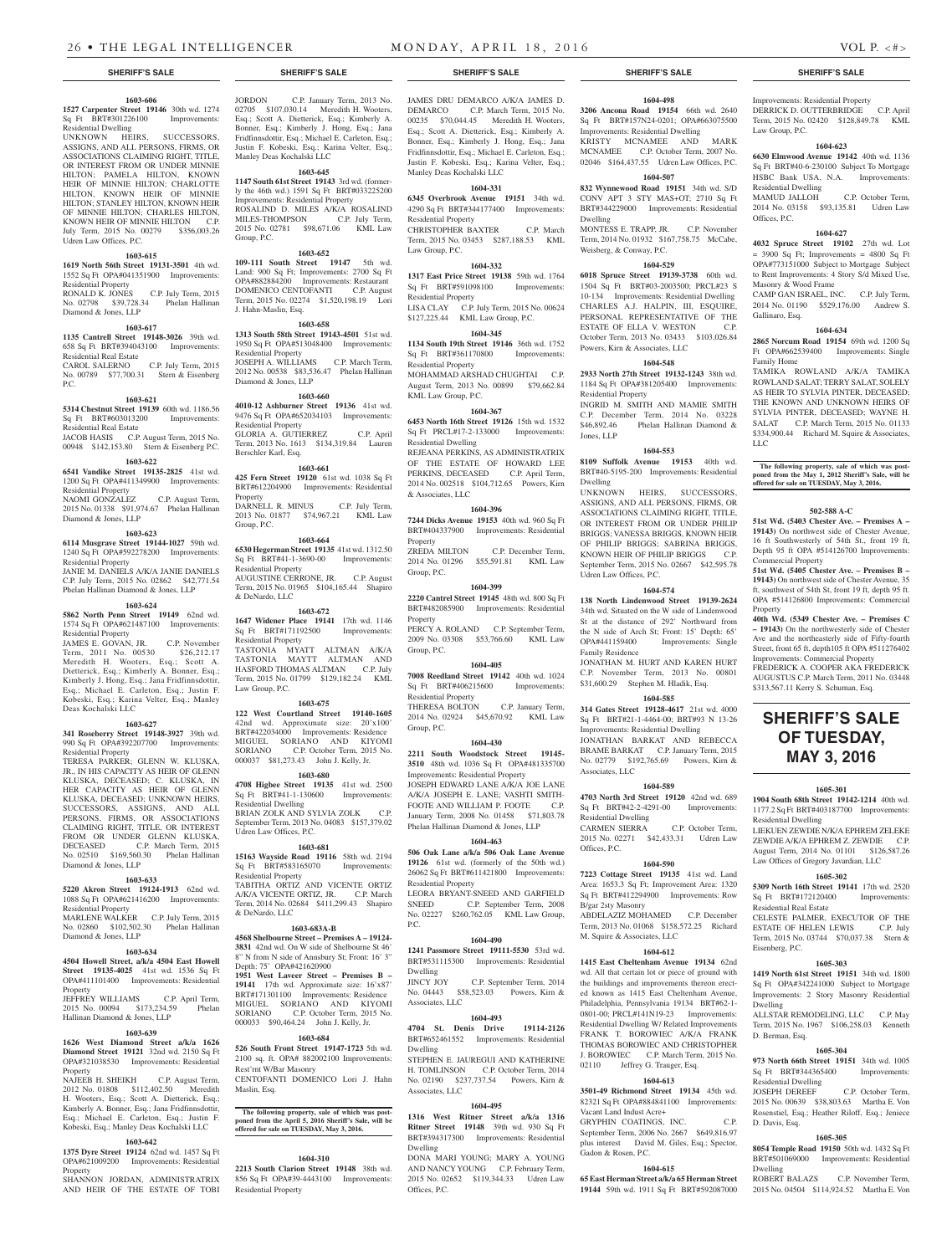Law Group, P.C.

Conway, P.C.

Dwelling

Dwelling

Dwelling

Hladik, Esq.

Dwelling

Weisberg, & Conway, P.C.

Family Residence

Esq.

Dwelling

Family Residence

& Conway, P.C.

Weisberg, & Conway, P.C.

ADMINISTRATOR AND/OR HEIR OF THE ESTATE OF SAMUEL J. COLOSIMO A/K/A SAMUEL J. COLOSIMO, SR.; SUSAN E. PENNYPACKER, BELIEVED ADMINISTRATOR AND/OR HEIR OF THE ESTATE OF SAMUEL J. COLOSIMO A/K/A SAMUEL J. COLOSIMO, SR.; UNKNOWN HEIRS AND/OR ADMINISTRATORS OF THE ESTATE OF SAMUEL J. COLOSIMO A/K/A SAMUEL J. COLOSIMO, SR. C.P. May Term, 2015 No. 01740 \$100,814.74 KML

**1605-359 444 Fern Street 19120** 61st wd. ROW B/GAR 2STY MASONRY; 1158 Sq Ft BRT#612194200 Improvements: Residential Dwelling LIVIJA ZIVAN C.P. May Term, 2015 No. 03119 \$86,967.70 McCabe, Weisberg, &

**1605-360 8659 Gilbert Street 19150** 50th wd. ROW B/GAR 2STY MASONRY; 1208 Sq Ft BRT#502141200 Improvements: Residential

CAROL ANN GARY, ADMINISTRATRIX OF THE ESTATE OF RICARDO D. HANNAH C.P. August Term, 2015 No. 00113 \$78,288.66 McCabe, Weisberg, & Conway, P.C. **1605-361 1908 Alter Street 19146** 36th wd. ROW 2 STY MASONRY; 840 Sq Ft BRT#361002200 Improvements: Residential Dwelling ADAM SMOLANOWICZ C.P. June Term, 2013 No. 03841 \$188,626.19 McCabe,

**1605-362 947 North 5th Street 19123** 50th wd. (formerly part of the 16th wd.) ROW CONV/APT 3 STY MASON; 2918 Sq Ft BRT#057134900 Subject to Mortgage Improvements: Residential

TANYA PRIME C.P. November Term, 2013 No. 00020 \$303,510.81 McCabe, Weisberg,

**1605-363 1384 Dyre Street 19124** 23rd wd. ROW B/GAR 2STY MASONRY; 1126 Sq Ft BRT#621004000 Improvements: Residential

AMRITPAL SINGH SANDHER C.P. February Term, 2012 No. 00417 \$84,159.11 McCabe, Weisberg, & Conway, P.C. **1605-364 1376 Pennington Road 19151-2838** 34th wd. 1610 Sq Ft; on the SW side of Pennington Rd; Front: 16.1' Depth: 15' PRCL#343328500 Improvements: Single Family Residence SABRINA FISHER C.P. December Term, 2013 No. 02832 \$135,954.12 Stephen M.

**1605-365 174 Larkspur Place 19116** 58th wd. S/D W/B GAR 2STY MASONRY; 1732 Sq Ft BRT#582260000 Improvements: Residential

JAROSLAVA KRUVDYUK C.P. July Term, 2015 No. 03074 \$192,865.91 McCabe,

**1605-366 2933 North Bonsall Street 19132-2008** 11th wd. 630 Sq Ft; on the E side of Bonsall St at the distance of 226ft Northward from the North side of Cambria St; Front 14' Depth 45' PRCL#111390400 Improvements: Single

MARQUITTE CONSTANCE COLE A/K/A MARQUIITE COLE, ADMINISTRATRIX OF THE ESTATE OF JOSEPH SWEET, DECEASED C.P. November Term, 2014 No. 01303 \$27,463.01 Stephen M. Hladik,

**1605-367 1102 Bloomdale Road 19115** 35th wd. DET W/D GAR 1.5 STY MASON; 1566 Sq Ft BRT#581119700 Improvements: Residential

DIANE F. MEYER, ADMINISTRATRIX OF THE ESTATE OF ELSIE G. HOBBINS C.P. August Term, 2015 No. 04451 \$176,293.70

DARRYL W. CRAWFORD, IN HIS CAPACITY AS HEIR OF RONALD M. CRAWFORD A/K/A RONALD MILTON CRAWFORD A/K/A RONALD JAMES MILTON CRAWFORD

Improvements: Single

McCabe, Weisberg, & Conway, P.C. **1605-368 7926 Provident Street 19150** 50th wd. 1604.70 Sq Ft; on the Southwesterly side of Provident St at the distance of 242 ft, 2 inches Northwestwardly from the Northwesterly side of Phil-Ellena St; Front: 17' 10" Depth: 90'<br>BRT#501169800 Improvements: Single

**1605-344 221 Wendover Street 19128-5041** 21st wd. 1720 Sq Ft OPA#211060100 Improvements:

No. 02235 \$182,856.37 Phelan Hallinan

**1605-345 180 West Fern Street 19120** 61st wd. 1020 Sq Ft BRT#612198900 Improvements:

GEORGE MOORE C.P. January Term, 2015 No. 03116 \$32,149.55 KML Law

**1605-346 6230 North Norwood Street 19138** 17th wd. 840 Sq Ft BRT#172488600 Improvements:

No. 02766 \$90,163.04 KML Law Group,

**1605-347 7324 Drexel Road 19151** 34th wd. 1120 Sq Ft BRT#344143900 Improvements: Residential

BARBARA J. JONES C.P. September Term, 2014 No. 00725 \$122,102.44 KML Law

**1605-349 5827 Rodman Street 19143** 3rd wd. 990 Sq Ft BRT#032125600 Improvements: Residential

ANTHONY L. HANDY C.P. August Term, 2014 No. 00211 \$79,638.50 KML Law

**1605-350 123 Sparks Street 19120** 61st wd. 1224 Sq Ft BRT#611269000 Improvements: Residential

HAROLD T. SEAMON C.P. November Term, 2011 No. 02994 \$62,815.41 KML

**1605-351 3600 Conshohocken Avenue Unit No., 403-A 19131** 52nd wd. 436 Sq Ft BRT#888520405 Improvements: Residential Property ANTOINETTE M. HARRIS C.P. May Term, 2015 No. 02478 \$32,748.77 KML Law

**1605-352 1912 East Cambria Street 19134** 25th wd. 1622 Sq Ft BRT#25-2-083500 Improvements:

JAMI NEGLER C.P. March Term, 2014 No. 005819 \$64,988.55 Shapiro & DeNardo,

**1605-353 8222 Buist Avenue 19153** 40th wd. 2805 Sq Ft BRT#405768025 Improvements: Residential

ROBERT R. WRIGHT AND ROBIN L. WRIGHT C.P. August Term, 2015 No. 04065 \$136,879.64 Shapiro & DeNardo, LLC **1605-354 6425 Drexel Road 19151** 34th wd. 10500 Sq Ft BRT#34-4-147300 Improvements:

ALFRED J. SANFORD; PAT ALEXANDER SANFORD C.P. November Term, 2011 No. 01646 \$200,055.40 Udren Law Offices, P.C. **1605-355 424 Dupont Street 19128** 21st wd. 1278 Sq Ft BRT#212235100 Improvements: Residential

THOMAS CONWAY A/K/A THOMAS J. CONWAY, IV; DERRICK LEE A/K/A DERRICK J. LEE C.P. April Term, 2014 No. 00603 \$94,360.20 Udren Law Offices,

**1605-356 5223 North Mascher Street 19120** 42nd wd. 1088 Sq Ft BRT#422358800 Improvements:

EFRAIN BERRIOS AND MARITZA BERRIOS C.P. August Term, 2011 No. 00042 \$39,298.98

**1605-357 3706 Vale Lane 19114** 66th wd. 1242 Sq Ft BRT#661320004 Improvements: Residential

ANGELA C. CUNNINGHAM AND MICHAEL T. CUNNINGHAM C.P. October Term, 2015 No. 03423 \$183,802.30 KML Law Group,

**1605-358 7135 Marsden Street 19135** 41st wd. 1344 Sq Ft BRT#412390000 Improvements:

SAMUEL J. COLOSIMO, JR., BELIEVED

C.P. June Term, 2015

C.P. March Term, 2013

Residential Property<br>LOIS F. TERRY

Diamond & Jones, LLP

Residential Property

Residential Property<br>AISHA RHODES

Group, P.C.

P.C.

Property

Group, P.C.

Property

Group, P.C.

Property

Law Group, P.C.

Group, P.C.

LLC

Property

Dwelling

P.C.

Residential Property

KML Law Group, P.C.

Residential Property

Property

P.C.

Residential Property

Residential Dwelling

#### **SHERIFF'S SALE SHERIFF'S SALE SHERIFF'S SALE SHERIFF'S SALE SHERIFF'S SALE**

Rosenstiel, Esq.; Heather Riloff, Esq.; Jeniece D. Davis, Esq.

## **1605-306**

**1729 Arnold Street 19152** 56th wd. 2446 Sq Ft BRT#562189300 Improvements: Residential Property NADICA T. BLAIR C.P. January Term, 2015 No. 003203 \$283,983.44 Shapiro &

## DeNardo, LLC **1605-307**

## **2150 Homer Street 19138** 10th wd. 1176 Sq Ft

OPA#102145500 Improvements: Residential Property

ANDREA B. PAUL AS EXECUTRIX OF THE ESTATE OF OPHELIA TURNER, DECEASED C.P. September Term, 2015 No. 00766 \$121,264.60 KML Law Group, P.C.

#### **1605-308**

#### **1023 Borbeck Avenue 19111** 35th wd. 3165 Sq Ft BRT#631260500 Improvements:

Residential Dwelling PETER M. DACKO C.P. September Term, 2015 No. 01651 \$39,343.00 Martha E. Von Rosenstiel, Esq.; Heather Riloff, Esq.; Jeniece D. Davis, Esq.

#### **1605-309**

**2429 South Franklin Street 19148** 39th wd. 737 Sq Ft BRT#393218700 Improvements: Residential Dwelling C.P. November Term, 2015 No. 04413 \$102,474.34 Martha E. Von Rosenstiel, Esq.; Heather Riloff, Esq.; Jeniece

## D. Davis, Esq. **1605-310**

**2508 Tilton Street 19125** 31st wd. 866 Sq Ft BRT#312175200 Improvements: Residential **Property** 

DENNIS MAGEE, JR. C.P. August Term, 2015 No. 02457 \$112,654.36 Shapiro & DeNardo, LLC

#### **1605-311**

**2783 Welsh Road 19152-1618** 57th wd. 1440 Sq Ft BRT#571044300; PRCL#152N171-61 Improvements: Residential Dwelling

TRACY PRIORE, AS ADMINISTRATRIX OF THE ESTATE OF MICHAEL I. PRIORE JR. A/K/A MICHAEL J. PRIORE A/K/A MICHAEL PRIORE, DECEASED C.P. April Term, 2014 No. 02539 \$176,619.90 Powers, Kirn & Associates, LLC

#### **1605-312**

**2210 South 19th Street 19145-3608** 26th wd. 975 Sq Ft BRT#262117900 Improvements: Residential Dwelling

TUAN ANH N. TO C.P. August Term, 2014 No. 03302 \$222,376.89 Powers, Kirn & Associates, LLC

#### **1605-313**

**237 North Paxon Street 19139** 44th wd. 1320 Sq Ft BRT#441112600 Improvements: Residential Property

BONNIE MANGRUM C.P. April Term, 2015 No. 000408 \$83,755.87 Shapiro & DeNardo, LLC

#### **1605-314**

**6236 North Lambert Street 19138-3037** 17th wd. (formerly a part of the 42nd wd.) 1159 Sq Ft BRT#17-2-4329-00; PRCL#120N12-98 Improvements: Residential Dwelling

#### GLADYS M. CIRWITHIAN, ADMINISTRATRIX OF THE ESTATE OF WILLIAM K. SCOTT, DECEASED AND THE UNITED STATES OF AMERICA C.P. August Term, 2014 No. 01148 \$42,000.49 Powers, Kirn & Associates, LLC

#### **1605-315**

**2028 East Monmouth Street 19134** 25th wd. 1100 Sq Ft BRT#252119100 Improvements: Residential Property DUNG Q. NGUYEN C.P. August Term,

2015 No. 04066 \$61,034.53 Shapiro & DeNardo, LLC

#### **1605-316 2109 Stenton Avenue 19138** 10th wd. 1283

Sq Ft BRT#102337500 Improvements: Residential Dwelling

#### BILLIE J. WHITLEY; HAYWOOD E.<br>WHITLEY, SR. C.P. September Term, C.P. September Term, 2011 No. 01228 \$109,622.42 Udren Law Offices, P.C.

#### **1605-318**

**12240 Sweet Briar Road 19154** 66th wd. BRT#66-3-1774-00 Improvements: Residential Dwelling

JONATHAN MALCOM A/K/A JONATHAN M. MALCOLM; KRISTY MALCOLM A/K/A KRISTY B. MALCOLM C.P. August Term, 2015 No. 02607 \$188,907.05 Udren Law Offices, P.C.

**1605-319 5257 Jefferson Street 19131-3624** 52nd wd.

1656 Sq Ft OPA#521032900 Improvements: Residential Property KIMBERLY L. BARKLEY AND JAMES R. BARKLEY C.P. June Term, 2013 No. 01039 \$100,121.09 Phelan Hallinan Diamond &

Jones, LLP **1605-320 1846 South 65th Street 19142-1312** 40th wd.

#### 1320 Sq Ft OPA#403005100 Improvements: Residential Property CRESIUS DARIUS AND TACIANA DARIUS C.P. May Term, 2012 No. 03161 \$92,250.92 Phelan Hallinan Diamond & Jones, LLP

#### **1605-321**

**2811 Aramingo Avenue 19134-4203** 25th wd. 1110 Sq Ft OPA#251450000 Improvements: Residential Property BRAHEIN K. BRUCE A/K/A BRAHEIN BRUCE AND LISA BRUCE C.P. August Term, 2014 No. 00736 \$72,500.88 Phelan Hallinan Diamond & Jones, LLP

#### **1605-322**

**238 East Stella Street 19134-2812** 7th wd. (formerly the 33rd wd.) 48900 Sq Ft BRT#07-1- 2563-00; PRCL#37-N-13-158 Improvements: Residential Dwelling KATRINA STRICKLAND C.P. July Term, 2014 No. 00406 \$59,044.73 Powers, Kirn & Associates, LLC

#### **1605-323**

**4234-42 Macalester Street 19124** 42nd wd. 11287 Sq Ft BRT#884348640 Improvements: Residential Dwelling

GLORIMAR DEJESUS AND ANGEL LUIS PADRO C.P. August Term, 2015 No. 4814<br>\$174.470.04 Weber Gallagher Simpson Weber Gallagher Simpson Stapleton Fires & Newby, LLP, Sarah A. Elia, Esq.

#### **1605-324**

**144 North Hobart Street 19139** 4th wd. 1246 Sq Ft BRT#042105900 Improvements:

Residential Property<br>TOD ARCHIE  $C.P.$  June Term, 2015 No. 01409 \$64,920.63 KML Law Group, P.C.

## **1605-325**

**949 East Westmoreland Street 19134** 33rd wd. 1221 Sq Ft BRT#33-1-110900 Subject to Mortgage Improvements: Residential Dwelling ALIDA CAMACHO, KNOWN HEIR OF JERRY CAMACHO; UNKNOWN HEIRS, SUCCESSORS, ASSIGNS, AND ALL PERSONS, FIRMS, OR ASSOCIATIONS CLAIMING RIGHT, TITLE, OR INTEREST FROM OR UNDER JERRY CAMACHO, LAST RECORD OWNER; JERRY CAMACHO, LAST RECORD OWNER; IRAIDA GONZALEZ, INDIVIDUALLY AND KNOWN HEIR OF JERRY CAMACHO C.P. May Term, 2013 No. 02851 \$37,305.15 Udren Law Offices, P.C.

#### **1605-326**

**5333 West Turner Street a/k/a 5333 Turner Street 19131-3325** 52nd wd. 960 Sq Ft BRT#521049300 Improvements: Residential

Real Estate ROBERT E. CERVONE C.P. September

Term, 2015 No. 00881 \$67,157.64 Stern &

#### **1605-327**

Eisenberg, P.C.

**2015 Carver Street 19124** 41st wd. 1560 Sq Ft BRT#411048500 Improvements: Residential Real Estate SHELTON MACK C.P. August Term, 2015

No. 00112 \$117,736.14 Stern & Eisenberg,  $PC<sub>c</sub>$ 

## **1605-328**

**315 West Louden Street a/k/a 315 West Loudon Street 19120** 42nd wd. 1120 Sq Ft OPA#422095400 Improvements: Residential Property BENJAMIN BAGYINA C.P. June Term, 2015 No. 02210 \$28,868.65 KML Law

Group, P.C. **1605-329**

#### **7458 Brockton Road 19151** 34th wd. 1368 Sq Ft BRT#343146342 Improvements: Residential Property

KIMBERLY L. BENNETT, AS ADMINISTRATOR OF THE ESTATE OF STEVEN L. BENNETT, JR., DECEASED C.P. April Term, 2015 No. 02111 \$155,770.76 KML Law Group, P.C.

#### **1605-330**

**6248 Magnolia Street 19144** 59th wd. 1536 Sq Ft BRT#592240900 Improvements: Residential Property KENNETTIA N. THOMAS, AS

ADMINISTRATRIX OF THE ESTATE OF BLANCHE B. SPELLER, DECEASED C.P.

August Term, 2015 No. 02122 \$74,993.19 Diamond & Jones, LLP KML Law Group, P.C.

## **1605-331**

**1328 North Hancock Street 19122** 18th wd. 2494.66 Sq Ft BRT#18-2083500 Improvements: Residential Dwelling SHERIDAN L. SOSTRE C.P. June Term, 2013 No. 02403 \$230,185.14 Martha E. Von Rosenstiel, Esq.; Heather Riloff, Esq.; Jeniece D. Davis, Esq.

#### **1605-332**

**2610 Bonaffon Street 19142** 40th wd. 960 Sq Ft OPA#406077200 Improvements: Residential Property OSARHIEMEN OKPESEYI C.P. May Term, 2015 No. 03478 \$72,907.94 KML

## **1605-333**

Law Group, P.C.

**6141 North Fairhill Street 19120** 61st wd. 1440 Sq Ft OPA#611108700 Improvements: Residential Property DERRICK ROBINSON C.P. February Term, 2011 No. 03556 \$110,313.62 KML Law Group, P.C.

#### **1605-334**

**3943 North 7th Street 19140** 43rd wd. 1140 Sq Ft BRT#433090000 Improvements: Residential Property JESUS M. DIAZ C.P. March Term, 2012 No. 03491 \$32,281.43 KML Law Group, P.C.

## **1605-335**

**5108-10 East Roosevelt Boulevard 19124**  35th wd. 6500 Sq Ft BRT#35-1028400 Improvements: Residential Dwelling WILTON J. FRANCOIS A/K/A WILTON JEAN FRANCOIS C.P. March Term, 2015 No. 02427 \$459,148.00 Udren Law Offices,  $PC$ 

#### **1605-336**

**619 Lindley Avenue 19120** 49th wd. 896 Sq Ft BRT#49-2-0031-00 Improvements: Residential Dwelling UNKNOWN HEIRS, SUCCESSORS, ASSIGNS, AND ALL PERSONS, FIRMS, OR ASSOCIATIONS CLAIMING RIGHT, TITLE, OR INTEREST FROM OR UNDER DEBORAH WILLIAMS C.P. November

## Term, 2015 No. 01624 \$38,608.51 Udren Law Offices, P.C.

**1605-337 6528 North 16th Street 19126** 17th wd. 1492 Sq Ft BRT#172151100 Improvements: Residential Property JONATHAN D. ADAMS C.P. April Term, 2015 No. 02840 \$70,071.45 Shapiro & DeNardo, LLC

#### **1605-338**

**2222 North 29th Street 19132** 28th wd. 2427 Sq Ft BRT#871537800 Improvements: Residential Property<br>THOMAS GREEN C.P. August Term, 2014 No. 003499 \$151,243.79 Shapiro & DeNardo, LLC

**1605-339**

**1110 Cross Street 19147** 1st wd. 1056 Sq Ft BRT#012448500 Improvements: Residential Property

NICHOLAS J. ZACCANINI C.P. September Term, 2015 No. 01393 \$220,764.82 Shapiro & DeNardo, LLC

#### **1605-340**

**4748 North Broad Street 19141-2106** 13th wd. 1760 Sq Ft BRT#882918960 Subject to Mortgage Improvements: Commercial Property K.O. COZIER AND SONS, LTD. A/K/A KO KOZIER & SONS, LTD C.P. August Term, 2015 No. 03322 \$315,873.48 Paul L. Herron, Esq.

#### **1605-341**

**4421-23 Wayne Avenue 19140** 13th wd. 2133.95 Sq Ft BRT#871519370 Subject to Mortgage Improvements: Row-off/str 3 Sty Masonry K.O. COZIER AND SONS, LTD. A/K/A KO KOZIER & SONS, LTD C.P. August Term,

2015 No. 03320 \$147,477.26 Paul L. Herron, Esq.

## **1605-342**

**5431 Chester Avenue 19143-4913** 51st wd. 1840 Sq Ft OPA#514128100 Improvements: Residential Property JACOB HASIS C.P. March Term, 2009 No. 01204 \$142,300.77 Phelan Hallinan Diamond & Jones, LLP

## **1605-343**

**5945 Frontenac Street 19149-3632** 53rd wd. 1348 Sq Ft OPA#531268900 Improvements: Residential Property<br>ZOLLIE SWAIN C.P. August Term, 2015

No. 02453 \$129,741.85 Phelan Hallinan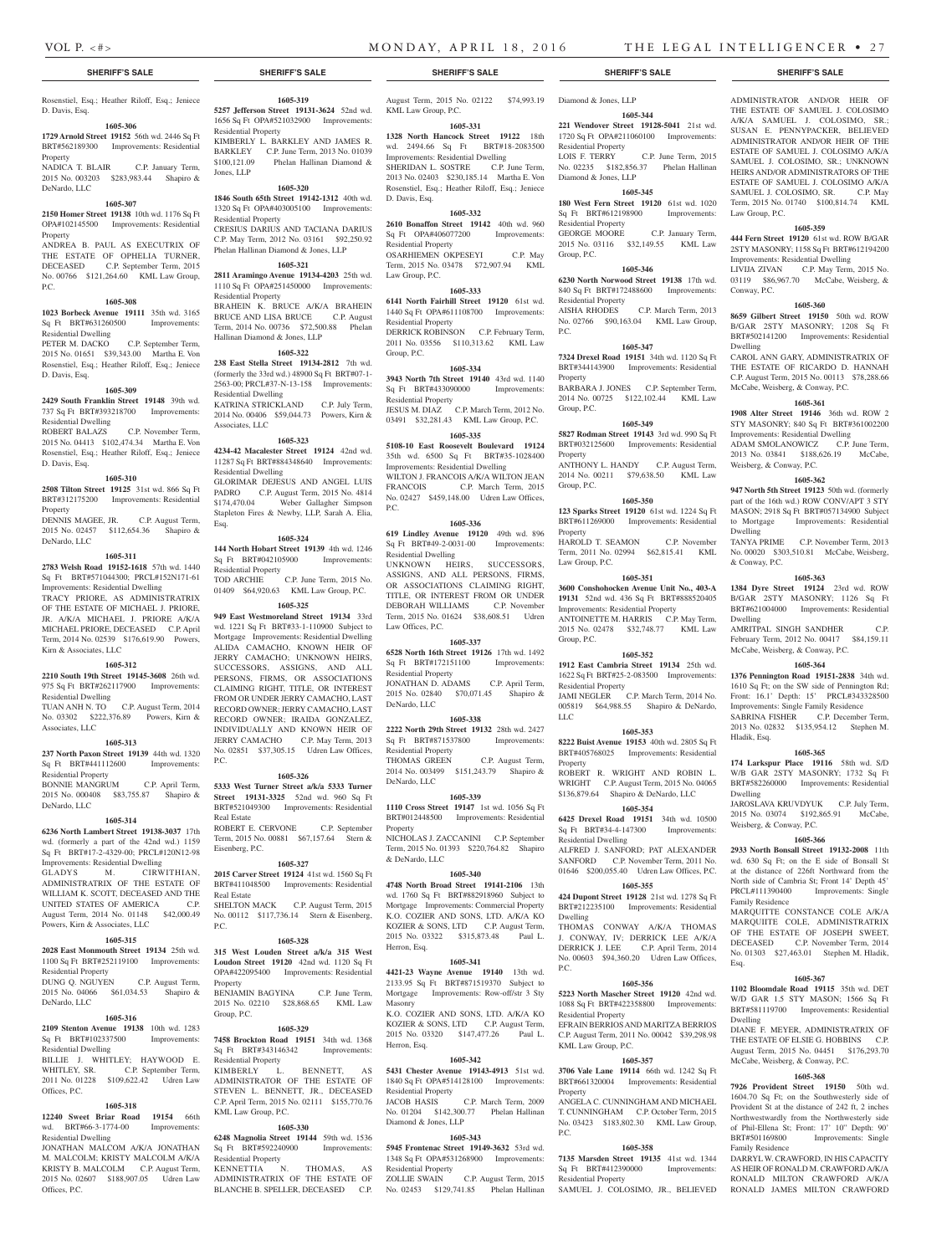A/K/A RONALD J. CRAWFORD, DECEASED UNKNOWN HEIRS OF RONALD M. CRAWFORD A/K/A RONALD MILTON CRAWFORD A/K/A RONALD JAMES MILTON CRAWFORD A/K/A RONALD J. CRAWFORD, DECEASED BYRON S. CRAWFORD, SR., IN HIS CAPACITY AS HEIR OF RONALD M. CRAWFORD A/K/A RONALD MILTON CRAWFORD A/K/A RONALD JAMES MILTON CRAWFORD A/K/A RONALD J. CRAWFORD, DECEASED C.P. December Term, 2014 No. 03921 \$156,941.25 Stephen M. Hladik, Esq. **1605-369 357 East Eleanor Street 19120** 42nd wd. ROW 2 STY MASONRY; 1662 Sq Ft BRT#421107000 Improvements: Residential

JOHNNY R. WILSON C.P. March Term, 2008 No. 01758 \$56,380.03 McCabe,

**1605-370 6524 Crescentville Road 19120-1615** 50th wd. 1600.00 Sq Ft; on the Northwesterly side of Crescentville Rd at a distance of 183' 8" Northeasterly side of Walnut Park Dr; Front: 16' 1" Depth: 100' BRT#611004700 Subject to Mortgage Improvements: Single Family

TRIFENA V. ARMSTRONG A/K/A TRIFENA VS. JONES C.P. February Term, 2014 No. 000666 \$134,578.77 Stephen M. Hladik,

**1605-371 5530 West Jefferson Street 19131** 52nd wd. (Formerly 34th wd.) ROW CONV/APT 2 STY MASON; 1162 Sq Ft BRT#041271500 Improvements: Residential Dwelling JOSEPH A. WILLIAMS C.P. March Term, 2012 No. 00785 \$103,506.53 McCabe,

**1605-372 4527 Knorr Street 19135-2239** 41st wd. 816.50 Sq Ft; on the Northeasterly side of Knorr St 81 ft 10 in Northwest from the Northwesterly side of Ditman St; Front: 16 ft 4 in, Depth: 47 ft BRT#412018600 Improvements: Single

MELISSA BALLARD A/K/A MELISSA A. BALLARD AND JOHN RITCHIE A/K/A JOHN JOSEPH RITCHIE, IV C.P. August Term, 2014 No. 001098 \$105,625.22

**1605-373 1427 Kerper Street 19111** 53rd wd. ROW B/GAR 2STY MASONRY; 1188 Sq Ft BRT#532112700 Improvements: Residential

VICTORIA MAJOR C.P. August Term, 2015 No. 01102 \$130,848.87 McCabe, Weisberg,

**1605-374 2317 Vista Street 19152** 56th wd. (formerly the 35th wd.) S/D W/B GAR 2 STY MASONRY; 1476 Sq Ft BRT#561331300 Improvements:

ERCIDELIA SANTIAGO C.P. October Term, 2012 No. 02772 \$214,161.23 McCabe,

**1605-375 1313 Kimberly Drive 19151** 34th wd. ROW B/GAR 2 STY MASONRY; 1120 Sq Ft BRT#343291400 Improvements: Residential

SANDRA BUTLER, ADMINISTRATRIX OF THE ESTATE OF LARNETTE DAVIS C.P. October Term, 2015 No. 00267 \$113,462.95 McCabe, Weisberg, & Conway, P.C. **1605-376 4660 Edmund Street 19124-3410** 23rd wd. 1349 Sq Ft BRT#232387100 Improvements:

DANIEL DAEHLING C.P. April Term, 2015 No. 01020 \$51,426.31 Powers, Kirn &

**1605-377 7819 Temple Road 19150** 50th wd. (Formerly 42nd wd.) ROW B/GAR 2STY MASONRY; 990 Sq Ft BRT#501090400 Improvements:

CHEREEN BLOUNT, EXECUTRIX OF THE ESTATE OF JAMES WHITE, DECEASED MORTGAGOR AND REAL OWNER C.P. March Term, 2014 No. 05434 \$89,036.46 McCabe, Weisberg, & Conway, P.C. **1605-378 6206 Callowhill Street 19151-4102** 34th wd. 1126 Sq Ft BRT#341046300 Improvements:

BENJAMIN CHADRICK C.P. March Term, 2015 No. 04257 \$104,515.48 Powers, Kirn

Dwelling

Residence

Esq.

Weisberg, & Conway, P.C.

Weisberg, & Conway, P.C.

Family Residence

Dwelling

Dwelling

& Conway, P.C

Residential Dwelling

Residential Dwelling

Residential Dwelling

Residential Dwelling

& Associates, LLC

Associates, LLC

Weisberg, & Conway, P.C.

Stephen M. Hladik, Esq.

**1605-379 2538 South 64th Street 19142** 40th wd. ROW B/GAR 2STY MASONRY; 1165 Sq Ft BRT#406000500 Improvements: Residential Dwelling FREDERICK S. SACKEY AND JOSEPHINE

DADZIE-MENSAH C.P. March Term, 2015 No. 01127 \$68,889.22 McCabe, Weisberg, & Conway, P.C.

**1605-380**

**314 East Allens Lane 19119-1101** 9th wd. 2314 Sq Ft BRT#091008200; BRT#97N20-68 Improvements: Residential Dwelling OLIVIA CAMPBELL AND MICHAEL CAMPBELL C.P. February Term, 2013 No. 00368 \$215,923.45 Powers, Kirn & Associates, LLC

#### **1605-381**

**242 Benner Street 19111** 35th wd. ROW B/GAR 2 STY MASONRY; 1120 Sq Ft BRT#352158500 Improvements: Residential Dwelling<br>ROSA CRUZ C.P. June Term, 2015 No. 00685 \$122,023.99 McCabe, Weisberg, &

**1605-382**

**5134 North 15th Street 19141-1623**  17th wd. (formerly 42nd wd.) 1806 Sq Ft BRT#172059000 Improvements: Residential Dwelling JOY CANERY C.P. October Term, 2014 No. 02461 \$69,608.41 Powers, Kirn & Associates, LLC

Conway, P.C.

**1605-383 6933 Lindbergh Boulevard 19142** 40th wd. ROW B/GAR 2STY MASONRY; 1224 Sq Ft BRT#406558500 Improvements: Residential Dwelling

ARLENE D. PULCINELLA C.P. March Term, 2015 No. 02812 \$128,643.25 McCabe, Weisberg, & Conway, P.C.

## **1605-384**

**6007-09 Baltimore Avenue 19143** 3rd wd. 2930.64 Sq Ft PRCL#871506990 Subject to Mortgage Improvements: Row W/off Str 2sty Mason SQUARE ONE ENTERPRISE, LLC AND

REDEMPTION DEVELOPMENT, LLC C.P. October Term, 2015 No. 02454 \$59,201.47 Brett L. Messinger, Esq. and Ryan A. Gower, Esq.

#### **1605-385**

**2844 Mercer Street 19134** 25th wd. ROW 2STY MASONRY; 600 Sq Ft BRT#251274200 Improvements: Residential Dwelling LISA A. SPERA AND SALVATORE J. SPERA C.P. July Term, 2015 No. 02769 \$83,916.39 McCabe, Weisberg, & Conway, P.C.

#### **1605-386**

**6142 Tackawanna Street 19135-3416** 55th wd. 1088 Sq Ft OPA#552239800 Improvements: Residential Property BRYAN J. GALIE C.P. August Term, 2012 No. 00036 \$38,853.30 Phelan Hallinan Diamond & Jones, LLP

#### **1605-388**

**7707 Temple Road 19150** 50th wd. ROW B/GAR 2STY MASONRY; 990 Sq Ft BRT#501087200 Improvements: Residential Dwelling TONYA HINTON C.P. November Term,

2014 No. 00845 \$97,129.76 McCabe, Weisberg, & Conway, P.C.

## **1605-389**

**2015 Church Lane 19138** 17th wd. 945.25 Sq Ft PRCL#871522590 Subject to Mortgage Subject to Rent Improvements: Str/off+apt 2 Sty Masonry MARINE CONSULTANTS INCORPORATED

C.P. July Term, 2015 No. 02866 \$88,378.31 Brett L. Messinger, Esq. and Ryan A. Gower, Esq.

## **1605-390**

**2409-2411 South Hicks Street 19145** 26th wd. 2880 Sq Ft BRT#261185400 Improvements: Residential Property FRANCIS J. MIGONE AND ERICA M. MIGONE C.P. February Term, 2014 No. 000027 \$290,141.53 Shapiro & DeNardo, LLC

#### **1605-391**

**5007 Brown Street 19139** 44th wd. 1288 Sq Ft BRT#441276400 Improvements: Residential Property MARY MUNYANTWALI C.P. September

Term, 2015 No. 00639 \$85,006.72 Shapiro & DeNardo, LLC **1605-392**

**9461 Ashton Road 19114** 57th wd. 3727 Sq Ft BRT#572195726 Improvements: Residential Real Estate JEFFREY I. ROSENTHAL A/K/A JEFFREY

ROSENTHAL AND ELLIOTT GROSS,

SOLELY AS ATTORNEY IN-FACT FOR JEFFREY I. ROSENTHAL A/K/A JEFFREY ROSENTHAL C.P. December Term, 2015 No. 02176 \$145,015.47 Stern & Eisenberg, P.C.

## **1605-393**

**35 West Duval Street 19144** 59th wd. 2354 Sq Ft BRT#593113200 Improvements: Residential Real Estate

KAREN WOODLAND C.P. December Term, 2015 No. 02176 \$83,550.23 Stern &

## Eisenberg, P.C. **1605-394**

**2650 Memphis Street 19125** 31st wd. 667 Sq Ft BRT#312015900 Improvements: Residential Real Estate

MAUREEN MILLER C.P. September Term, 2015 No. 00876 \$111,054.06 Stern & Eisenberg, P.C.

## **1605-395**

**2536 South Jessup Street 19148** 39th wd. ROW 2 STY MASONRY; 984 Sq Ft BRT#394199890 Improvements: Residential Dwelling VINCENT R. TANCREDI C.P. July Term,

2015 No. 01570 \$157,194.02 McCabe, Weisberg, & Conway, P.C.

## **1605-396**

**5 Pine Place West a/k/a 9040 Pine Road, Unit E 19115** 63rd wd. 3060 Sq Ft BRT#632194218 Improvements: Residential Real Estate PARAMJITINDER S. DHILLON AND SURINDERJIT K. DHILLON C.P. February Term, 2015 No. 00869 \$594,183.02 Stern & Eisenberg, P.C.

#### **1605-397**

**2342 South Alder Street 19148** 39th wd. 840 Sq Ft BRT#394133700 Improvements: Residential Real Estate

THE UNKNOWN HEIRS, EXECUTORS, ADMINISTRATORS AND DEVISEES OF THE ESTATE OF FRANCIS G. BEADY C.P. September Term, 2015 No. 03302 \$164,931.33 Stern & Eisenberg, P.C.

### **1605-398**

**2538 West Somerset Street 19132-1919**  28th wd. 6012.69 Sq Ft BRT#884345850 Improvements: Ind.whse Masonry VICTOR O. UDENZE C.P. December Term, 2013 No. 03596 \$142,019.89 Milstead & Associates, LLC

#### **1605-399**

**3736 Academy Road 19154-2035** 58th wd. On the Southwesterly side of Academy Rd; Front: 17'11" Depth: 105' PRCL#663356700 Improvements: Single Family Residence WILLIAM DAVIS A/K/A WILLIAM J. DAVIS AND PAULINE DAVIS C.P. December Term, 2012 No. 03217 \$198,136.31 Stephen M. Hladik, Esq

#### **1605-400**

**5900 Penn Street 19149** 55th wd. 3885 Sq Ft OPA#621488500 Improvements: Residential Property

ELLIS MORRISON, JR. C.P. October Term, 2011 No. 02407 \$84,420.14 Justin F. Kobeski, Esq.; Scott A. Dietterick, Esq.; Kimberly A. Bonner, Esq.; Kimberly J. Hong, Esq.; Jana Fridfinnsdottir, Esq.; Michael E. Carleton, Esq.; Meredith H. Wooters, Esq.; Karina Velter, Esq.; Manley Deas Kochalski LLC

#### **1605-401**

**4063 East Roosevelt Boulevard 19124- 3031** 23rd wd. 1418 Sq Ft OPA#233015000 Improvements: Residential Property ROMINA JAMISON C.P. August Term, 2013 No. 01170 \$75,857.91 Phelan Hallinan Diamond & Jones, LLP

#### **1605-402**

**6714 Linmore Avenue 19142-1807** 40th wd. 1216 Sq Ft OPA#403183000 Improvements: Residential Property

SHEILA A. WITHERSPOON A/K/A SHEILA A. PODEN C.P. April Term, 2010 No. 02074<br>\$30,646.11 Phelan Hallinan Diamond & Phelan Hallinan Diamond & Jones, LLP

#### **1605-403 556 Alcott Street 19120-1236** 35th wd. 1100

Sq Ft OPA#352054700 Improvements: Residential Property EBONY GRAHAM C.P. May Term, 2014

No. 02161 \$130,866.36 Phelan Hallinan Diamond & Jones, LLP

#### **1605-404**

**1312 Pennington Road 19151-2838** 34th wd. 1120 Sq Ft OPA#343325300 Improvements: Residential Property

BETTY F. DEGREE-NEWBERRY A/K/A BETTY F. DEGREE-NEWBERY; LEON NEWBERRY C.P. February Term, 2015 No. 01270 \$139,698.85 Phelan Hallinan Diamond & Jones, LLP

#### **SHERIFF'S SALE SHERIFF'S SALE SHERIFF'S SALE SHERIFF'S SALE SHERIFF'S SALE**

**1605-405**

**7415 North 21st Street 19138-2208** 10th wd. 1590 Sq Ft OPA#101181600 Improvements: Residential Property PAMELA L. TURLINGTON, IN CAPACITY AS EXECUTRIX OF THE ESTATE OF DOROTHY PICKETT C.P. January Term, 2010 No. 00480 \$36,809.66 Phelan Hallinan Diamond & Jones, LLP

#### **1605-406**

**1324 Locust Street Unit #923 19107- 5604** 5th wd. 320 Sq Ft OPA#888115644 Improvements: Condominium STEPHANIE BERARDI C.P. May Term, 2014 No. 01476 \$134,479.65 Phelan Hallinan Diamond & Jones, LLP

#### **1605-407**

**335 East Sheldon Street 19120-3519** 42nd wd. 1212 Sq Ft OPA#421171100 Improvements: Residential Property KIERA HOOKS AND ABNER ROBERTS A/K/A ABNER C. ROBERTS C.P. September Term, 2015 No. 02536 \$168,001.57

Phelan Hallinan Diamond & Jones, LLP **1605-408**

**825 North 29th Street a/k/a 825 North 29th Street, #4D 19130-1149** 88th wd. 783 Sq Ft OPA#888152708 Improvements: Condominium

KATHERINE ROSS C.P. July Term, 2014 No. 03332 \$197,639.78 Phelan Hallinan Diamond & Jones, LLP

#### **1605-409**

**7839 Forrest Avenue 19150-2105** 50th wd. 1088 Sq Ft OPA#502221700 Improvements: Residential Property UNKNOWN HEIRS, SUCCESSORS, ASSIGNS, AND ALL PERSONS, FIRMS, OR ASSOCIATIONS CLAIMING RIGHT, TITLE OR INTEREST FROM OR UNDER JERRY N.

MENEFEE, DECEASED C.P. April Term, 2015 No. 00119 \$52,504.05 Phelan Hallinan Diamond & Jones, LLP **1605-410**

#### **5726 North Marshall Street 19120-**

**2216** 61st wd. 1206 Sq Ft OPA#612254400 Improvements: Residential Property PATRICIA FLEMING F/K/A PATRICIA DOROTHEIA JONES C.P. March Term, 2014 No. 02894 \$103,303.00 Phelan Hallinan Diamond & Jones, LLP

## **1605-411**

**9164 Old Newtown Road 19115-4937** 56th wd. 2300 Sq Ft OPA#562441820 Improvements: Residential Property MYRA ESTERMAN; BARRY ESTERMAN; JACQUELINE MILLER C.P. August Term, 2014 No. 01177 \$356,990.18 Phelan

## **1605-412**

Hallinan Diamond & Jones, LLP

**822 South 5th Street 19147** 2nd wd. ROW 3 STY MASONRY; 1326 Sq Ft BRT#022158205 Improvements: Residential Dwelling DOROTHY HARTMAN C.P. February Term, 2012 No. 02759 \$331,999.95 McCabe, Weisberg, & Conway, P.C.

#### **1605-413 1309 West 65th Avenue 19126** 49th wd.

SEMI/DET 3 STY MASONRY; 2475 Sq Ft BRT#493063500 Improvements: Residential Dwelling HOSEA P. SPREWELL C.P. June Term,

2014 No. 04104 \$197,697.00 McCabe, Weisberg, & Conway, P.C. **1605-414**

**4151 Passmore Street 19135** 41st wd. 1076 Sq Ft OPA#552100500 Improvements: Residential Dwelling

ROBERT D. COSTIGAN C.P. February Term, 2015 No. 01660 \$94,685.75 Joseph R. Loverdi, Esq.

#### **1605-415**

**1709 North 3rd Street 19122-3004** 18th wd. 1560 Sq Ft OPA#183131600 Improvements: Residential Property DEBRA GARDNER CLENDANIEL A/K/A DEBRA GARDNER; ELIOT KAROL C.P. Term, 2014 No. 04579 \$81.54 Phelan Hallinan Diamond & Jones, LLP

## **1605-416**

**2821 Gaul Street 19134** 25th wd. 1200 Sq Ft (land area); 1050 Sq Ft (improvement area) BRT#251375000 Subject to Mortgage Improvements: Row 2 Sty Masonry CARLA R. MUTO C.P. August Term, 2015 No. 03089 \$188,095.17 Keri P. Ebeck, Esq.

**1605-417 106 South Alden Street 19139-3226** 60th wd. 1038 Sq Ft OPA#604263500 Improvements: Residential Property<br>SHELIA D. WEST C.P. August Term, 2015

No. 04141 \$58,595.61 Phelan Hallinan Diamond & Jones, LLP

#### **1605-418 2092 Bridge Street 19124** 1198 Sq Ft OPA#622105600 Subject to Mortgage

**1605-419 1840 South Sartain Street 19148-2114**  39th wd. 956 Sq Ft OPA#394586600 Improvements: Residential Property MICHAEL J. ALICE AND JESSICA ALICE C.P. September Term, 2015 No. 02299 \$142,052.52 Phelan Hallinan Diamond &

**1605-420 5739 North 12th Street 19141** 49th wd. Land Area: 1470 Sq Ft; Improvement Area: 1408 Sq

ANDRE MYERS C.P. August Term, 2015 No. 01009 \$71,890.28 David Banks, Esq.,

**1605-421 1218 South Millick Street 19143** 3rd wd. 984 Sq Ft OPA#033221600 Improvements:

NATHANIEL K.D. GLOVER C.P. May Term, 2015 No. 02955 \$43,019.76 Joseph

**1605-422 939 Carver Street 19124-1025** 35th wd. 1100 Sq Ft OPA#35-1-2573-00 Improvements:

CRYSTAL M. ROSA C.P. March Term, 2015 No. 00743 \$112,594.98 Phelan Hallinan

**1605-423 1383 Pennington Road 19151-2839** 34th wd. 1120 Sq Ft OPA#343319300 Improvements:

UNKNOWN HEIRS, SUCCESSORS, ASSIGNS, AND ALL PERSONS, FIRMS, OR ASSOCIATIONS CLAIMING RIGHT, TITLE, OR INTEREST FROM OR UNDER LINDA J. BURNETTE A/K/A LINDA BURNETTE, DECEASED C.P. August Term, 2015 No. 02456 \$57,599.91 Phelan Hallinan Diamond

**1605-424 11742 Academy Place 19154** 66th wd. 2646 Sq Ft OPA#66-2043200 Improvements:

SAMUEL SLEWION C.P. October Term, 2012 No. 00263 \$175,557.39 Meredith H. Wooters, Esq.; Scott A. Dietterick, Esq.; Kimberly A. Bonner, Esq.; Kimberly J. Hong, Esq.; Jana Fridfinnsdottir, Esq.; Michael E. Carleton, Esq.; Justin F. Kobeski, Esq.; Karina Velter, Esq.; Manley Deas Kochalski LLC **1605-425 417 North Hobart Street 19131** 34th wd. ROW 2 STY MASONRY; 1142 Sq Ft BRT#042231200 Improvements: Residential

JOHN PARKER C.P. January Term, 2014 No. 00697 \$138,820.91 McCabe, Weisberg,

**1605-426 134 East Walnut Lane 19144-2005** 59th wd. 1882 Sq Ft OPA#592058735 Improvements:

REBECCA A. LITAVISH AND WANDA<br>GOODMOND C.P. March Term. 2015

No. 00300 \$171,922.39 Phelan Hallinan

**1605-427 6565 Windsor Street 19142-1319** 40th wd. 1248 Sq Ft OPA#403080300 Improvements:

GABRIEL S. LARDNER AND PHILIMINA F. LARDNER C.P. March Term, 2015 No. 01559 \$127,074.63 Phelan Hallinan

**1605-428 6504 Hegerman Street 19135** 41st wd. 1120 Sq Ft OPA#411367700 Improvements:

DESIREE S. APGAR C.P. December Term, 2014 No. 03642 \$89,240.94 Phelan Hallinan

**1605-429 2628 South 2nd Street 19148** 39th wd. ROW 2 STY MASONRY; 951 Sq Ft BRT#391291700 Improvements: Residential Dwelling CHARLES F. SUMMERS C.P. June Term, 2015 No. 02823 \$112,537.97 McCabe,

C.P. March Term, 2015

Improvements: Residential Property RICHARD FOSTER A/K/A RICHARD D. FOSTER C.P. June Term, 2015 No. 01569 \$44,456.93 Brett A. Solomon, Esq.; Michael

C. Mazack, Esq.

Jones, LLP

Ft BRT#493122900

Residential Dwelling

R. Loverdi, Esq.

Residential Property

Diamond & Jones, LLP

Residential Property

& Jones, LLP

Dwelling

& Conway, P.C.

Residential Property

Diamond & Jones, LLP

Residential Property

Diamond & Jones, LLP

Residential Property

Diamond & Jones, LLP

Weisberg, & Conway, P.C.

Residential Property

Banks & Banks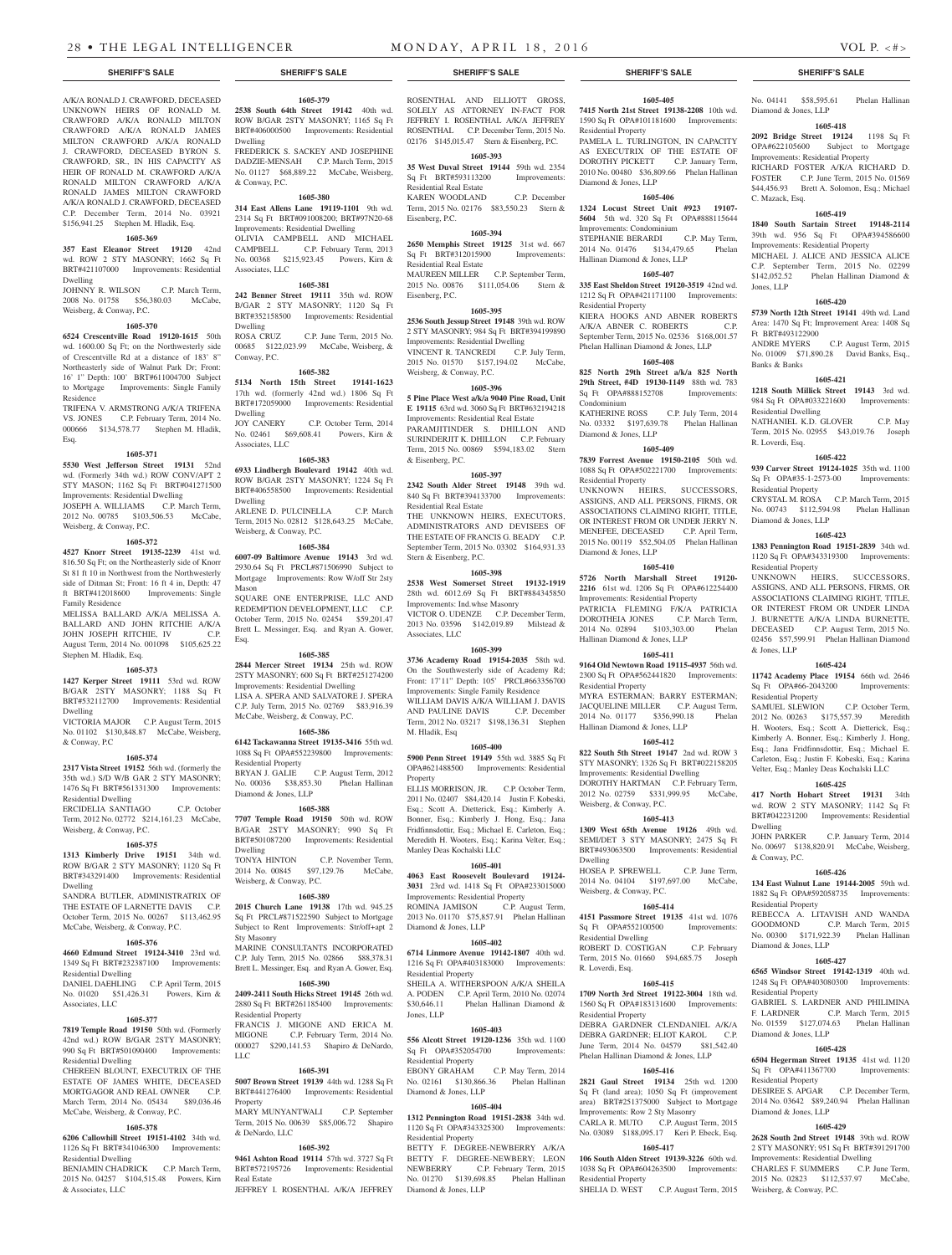& Jones, LLP

Jones, LLP

**Property** 

Residential Property

Residential Property

Diamond & Jones, LLP

Residential Property

Diamond & Jones, LLP

Residential Property

Residential Property

Residential Property

Residential Property

Residential Property

Residential Property

Group, P.C.

BRT#361116900

Residential Property<br>KIM Y. HALL

P.C.

Emmanuel J. Argentieri, Esq.

Hallinan Diamond & Jones, LLP

& Jones, LLP

Hallinan Diamond & Jones, LLP

Hallinan Diamond & Jones, LLP

JAMAL CLARK C.P. April Term, 2015 No. 01921 \$58,062.22 Phelan Hallinan Diamond

**1605-467 7220 Gannet Place 19153-2721** 40th wd. 1360 Sq Ft OPA#406653700 Improvements:

MARY A. DRAKE A/K/A MARY DRAKE C.P. February Term, 2015 No. 00991 \$176,292.84 Phelan Hallinan Diamond &

**1605-468 1832 Green Street Unit C 19130-4143** 15th wd. 562 Sq Ft OPA#888154074 Improvements:

MARK W. TOTTEN C.P. September Term, 2013 No. 00491 \$184,483.87 Phelan

**1605-469 4917 Pine Street 19143** 60th wd. 1512 Sq Ft OPA#601061100 Improvements: Residential

GORDANA KOSTICH C.P. March Term, 2008 No. 05347 \$90,933.70 Phelan Hallinan

**1605-470 407 Livingston Street 19125-3317** 18th wd. 654 Sq Ft OPA#181418700 Improvements:

THOMAS VOULGARI C.P. July Term, 2007 No. 01745 \$89,528.82 Phelan Hallinan

**1605-472 5921 Belmar Terrace 19143-5210** 3rd wd. 1150 Sq Ft OPA#034104000 Improvements:

BARRY FITZGERALD C.P. December Term, 2006 No. 02794 \$38,294.62 Phelan

**1605-473 207 South 49th Street 19139-4304** 46th wd. 2040 Sq Ft OPA#46-1223700 Improvements:

PAUL JEFFERSON, IN HIS CAPACITY AS HEIR OF CLEMENTINE JEFFERSON, DECEASED; PEARL TALLEY, IN HER CAPACITY AS HEIR OF CLEMENTINE JEFFERSON, DECEASED; MATTHEW JEFFERSON, IN HIS CAPACITY AS HEIR OF CLEMENTINE JEFFERSON, DECEASED; UNKNOWN HEIRS, SUCCESSORS, ASSIGNS, AND ALL PERSONS, FIRMS, OR ASSOCIATIONS CLAIMING RIGHT, TITLE, OR INTEREST FROM OR UNDER CLEMENTINE JEFFERSON, DECEASED C.P. June Term, 2015 No. 01841 \$126,947.09 Phelan Hallinan Diamond & Jones, LLP **1605-474 2814 Nature Road 19154-1606** 66th wd. 1695 Sq Ft OPA#662531800 Improvements:

PATRICK J. O'CONNOR AND DONNA M. O'CONNOR C.P. June Term, 2014 No. 02715 \$89,696.98 Phelan Hallinan Diamond

**1605-475 2729 North Sydenham Street 19132** 11th wd. 970 Sq Ft OPA#111175700 Improvements:

TAHA M. MOHAMED C.P. November Term, 2015 No. 00774 \$42,175.71 Phelan

**1605-476 6518 Guyer Avenue 19142** 40th wd. 1102 Sq Ft OPA#406320900 Improvements:

CHARLOTTE CLYDE A/K/A CHARLOTTE L. CLYDE C.P. August Term, 2015 No. 01707 \$92,919.79 KML Law Group, P.C. **1605-477 821 East Schiller Street 19134** 33rd wd. 960 Sq Ft OPA#331191400 Improvements:

VALERIE PEREZ C.P. December Term, 2013 No. 03637 \$43,367.15 KML Law

**1605-478 1920 Wharton Avenue 19146** 36th wd.

RONALD EDWARD NEELY, JR. (DECEASED) C.P. July Term, 2013 No. 01921 \$192,778.23

**1605-479 540 West Wyoming Avenue 19140** 49th wd. 1350 Sq Ft OPA#491050300 Improvements:

No. 00143 \$80,322.03 KML Law Group,

C.P. January Term, 2015

## **SHERIFF'S SALE SHERIFF'S SALE SHERIFF'S SALE SHERIFF'S SALE SHERIFF'S SALE**

#### **1605-430**

**9906 Bustleton Avenue Apt E10 19115** 56th wd. RES CONDO 2 STY MASONRY; 1227 Sq Ft BRT#888580510 Improvements: Residential Dwelling

MARLYN LAFFERMAN C.P. June Term, 2015 No. 03830 \$139,288.26 McCabe, Weisberg, & Conway, P.C.

#### **1605-431**

**2524 South Beulah Street 19148-4519** 39th wd. 944 Sq Ft BRT#393210800 Improvements: Residential Dwelling

LIDIA RICCOBENE, AS CO-ADMINISTRATRIX OF THE ESTATE OF ROCCO MANISCALCO A/K/A ROCCO A. MANISCALCO A/K/A ROCCO MANISCALSO, DECEASED; NADINE M. RICCOBENE AS CO-ADMINISTRATRIX OF THE ESTATE OF ROCCO MANISCALCO A/K/A ROCCO A. MANISCALCO A/K/A ROCCO MANISCALSO, DECEASED C.P. November Term, 2014 No. 01022 \$67,015.04 Powers, Kirn & Associates, LLC

#### **1605-432**

**204 East Comly Street 19120** 35th wd. 1467 Sq Ft BRT#35-2-1370-00; BRT#66 N 4-160 Improvements: Residential Dwelling

ANTHONY ALEXANDER, JR. A/K/A ANTHONY ALEXANDER AND JENNIFER ALEXANDER C.P. January Term, 2015 No. 00146 \$52,026.40 Powers, Kirn & Associates, LLC

### **1605-433**

**7213 Howard Terrace 19119-1711** 9th wd. (Formerly 22nd wd.) 1344 Sq Ft BRT#09- 1171500 Improvements: Residential Dwelling VICTORIA WEIGELT, AS ADMINISTRATRIX OF THE ESTATE OF JOANNE G. WEIGELT, DECEASED C.P. June Term, 2015 No. 00488 \$116,911.41 Powers, Kirn & Associates, LLC

#### **1605-434**

**8760 Glenloch Street 19136** 65th wd. 1520 Sq Ft OPA#65-2270800 Improvements: Residential Property DUO LING GUAN AND WEN GUANG<br>LIANG A/K/A WEN G. LIANG C.P.

LIANG A/K/A WEN G. LIANG February Term, 2015 No. 02198 \$80,468.34 Justin F. Kobeski, Esq.; Scott A. Dietterick, Esq.; Kimberly A. Bonner, Esq.; Kimberly J. Hong, Esq.; Jana Fridfinnsdottir, Esq.; Michael E. Carleton, Esq.; Meredith H. Wooters, Esq.; Karina Velter, Esq.; Manley Deas Kochalski LLC

## **1605-435**

**4151 Whiting Road 19154** 66th wd. ROW B/GAR 2STY MAS+OTHER; 1296 Sq Ft BRT#662596900 Improvements: Residential Dwelling EILEEN A. KELLY AND FRANK A. KELLY

C.P. March Term, 2015 No. 00738 \$119,735.29 McCabe, Weisberg, & Conway, P.C.

## **1605-436**

**190 West Lehigh Avenue 19133** 19th wd. 1350 Sq Ft OPA#871102250 Subject to Mortgage Improvements: Str/off+apt 3 Sty Masonry LOVELL A. BRONSON-DAVIS, III November Term, 2015 No. 004142 \$282,065.34 Jennifer D. Gould, Esq.; Stark & Stark, PC

#### **1605-437**

**5475 Quentin Street 19128-2818** 21st wd. 3726.8 Sq Ft BRT#213221570 Improvements: Residential Dwelling<br>TAWFIK F.

NAKISHBENDI, ADMINISTRATOR OF THE ESTATE OF MARY A. NAKISHBENDI C.P. August MARY A. NAKISHBENDI Term, 2014 No. 00990 \$161,892.07 Powers, Kirn & Associates, LLC

#### **1605-438**

**7202 Ditman Street 19135** 41st wd. ROW B/GAR 2 STY MASONRY; 1260 Sq Ft BRT#412354900 Improvements: Residential Dwelling

DAVID A. CICHOCKI AND ANTOINETTE GADDIE C.P. July Term, 2015 No. 02221 \$140,672.19 McCabe, Weisberg, & Conway, P.C.

#### **1605-439**

**5416 Malcolm Street 19143** 51st wd. ROW 2 STY MASONRY; 1140 Sq Ft BRT#513174000

Improvements: Residential Dwelling DAMEION R. BROWN, EXECUTOR OF THE ESTATE OF VERDELLE PAYTON-BROWN, DECEASED MORTGAGOR AND REAL OWNER C.P. April Term, 2014 No. 04085 \$43,514.96 McCabe, Weisberg, & Conway, P.C.

## **1605-440**

**2042 North 20th Street 19121** 32nd wd. 1844 Sq Ft OPA#322005000 Improvements: Residential Property

C.P. October Term, 2011 No. 02054 \$105,774.50 Justin F. Kobeski, Esq.; Scott A. Dietterick, Esq.; Kimberly A. Bonner, Esq.; Kimberly J. Hong, Esq.; Jana Fridfinnsdottir, Esq.; Michael E. Carleton, Esq.; Meredith H. Wooters, Esq.; Karina Velter, Esq.; Manley Deas Kochalski LLC

#### **1605-441**

**636 North 37th Street 19104-1950** 24th wd. 2004 Sq Ft BRT#242181300 Improvements: Residential Dwelling DALE GARBUTT LOWRY A/K/A DALE

GARBUTT-LOWRY C.P. May Term, 2014 No. 03691 \$66,713.01 Powers, Kirn & Associates, LLC **1605-442**

**2700 Riverhouse Road 19114** 57th wd. 6251 Sq Ft OPA#57-1158701 Improvements:

Residential Property<br>UNKNOWN HEIRS UNKNOWN HEIRS AND/OR ADMINISTRATORS OF THE ESTATE OF CLAUDETTE DENISE WILLIE; KENISHA WILSON, BELIEVED HEIR AND/OR ADMINISTRATOR OF THE ESTATE OF CLAUDETTE DENISE WILLIE; KENNY SETTLES, BELIEVED HEIR AND/OR ADMINISTRATOR OF THE ESTATE OF CLAUDETTE DENISE WILLIE C.P. June Term, 2014 No. 04249 \$348,344.33 Justin F. Kobeski, Esq.; Scott A. Dietterick, Esq.; Kimberly A. Bonner, Esq.; Kimberly J. Hong, Esq.; Jana Fridfinnsdottir, Esq.; Michael E. Carleton, Esq.; Meredith H. Wooters, Esq.; Karina Velter, Esq.; Manley Deas Kochalski LLC

#### **1605-443**

**5127 Walnut Street 19139** 60th wd. ROW W/OFF STR 2 STY MASON; 1650 Sq Ft BRT#602046200 Improvements: Residential Dwelling VICTOR B. KIAHOUR A/K/A FEDERICK S.

GIBSON AND CLEMENTINE O. KIAHOUR A/K/A CLEMENTINE ZADI C.P. August Term, 2013 No. 02431 \$63,800.39 McCabe, Weisberg, & Conway, P.C.

## **1605-444**

**611 Hagner Street 19128** 21st wd. 4266 Sq Ft OPA#21-4041122 Improvements: Residential Property

JOHN B. MURRAY, JR. A/K/A JOHN B. MURRAY; JAIME M. MURRAY A/K/A JAIME MURRAY C.P. December Term, 2014 No. 01364 \$252,641.47 Meredith H. Wooters, Esq.; Scott A. Dietterick, Esq.; Kimberly A. Bonner, Esq.; Kimberly J. Hong, Esq.; Jana Fridfinnsdottir, Esq.; Michael E. Carleton, Esq.; Justin F. Kobeski, Esq.; Karina Velter, Esq.; Manley Deas Kochalski LLC

### **1605-445**

**4743 Rorer Street 19120-4505** 42nd wd. 1192 Sq Ft BRT#42-1-5349-00; BRT#1119N9-298 Improvements: Residential Dwelling JORGE FAGUNDES C.P. May Term, 2014 No. 01993 \$90,155.61 Powers, Kirn &

## **1605-446**

Associates, LLC

**2063 Snyder Avenue 19145** 48th wd. 811.25 Sq Ft PRCL#871573540 Subject to Mortgage Subject to Rent Improvements: Row W/off Str 2 Sty Mason

JADINE BRANDON C.P. July Term, 2015 No. 02023 \$78,089.14 Brett L. Messinger, Esq. and Ryan A. Gower, Esq.

## **1605-447**

**7466 Oxford Avenue 19111-3023** 63rd wd. 3275 Sq Ft BRT#631153700 Improvements: Residential Dwelling CONSTANCE E. MURDOCK C.P. August Term, 2014 No. 02074 \$109,552.02 Powers, Kirn & Associates, LLC

#### **1605-448**

**5120-22 Master Street 19131** 44th wd. 4397.5 Sq Ft PRCL#442155900 Subject to Mortgage Subject to Rent Improvements: S/d Conv Apt 3 Sty Mason

DARRYL DEBREST A/K/A DARYL DEBREST C.P. October Term, 2015 No. 02429 \$94,513.09 Brett L. Messinger, Esq. and Ryan A. Gower, Esq.

#### **1605-449**

**1812 Moore Street 19145** 36th wd. ROW 2 STY MASONRY; 1316 Sq Ft BRT#481005700 Improvements: Residential Dwelling

VERINA DRAKE, KNOWN SURVIVING HEIR OF PAULINE GLOVER A/K/A PAULINE GLOVER STOKES, DECEASED MORTGAGOR AND REAL OWNER; CURTIS A. ALLEN, KNOWN SURVIVING HEIR OF PAULINE GLOVER A/K/A PAULINE GLOVER STOKES, DECEASED MORTGAGOR AND REAL OWNER; UNKNOWN SURVIVING HEIRS OF PAULINE GLOVER A/K/A PAULINE GLOVER STOKES, DECEASED MORTGAGOR AND REAL OWNER C.P. June Term, 2014 No. 02194 \$152,808.26 McCabe, Weisberg, & Conway, P.C.

## **1605-450**

**1849 South 16th Street 19145-2202** 48th wd. 1809 Sq Ft BRT#481190800; PRCL#14 S 12-223 Improvements: Residential Dwelling FRICO T. WAYONG C.P. January Term, 2015 No. 00142 \$203,495.99 Powers, Kirn & Associates, LLC

### **1605-451**

**5115 East Roosevelt Boulevard 19124** 35th wd. S/D W/GAR 3 STY MASONRY; 1648 Sq Ft BRT#233024700 Improvements: Residential Dwelling THOMAS M. MCDONALD, NORA P.

MCDONALD AND UNITED STATES OF AMERICA C.P. April Term, 2015 No. 01905 \$87,212.39 McCabe, Weisberg, & Conway, P.C.

#### **1605-452 5136 Irving Street 19139** 60th wd.

BRT#602099100 M.B. TERRELL C.P. August Term, 2015 No. 01822 \$95,315.04 Emmanuel J. Argentieri, Esq.

#### **1605-453**

**2131 Larue Street 19124** 41st wd. ROW B/GAR 2 STY MASONRY; 1003 Sq Ft BRT#411015400 Improvements: Residential Dwelling UNITED STATES OF AMERICA C/O UNITED STATES ATTORNEY FOR THE

EASTERN DISTRICT OF PENNSYLVANIA AND JOYCELYN A. LEWIS A/K/A JOCELYN A. LEWIS C.P. August Term, 2015 No. 02898 \$32,161.87 McCabe, Weisberg, & Conway, P.C.

#### **1605-454**

**2400 Bryn Mawr Avenue 19131** 52nd wd. DET W/D GAR 3 STY STONE; 4141 Sq Ft BRT#521273000 Improvements: Residential Dwelling UNKNOWN SURVIVING HEIRS OF KERNIE

L. ANDERSON, SHAMA M. MIZELL, KNOWN SURVIVING HEIR OF KERNIE L. ANDERSON AND UNITED STATES OF AMERICA C/O EASTERN DISTRICT OF PA C.P. May Term, 2015 No. 00485 \$221,014.12 McCabe, Weisberg, & Conway, P.C.

#### **1605-455**

**609 Edison Avenue, Unit B 19116** 58th wd. RES CONDO 2 STY MAS+OTH: 1040 Sq Ft BRT#888581370 Improvements: Residential Dwelling

MICHAEL DAVID MURPHY, KNOWN SURVIVING HEIR OF STEVEN MERITZ, DECEASED MORTGAGOR AND REAL OWNER; UNKNOWN SURVIVING HEIRS OF STEVEN MERITZ, DECEASED MORTGAGOR AND REAL OWNER C.P. March Term, 2015 No. 00189 \$75,707.07 McCabe, Weisberg, & Conway, P.C.

#### **1605-456**

**339 West Porter Street 19148** 39th wd. ROW 2 STY MASONRY; 1204 Sq Ft BRT#392213200

Improvements: Residential Dwelling DOMENIC VENEZIANO, KNOWN SURVIVING HEIR OF THERESA FAULDS, DECEASED MORTGAGOR AND REAL OWNER; UNKNOWN SURVIVING HEIRS OF THERESA FAULDS, DECEASED MORTGAGOR AND REAL OWNER; ROSEMARIE FAULDS, KNOWN SURVIVING HEIRS OF THERESA FAULDS, DECEASED MORTGAGOR AND REAL OWNER; ROBIN LAVERY, KNOWN SURVIVING HEIR OF THERESA FAULDS, DECEASED MORTGAGOR AND REAL OWNER; ANTOINETTE FROMM, KNOWN SURVIVING HEIR OF THERESA FAULDS, DECEASED MORTGAGOR AND REAL OWNER C.P. March Term, 2015 No. 02825 \$116,226.02 McCabe, Weisberg, & Conway, P.C.

#### **1605-457**

**2617 Ash Street 19137** 45th wd. ROW 2 STY MASONRY + OTHER; 1156 Sq Ft BRT#453114200 Improvements: Residential Dwelling

MICHAEL MICHNIEWICZ, KNOWN SURVIVING HEIR OF JEANNE M. MCINTYRE, UNKNOWN SURVIVING HEIRS OF JEANNE M. MCINTYRE; DEBORAH SUMMERS, KNOWN SURVIVING HEIR OF JEANNE M. MCINTYRE; PATRICIA NEW, KNOWN SURVIVING HEIR OF JEANNE M. MCINTYRE AND CAROL VANAGAITIS, KNOWN SURVIVING HEIR OF JEANNE M. MCINTYRE C.P. July Term, 2015 No. 03411 \$96,064.51 McCabe, Weisberg, & Conway, P.C.

#### **1605-458**

**4820 North Hutchinson Street 19141** 49th **1240** 49th wd. 1528 Sq Ft OPA#491068300

wd. ROW B/GAR 2 STY MASONRY; 1212 Improvements: Residential Property Sq Ft BRT#491321400 Improvements: Residential Dwelling

RAMON BROOKS, KNOWN SURVIVING HEIR OF ROBERT W. BROOKS, DECEASED MORTGAGOR AND REAL OWNER; UNKNOWN SURVIVING HEIRS OF ROBERT W. BROOKS, DECEASED MORTGAGOR AND REAL OWNER; RICHARD BROOKS, KNOWN SURVIVING HEIR OF ROBERT W. BROOKS, DECEASED MORTGAGOR AND REAL OWNER; EMMA TURNER, KNOWN SURVIVING HEIR OF ROBERT W. BROOKS, DECEASED MORTGAGOR AND REAL OWNER; MARCUS A. TURNER, KNOWN SURVIVING HEIR OF ROBERT W. BROOKS, DECEASED MORTGAGOR AND REAL OWNER; ANDRE TURNER, KNOWN SURVIVING HEIR OF ROBERT W. BROOKS, DECEASED MORTGAGOR AND REAL OWNER; ROBERT BROOKS, KNOWN SURVIVING HEIR OF ROBERT W. BROOKS, DECEASED MORTGAGOR AND REAL OWNER C.P. September Term, 2014 No. 01525 \$66,965.69 McCabe, Weisberg, & Conway, P.C.

## **1605-459**

**5917 Baltimore Avenue 19143-3034** 3rd wd. 1190 Sq Ft OPA#033178200 Improvements: Residential Property JOCELYN A. CHARLESTON AND JOSEPH G. CHARLESTON, JR. C.P. October Term, 2011 No. 04320 \$17,261.19 Phelan Hallinan Diamond & Jones, LLP

#### **1605-460**

**2705 McKean Street 19145-2513** 48th wd. 1100 Sq Ft OPA#482057900 Improvements: Residential Property

ERICA CECCHINI, IN HER CAPACITY AS HEIR OF LORETTA CECCHINI, DECEASED; UNKNOWN HEIRS, SUCCESSORS, ASSIGNS, AND ALL PERSONS, FIRMS, OR ASSOCIATIONS CLAIMING RIGHT, TITLE, OR INTEREST FROM OR UNDER LORETTA CECCHINI, DECEASED C.P. July Term, 2014 No. 00978 \$141,023.50 Phelan Hallinan Diamond & Jones, LLP

## **1605-461**

**5940 Reach Street 19120-1115** 35th wd. 1266 Sq Ft OPA#352233400 Improvements: Residential Property JANICE LUKE C.P. November Term, 2013 No. 02367 \$75,870.92 Phelan Hallinan

### **1605-462**

Diamond & Jones, LLP

**4830 A Street 19120** 42nd wd. 1669 Sq Ft BRT#4212926002 Improvements: Residential Dwelling

WESLEY THOMAS, PERSONAL REPRESENTATIVE OF THE ESTATE OF DAISY HALL; UNKNOWN HEIRS, SUCCESSORS, ASSIGNS, AND ALL PERSONS, FIRMS, OR ASSOCIATIONS CLAIMING RIGHT, TITLE, OR INTEREST FROM OR UNDER DAISY HALL, DECEASED; REGINA PATRICIA HALL, KNOWN HEIR OF DAISY HALL; FATIMA CHARMAINE HALL, KNOWN HEIR OF DAISY HALL; LAKITA MONIQUE HALL, KNOWN HEIR OF DAISY HALL; ESTATE OF DAISY HALL C/O WESLEY THOMAS, PERSONAL REPRESENTATIVE C.P. March Term, 2013 No. 03529 \$37,930.07 Udren Law Offices, P.C.

### **1605-463**

Improvements: Residential Property CHRISTOPHER JOHNSON, IN HIS CAPACITY AS ADMINISTRATOR AND HEI**R THE ESTATE OF LOIS A. JOHNSON; JOHN** TROUPE, IN HIS CAPACITY AS HEIR OF THE ESTATE OF LOIS A. JOHNSON; TOMIKA JOHNSON, IN HER CAPACITY AS HEIR OF THE ESTATE OF LOIS A. JOHNSON; UNKNOWN HEIRS, SUCCESSORS, ASSIGNS, AND ALL PERSO**NS, FIRMS, OR ASSOCIATIONS CL**AIMING RIGHT, TITLE, OR INTEREST FROM OR UNDER LOIS A. JOHNSON, DECEASED C.P. January Term, 2013 No. 02449 \$80,816.32 Phelan Hallinan

Diamond & Jones, LLP

**1605-466 1105 West Wyoming Avenue 19140-**

**3400 Morrell Avenue 19114-1307** 66th wd. 1481 Sq Ft OPA#661122300 Improvements: Residential Property MARGARET MCCLOSKEY A/K/A

MARGARET M. MCCLOSKEY C.P. January Term, 2014 No. 02807 \$133,894.07 Phelan Hallinan Diamond & Jones, LLP **1605-464 1539 North Edgewood Street 19151-4225**  34th wd. 926 Sq Ft PRCL#342222200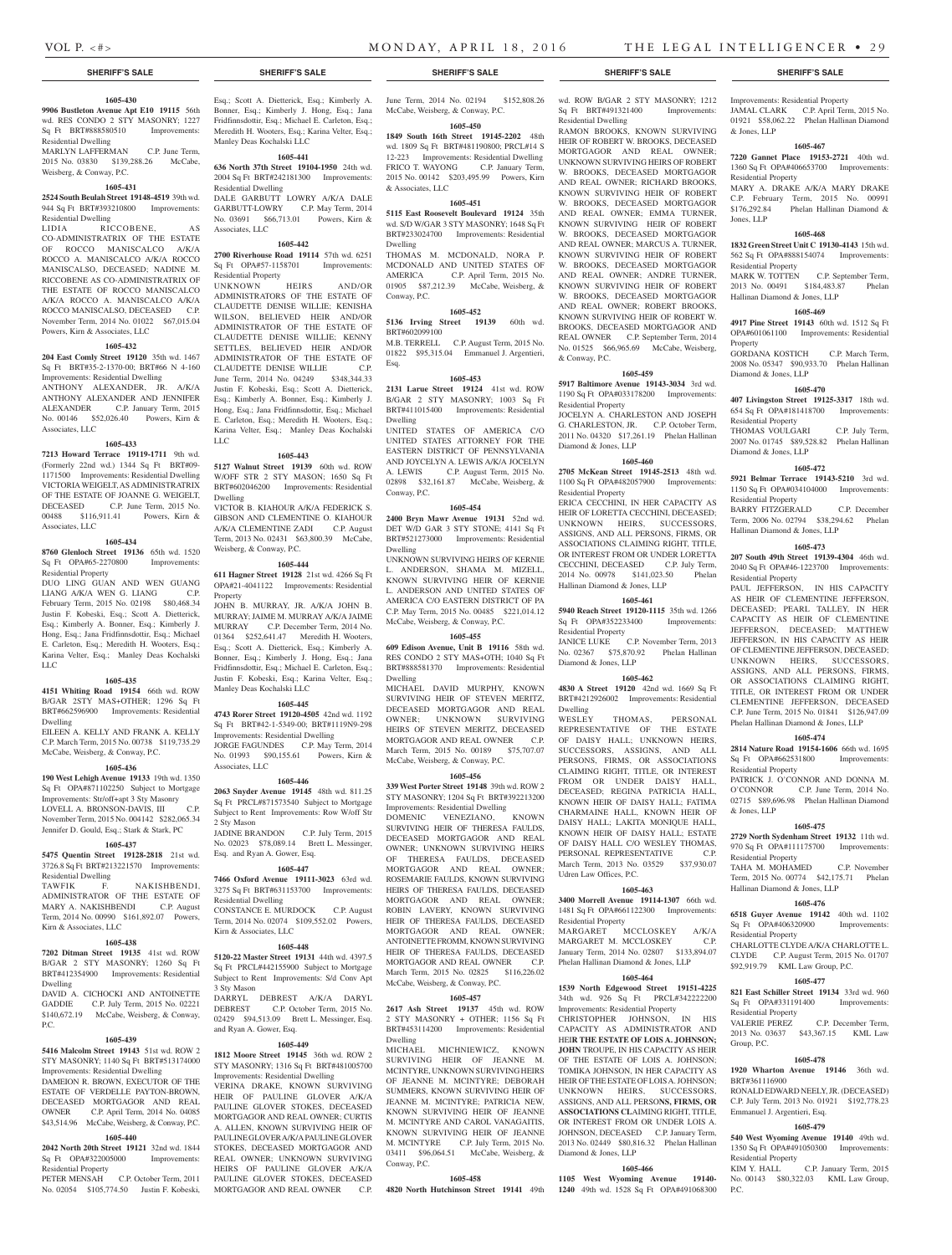#### **1605-480**

**2615 South Percy Street 19148** ROW (3 OR MORE) 2STY MASONRY BRT#39-3449200 Improvements: Residential Property HECTOR M. ROSA AND HEATHER ROSA

A/K/A HEATHER A. D'ORAZIO C.P. June Term, 2015 No. 03511 \$118,604.10 Alicia M. Sandoval, Esq.

## **1605-481**

**7037 Crease Lane 19128** 21st wd. 1110 Sq Ft OPA#214235600 Improvements: Residential Property

DARLENE M. PIERCE, AS ADMINISTRATRIX OF THE ESTATE OF EMMA DURKIN A/K/A EMMA F. DURKIN, DECEASED C.P. February Term, 2015 No. 03188 \$235,483.37 KML Law Group, P.C.

#### **1605-482**

**243 East Bringhurst Street 19144** 12th wd. 1260 Sq Ft OPA#121116900 Improvements: Residential Property THE UNKNOWN HEIRS OF THEODIS HABERSHAM, DECEASED C.P. April Term, 2014 No. 01559 \$77,713.90 KML Law Group, P.C.

#### **1605-483**

**1741 South Avondale Street 19142-1424** 40th wd. 1649 Sq Ft BRT#40-1179900 Improvements: Residential Dwelling CHRISTOPHER HAYE C.P. February Term, 2014 No. 02572 \$40,347.83 Powers, Kirn & Associates, LLC

#### **1605-484**

**4739 Meridian Street 19136** 65th wd. 1110 Sq Ft OPA#651163100 Improvements: Residential Property GEOVANNIE PAGAN C.P. February Term,

2015 No. 01397 \$110,546.39 KML Law Group, P.C.

## **1605-485**

**4513 Marple Street 19136** 65th wd. 1024 Sq Ft OPA#651110200 Improvements: Residential Property ROBERT W. MILLER C.P. December Term

2014 No. 03531 \$134,021.35 KML Law Group, P.C.

## **1605-486**

**2615 Elbridge Street 19149-2910** 62nd wd. 1933 Sq Ft BRT#621300100 Improvements: Residential Dwelling ELAINE B. GREEN C.P. January Term, 2015 No. 01440 \$136,743.20 Powers, Kirn

## **1605-487**

& Associates, LLC

**614 West Rittenhouse Street 19144** 59th wd. 2010 Sq Ft OPA#593026700 Improvements: Residential Property

ALMANINA BARBOUR C.P. June Term, 2013 No. 01152 \$156,573.14 KML Law Group, P.C.

#### **1605-488**

**216 West Duval Street 19144-2508** 59th wd. 1024 Sq Ft BRT#59-3107600 Improvements: Residential Dwelling JOANNE D. ALLMAN C.P. June Term, 2014 No. 02867 \$135,004.84 Powers, Kirn

& Associates, LLC

## **1605-489A-B**

**6633 Ditman Street – Premises A – 19135** 41st wd. 1539 Sq Ft OPA#411244000 Improvements: Residential Property **6637 Ditman Street – Premises B – 19135** 41st wd. 1539 Sq Ft OPA#411244100 Improvements: Residential Property SUE ANN HOSGOOD AND JAMES R. HOSGOOD A/K/A JAMES HOSGOOD C.P. July Term, 2012 No. 02120 \$40,386.42 KML Law Group, P.C.

#### **1605-490**

**2011 President Street 19115-2606** 58th wd. 1201 Sq Ft (interior): 3392 Sq Ft (lot size) OPA#581082800 Subject to Mortgage Improvements: Residential Home (semidetached); 3 Bedroom, 2.5 Bathrooms; 1 Sty; 1 Parking Garage

ALEX BERENSHTEIN C.P. March Term, 2009 No. 0048 \$138,516.12 Antonio Romeo, Esq.

#### **1605-491**

Sq Ft OPA#351185000 Improvements: Residential Property

LOUINET MAITRE C.P. November Term, 2015 No. 02918 \$127,253.78 Phelan Hallinan Diamond & Jones, LLP

#### **1605-493**

**3249 Emerald Street 19134-2539** 45th wd. 2091 Sq Ft OPA#871571000 Improvements: Residential Property

## ANTHONY PHILLIPS C.P. April Term,

2015 No. 02824 \$159,958.06 Phelan Hallinan Diamond & Jones, LLP **1605-494 201 North 8th Street Unit 506 a/k/a 201-59** 

**North 8th Street 19106-1013** 88th wd. 877 Sq Ft OPA#888037075 Improvements: Residential Property WILLIAM J. BERENSON C.P. April Term, 2015 No. 01452 \$295,788.34 Phelan

Hallinan Diamond & Jones, LLP **1605-495 2548 West Cumberland Street 19132-**

**4101** 28th wd. 1726 Sq Ft OPA#281269100 Improvements: Residential Property AQUEELAH Y. JOHNSON A/K/A AQUEELAH YADULAH JOHNSON C.P. November Term, 2009 No. 03737 \$22,522.81 Phelan Hallinan Diamond & Jones, LLP

## **1605-496**

**6413 Belfield Avenue 19119-3907** 22nd wd. 1088 Sq Ft OPA#221245700 Improvements: Residential Property ELIZABETH WEBB C.P. November Term, 2013 No. 00210 \$114,658.62 Phelan Hallinan Diamond & Jones, LLP

**1605-497**

**200-10 Lombard Street #640** 19147- 1605 88th wd. 626 Sq Ft OPA#888050083 Improvements: Residential Property DEREK VIETRO C.P. August Term, 2015 No. 01337 \$279,122.44 Phelan Hallinan Diamond & Jones, LLP

#### **1605-498**

**3115 Levick Street 19149** 55th wd. 1539 Sq Ft BRT#551021400 Improvements: Residential Property C.P. June Term, 2015 No. 00234

\$51,905.12 Scott A. Dietterick, Esq., and/or Kathryn L. Mason, Esq. **1605-500 4108 Tyson Avenue 19135-1616** 55th wd.

1122 Sq Ft OPA#552190500 Improvements: Residential Property EUGENIA WILKINS-HAYES C.P. May Term, 2013 No. 00459 \$205,852.05 Phelan Hallinan Diamond & Jones, LLP

## **1605-501**

**4229 Marple Street 19136** 65th wd. 1046 Sq Ft OPA#651104800 Improvements: Residential Property TINA MARIE DE ROCINI C.P. June Term, 2015 No. 03508 \$72,641.32 Phelan Hallinan

## **1605-503**

Diamond & Jones, LLP

**140 North 50th Street 19139-2721** 44th wd. 3177 Sq Ft OPA#441064900 Improvements: Residential Property LOUISE E. WILLIAMS A/K/A LOUISE WILLIAMS C.P. September Term, 2015 No. 02426 \$107,394.19 Phelan Hallinan Diamond & Jones, LLP

#### **1605-504**

**2043 South Redfield Street 19143-5902** 40th wd. 1260 Sq Ft OPA#401065600 Improvements: Residential Property

TYNESHIA BETHEA A/K/A TYNEISHA BETHEA C.P. January Term, 2014 No. 02652 \$116,280.37 Phelan Hallinan Diamond & Jones, LLP

## **1605-505**

**2113 South Woodstock Street 19145** 48th wd. 1064 Sq Ft OPA#481333100 Improvements: Residential Property BELINDA A. MORRIS C.P. March Term, 2015 No. 00668 \$79,525.70 Phelan Hallinan Diamond & Jones, LLP

## **1605-506**

**7387 Wheeler Street 19153-1420** 40th wd. 1056 Sq Ft OPA#404213500 Improvements: Residential Property SARA-JANE RICE C.P. August Term, 2015

No. 01989 \$90,680.35 Phelan Hallinan Diamond & Jones, LLP

#### **1605-507**

**893 Brill Street 19124-1005** 35th wd. 1034 01401 \$79,661.17 Phelan Hallinan Diamond **6123 Algard Street 19135-3509** 55th wd. 1120 Sq Ft OPA#552359500 Improvements: Residential Property AISHA SPAIN C.P. February Term, 2015 No. & Jones, LLP

#### **1605-508**

**4713 A Street 19120-4401** 42nd wd. 1590 Sq Ft OPA#421297000 Improvements: Residential Property MOHAMED SALAH SALEH A/K/A MOHAMED SALEH C.P. November Term, 2015 No. 02721 \$88,040.03 Phelan Hallinan Diamond & Jones, LLP

**1605-509 7936 Thouron Avenue 19150-2521** 50th wd. 1400 Sq Ft OPA#502148100 Improvements: Residential Property TERRENCE A. PETERS C.P. August

**1605-522 7205 Claridge Street 19111** 53rd wd. 1800 Sq Ft BRT#532406200 Improvements:

**Champlost Street 19120** 61st wd. 1168 Sq Ft BRT#612150300 Improvements: Residential

SONYA CARSON C.P. April Term, 2015 No. 01892 \$64,448.69 KML Law Group,

**1605-536 2734 North 23rd Street 19132-3218** 11th wd. 878.99 Sq Ft BRT#111371100 Improvements:

DONNA ROUNDTREE, PERSONAL REPRESENTATIVE OF THE ESTATE OF RONALD WILLIAMS, DECEASED C.P. May Term, 2013 No. 01327 \$56,634.80

**1605-537 991 North 66th Street 19151** 34th wd. 1005 Sq Ft BRT#344366300 Improvements:

DENISE CARTER C.P. June Term, 2015 No. 04270 \$80,571.16 Stern & Eisenberg, P.C. **1605-538 163 West Penn Street 19144-6270** 12th wd. 3577 Sq Ft BRT#12-4024700 Improvements:

BARBARA L. ZAGA AND UNITED STATES<br>OF AMERICA C.P. April Term, 2013

No. 02788 \$276,070.96 Powers, Kirn &

**1605-539 2325 South Front Street 19148** 39th wd. 879 Sq Ft BRT#391225600 Improvements:

STACEY COHEN C.P. August Term, 2015 No. 00592 \$183,405.38 Stern & Eisenberg,

**1605-540 3909 Howland Street 19124-5511** 33rd wd. 1173 Sq Ft BRT#33-2-3715-00 Improvements: Residential Dwelling LAWRENCE OBIDIYI C.P. June Term, 2013 No. 01769 \$69,608.00 Powers, Kirn &

**1605-541 2719 South 7th Street 19148** 39th wd. BRT#44S3-410 Improvements: Residential

UNKNOWN HEIRS, SUCCESSORS, ASSIGNS, AND ALL PERSONS, FIRMS, OR ASSOCIATIONS CLAIMING RIGHT, TITLE OR INTEREST FROM OR UNDER DOMINIC GIORLA A/K/A DOMINIC J. GIORLA; DOMINIC GIORLA, JR., KNOWN HEIR OF DOMINIC GIORLA A/K/A DOMINIC J. GIORLA; ANASTASIA GIORLA, KNOWN HEIR OF DOMINIC GIORLA A/K/A DOMINIC J. GIORLA; DENNIS MICHAEL GIORLA, KNOWN HEIR OF DOMINIC GIORLA A/K/A DOMINIC J. GIORLA; ROSARIA GIORLA A/K/A ROSARIA M. GIORLA; DOMINIC GIORLA A/K/A DOMINIC J. GIORLA, LAST RECORD OWNER C.P. June Term, 2014 No. 00228 \$222,124.84 Udren Law Offices, P.C. **1605-542 6744 Tulip Street 19135** 41st wd. 1760 Sq Ft BRT#412448100 Improvements: Residential

JAIME SPINGLER C.P. September Term, 2014 No. 02356 \$107,728.85 KML Law

**1605-543 6514 Souder Street 19149-2814** 54th wd. 1961.99 Sq Ft BRT#541212200 Improvements: Residential Dwelling ROBERTA LUCAS F/K/A ROBERTA MARTELLO C.P. December Term, 2014 No. 01796 \$168,288.97 Powers, Kirn &

**1605-544 1912 Reilly Road 19115** 58th wd. 8400 Sq Ft OPA#58-1091205 Improvements: Residential

LENA PANICH C.P. December Term, 2014 No. 00302 \$405,793.69 Meredith H. Wooters, Esq.; Scott A. Dietterick, Esq.; Kimberly A. Bonner, Esq.; Kimberly J. Hong, Esq.; Jana Fridfinnsdottir, Esq.; Michael E. Carleton, Esq.; Justin F. Kobeski, Esq.; Manley

**1605-545 3434 Tilton Street 19134-6020** Unknown 920 Sq Ft BRT#451-2027-00 Improvements:

JESSICA L. WESTFIELD AND MICHAEL P. SHARKEY A/K/A MICHAEL SHARKEY C.P. January Term, 2015 No. 00134 \$132,443.20

**1605-546 6231 Ludlow Street 19139** 3rd wd. 1164 Sq Ft OPA#03-1012600 Improvements: Residential

C.P. April Term, 2013

Property

Residential Dwelling

Residential Real Estate

Residential Dwelling

Associates, LLC

Associates, LLC

Dwelling

**Property** 

Group, P.C.

Associates, LLC

Deas Kochalski LLC

Residential Dwelling

Powers, Kirn & Associates, LLC

Property

P.C.

Residential Real Estate

Powers, Kirn & Associates, LLC

P.C.

STEVEN M. CARSON C.P. August Term, 2015 No. 02634 \$169,162.47 KML Law

**1605-523 1219 Annin Street 19147** 2nd wd. 1316 Sq Ft OPA#021222300 Improvements: Residential

STASIA DEMARCO C.P. March Term, 2015 No. 03309 \$134,808.26 KML Law

**1605-524 2320 South Carlisle Street 19145** 26th wd. 1068 Sq Ft OPA#26-1131600 Improvements:

CARLO GALLELLI; ERICA GALLELLI C.P. February Term, 2014 No. 02262 \$68,504.04 Meredith H. Wooters, Esq.; Scott A. Dietterick, Esq.; Kimberly A. Bonner, Esq.; Kimberly J. Hong, Esq.; Jana Fridfinnsdottir, Esq.; Michael E. Carleton, Esq.; Justin F. Kobeski, Esq.;

**1605-525 1723 Roselyn Street 19141-1313** 49th wd. 1184 Sq Ft OPA#171225200 Improvements:

KELVIN LEE C.P. March Term, 2015 No. 00269 \$32,646.98 Phelan Hallinan Diamond

**1605-526 201 North 8th Street, Unit 804 19106-1005** BRT#888037290 Improvements: Residential

MOHAMMAD ARSHAD CHUGHTAI C.P. June Term, 2014 No. 04499 \$290,991.81

**1605-527 2621 South 13th Street 19148** 39th wd. 960 Sq Ft BRT#394430500 Improvements:

JOHN ALBERTO AND DEBORAH A. JERDON-VARALLO C.P. March Term, 2014 No. 01831 \$258,952.04 KML Law

**1605-528 206 Captains Way 19146-5100** 30th wd. BRT#888300830; BRT#6S9 537 Improvements: Residential Dwelling YANA KYURCHEVA C.P. March Term, 2013 No. 02668 \$496,396.97 Powers, Kirn

**1605-529 2601 Pennsylvania Avenue, Apt 641** 19130- 2332 15th wd. 956 Sq Ft BRT#88072886 Improvements: Residential Dwelling

JAN A. SMEDLEY A/K/A JAN ALISONE<br>SMEDLEY C.P. December Term. 2014

No. 03239 \$243,051.77 Powers, Kirn &

**1605-530 6337 Burbridge Street 19144** 59th wd. 1911 Sq Ft BRT#593161800 Improvements:

YVETTE DE CAROL HAMILTON AND CALVIN TAYLOR, JR. C.P. July Term, 2013 No. 01970 \$172,007.68 KML Law

**1605-531 2630 South Mole Street 19145-4608** 26th wd. 672 Sq Ft BRT#26-1-2268-00 Improvements:

ROBERT M. MATTICKS AND RITA A. MATTICKS C.P. May Term, 2013 No. 01498 \$179,133.03 Powers, Kirn &

**1605-532 5007 Woodland Avenue 19143** 27th wd. 1664 Sq Ft BRT#273146200 Improvements:

JACOB HASIS C.P. November Term, 2015 No. 00350 \$201,622.00 Stern & Eisenberg, P.C. **1605-533 3426 Chippendale Street 19136** 64th wd. 1600 Sq Ft BRT#642201400 Improvements:

Residential Property<br>ADELINA SALVINO C.P. August Term, 2015 No. 03483 \$187,412.60 KML Law

**1605-534 826 North Newkirk Street 19130** 15th wd. 1744 Sq Ft BRT#151329260 Improvements:

KENNETH H. LEVITT C.P. February Term, 2015 No. 01380 \$349,364.19 KML Law

**1605-535 258 West Champlost Avenue a/k/a 258 West** 

C.P. December Term, 2014

Powers, Kirn & Associates, LLC

Residential Property

& Associates, LLC

Associates, LLC

Residential Property

Residential Dwelling

Associates, LLC

Residential Real Estate

Residential Property

Residential Property

Group, P.C.

Group, P.C.

Group, P.C.

Group, P.C.

Residential Property

Group, P.C.

Property

Group, P.C.

Residential Property

Manley Deas Kochalski LLC

Residential Property

& Jones, LLP

Dwelling

Term, 2015 No. 02610 \$127,703.78 Phelan Hallinan Diamond & Jones, LLP

#### **1605-510 146 East Duval Street 19144-1924** 59th wd.

1419 Sq Ft OPA#592159100 Improvements: Residential Property RASHAD N G GRIMSLEY A/K/A R

GRIMSLEY C.P. August Term, 2015 No. 02611 \$111,198.29 Phelan Hallinan Diamond & Jones, LLP

### **1605-511**

**4000 Gypsy Lane Unit 332 a/k/a 4000 Gypsy Lane Unit 332A1 19129** 88th wd. 1054 Sq Ft OPA#888210207 Improvements: Condominium

DAVID H. O'BRIEN AND GYPSY LANE OWNERS' ASSOCIATION C.P. April Term, 2015 No. 01457 \$193,012.98 Phelan Hallinan Diamond & Jones, LLP

## **1605-512**

**1108 West Master Street a/k/a 1108 Master Street 19122-4114** 14th wd. 1224 Sq Ft OPA#141462000 Improvements: Residential Property

GEORGE W. FELTS C.P. September Term, 2015 No. 02071 \$70,191.15 Phelan Hallinan Diamond & Jones, LLP

## **1605-513**

**860 Carver Street 19124-1010** 35th wd. 1206 Sq Ft OPA#351239400 Improvements: Residential Property CARMELLO NIEVES A/K/A CARMELO

NIEVES C.P. November Term, 2015 No. 03200 \$57,750.30 Phelan Hallinan Diamond & Jones, LLP

#### **1605-514**

**9946 Jeanes Street 19115-1204** 58th wd. 1730 Sq Ft OPA#581218000 Improvements: Residential Property PATRICK J. GRUMBRECHT AND TERESA V. GRUMBRECHT C.P. May Term, 2014 No. 00024 \$203,082.44 Phelan Hallinan Diamond & Jones, LLP

#### **1605-515**

**814 Delray Street 19116-3430** 58th wd. 1412 Sq Ft OPA#582219800 Improvements: Residential Property

PATHICKAL J. STEPHEN AND RACHEL STEPHEN C.P. September Term, 2015 No. 01182 \$175,603.21 Phelan Hallinan Diamond & Jones, LLP

#### **1605-516**

**2905 Benner Street 19149-3504** 62nd wd. 1152 Sq Ft OPA#621155500 Improvements: Residential Property JOSE E. COLON, JR. A/K/A JOSE E. COLON AND ARACELIS COLON C.P. September Term, 2015 No. 00544 \$112,229.39 Phelan Hallinan Diamond & Jones, LLP

## **1605-517**

**5848 Montrose Street 19143-3020** 46th wd. 952.50 Sq Ft BRT#033077100 Improvements: Row 2 Sty Masonry

JOSIE JOHNSON AND GLORIA HAWKS C.P. February Term, 2008 No. 03922 \$51,319.15 Milstead & Associates, LLC

#### **1605-518**

**1501 Dyre Street 19124-1902** 62nd wd. 1548 Sq Ft OPA#621009605 Improvements: Residential Property

CASSANDRA ROBINSON A/K/A CASSANDRO ROBINSON C.P. February Term, 2014 No. 00744 \$57,406.84 Phelan

Hallinan Diamond & Jones, LLP

## **1605-519**

**3558 Witte Street 19134-2721** 45th wd. 1800 Sq Ft BRT#45-1-453100 Improvements: Row 2 Story Masonry RYAN GRACE C.P. February Term, 2014 No. 02472 \$76,031.25 Milstead & Associates, LLC

#### **1605-520**

**6509 North 8th Street 19126** 49th wd. 3910 Sq Ft OPA#492129300 Improvements: Residential Property CORNELIA STROWDER C.P. June Term,

2014 No. 02864 \$403,227.70 KML Law Group, P.C. **1605-521**

## **5053 Pennway Street 19124** 23rd wd. 1235

Sq Ft OPA#233113100 Improvements: Residential Property LANETTE JENKINS C.P. December Term, 2012 No. 02218 \$39,479.00 KML Law Group, P.C.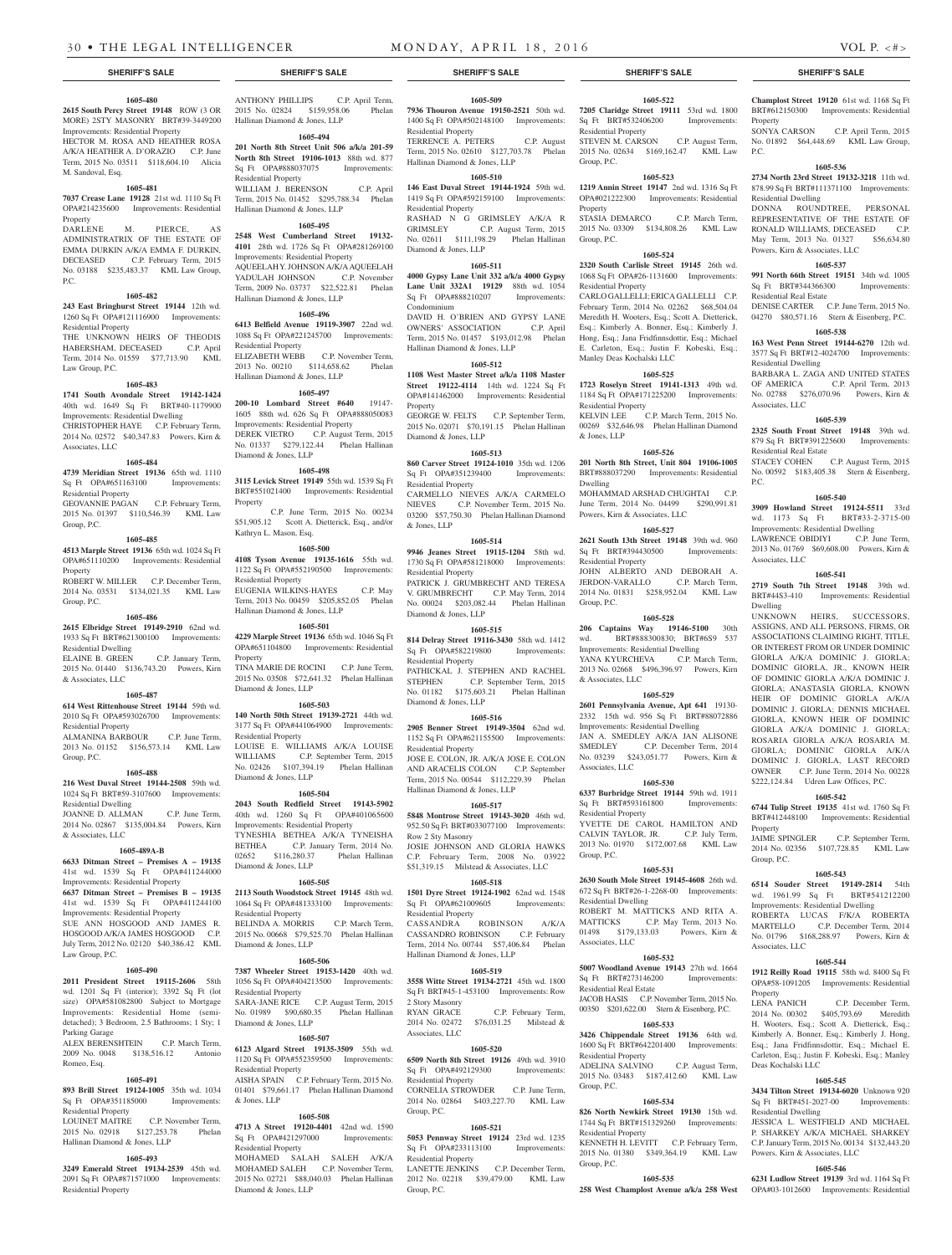**1605-599 1740 Watkins Street 19145-2119** 36th wd. Beginning Point: Situate on the South side of Watkins Street at the distance of 98 feet Eastward from the East side of Eighteenth Street

ROSE MARIE MAZZIO C.P. July Term, 2015 No. 02768 \$222,201.95 Richard J.

**1605-600 2514 Tulip Street 19125** 31st wd. 1120 Sq Ft OPA#311250100 Improvements: Residential

TROY GRANT C.P. September Term, 2010 No. 02934 \$110,417.55 Phelan Hallinan

**1605-601 4924 Rubicam Street 19144** 12th wd.

OTIS CELLON EVANS (DECEASED) C.P. July Term, 2014 No. 02025 \$108,959.65

**1605-602 4969 North 2nd Street 19120** 42nd wd.

ARA HAYWARD C.P. July Term, 2014 No. 02356 \$48,439.33 Emmanuel J. Argentieri, Esq. **1605-603 2032 Loney Street 19152-3205** 56th wd. 1226 Sq Ft OPA#561554401 Improvements:

REGINALD K. HARRIS AND CHERESSE T. HARRIS C.P. October Term, 2014 No. 01862 \$291,049.93 Phelan Hallinan Diamond &

**1605-604 2531 South Millick Street 19142** 40th wd. 752 Sq Ft PRCL#402044000 Subject to Mortgage Subject to Rent Improvements: Row 2 Sty

SSRC INVESTMENT, LLC A/K/A SSRC INVESTMENTS, LLC C.P. January Term, 2015 No. 00978 \$81,406.53 Brett L. Messinger, Esq. and Ryan A. Gower, Esq. **1605-605 1844 West Champlost Street 19141** 17th wd. 1415 Sq Ft OPA#17-1204400 Improvements:

KAI HARRIS C.P. January Term, 2013 No. 03640 \$101,972.37 Justin F. Kobeski, Esq.; Kimberly A. Bonner, Esq.; Scott A. Dietterick, Esq.; Jana Fridfinnsdottir, Esq.; Michael E. Carleton, Esq.; Manley Deas Kochalski LLC **1605-606 4421 Sherwood Road 19131** 52nd wd. 1640 Sq Ft OPA#521196900 Improvements:

ANGELA B. PEEBLES C.P. November Term, 2014 No. 02949 \$85,824.40 Joseph

**1605-607 1352 South Street, Unit 312 P20 19147** 2nd wd. 1455 Sq Ft BRT#888303284 Improvements: Residential Property FANNIE MAE LEE AND JUSTIN W. LEE C.P. July Term, 2015 No. 02140 \$434,388.57

**1605-608 1341 Weaver Street 19150** 50th wd. 1082 Sq Ft OPA#502320600 Improvements:

THE UNKNOWN HEIRS OF RUTH GALLOWAY, DECEASED AND ROBERT B. GALLOWAY A/K/A ROBERT GALLOWAY, JR., INDIVIDUALLY AND SOLELY IN HIS CAPACITY AS HEIR OF RUTH GALLOWAY, DECEASED C.P. August Term, 2015 No. 01026 \$115,834.14 KML Law Group, P.C. **1605-609 3847 Pearson Avenue 19114-2832** 57th wd. 1358 Sq Ft OPA#572154126 Improvements:

MATTHEW R. CURLEY A/K/A MATTHEW CURLEY AND THERESA M. GALLAGHER C.P. August Term, 2015 No. 04658 \$202,124.62 Phelan Hallinan Diamond & Jones, LLP **1605-610 7107 North Broad Street 19126** 61st wd. 1888 Sq Ft OPA#611213100 Improvements:

LLOYD SAUNDERS, III, BELIEVED HEIR OF THE ESTATE OF SAUNDRA F. SAUNDERS; MARK SAUNDERS, BELIEVED HEIR OF THE ESTATE OF SAUNDRA F. SAUNDERS; DAVID A. SAUNDERS, BELIEVED HEIR OF THE ESTATE OF SAUNDRA F. SAUNDERS C.P. April Term, 2014 No. 01178 \$158,123.27

**1605-611 2203 Lott Street, a/k/a 2203 Lott Avenue 19115-3316** 58th wd. 1086 Sq Ft

Improvements: Row 2sty Masonry

Nalbandian, III, Esq.

Diamond & Jones, LLP

Michael F.J. Romano, Esq.

BRT#121188800

BRT#422397300

Residential Property

Jones, LLP

Masonry

Residential Property

Residential Dwelling

KML Law Group, P.C.

Residential Property

Residential Property

Residential Property

KML Law Group, P.C.

R. Loverdi, Esq.

Property

OLUWATOYIN FAWOLE C.P. November Term, 2014 No. 02980 \$16,216.55 Law

DOUGLAS HART, JR. A/K/A DOUGLAS HART A/K/A DOUGLAS T. HART; ANNTWINETTE DUPREE-HART A/K/A ANNTWINETTE DUPREE HART C.P. March Term, 2015 No. 04311 \$127,063.99 Phelan Hallinan Diamond & Jones, LLP **1605-587 7911 Gilbert Street 19150** 50th wd. 1224 Sq Ft OPA#502129800 Improvements: Residential

NAFHRAH ABRAHAM-CUFF C.P. April Term, 2015 No. 00397 \$96,797.70 KML

**1605-588 1731 North Aberdeen Street 19131** 52nd wd. Land Area: 880 Sq Ft; Improvement Area: 1138

DEBORAH WILLIAMS C.P. December Term, 2015 No. 1564 \$49,743.63 Kevin S.

**1605-589 722 East Westmoreland Street 19134** 33rd wd. 1200 Sq Ft OPA#331095400 Improvements:

LONNIE H. SPEARMAN, JR. C.P. September Term, 2014 No. 03008 \$74,317.72

**1605-590 5216 Heston Street 19131** 52nd wd. (formerly part of the 34th wd.) 1155 Sq Ft BRT#521036700 Improvements: Residential

MOSES O. AJAYI C.P. August Term, 2015 No. 002334 \$61,036.60 Stern & Eisenberg, P.C. **1605-591 136 North 2nd Street, Unit 5D a/k/a 136-138 North 2nd Street, Unit 5D 19106** 5th wd. 1270 Sq Ft BRT#888053741 Improvements:

RICHARD A. STEVENS C.P. August Term, 2014 No. 02690 \$503,526.00 Stern &

**1605-592 271 Wingohocking Street, a/k/a 271 West Wingohocking Street 19140** 42nd wd. 960 Sq Ft OPA#422002300 Improvements:

MARK A. WOODRUFF C.P. October Term, 2014 No. 01687 \$53,939.07 Phelan Hallinan

**1605-593 6150 Lebanon Avenue 19151** 34th wd. 2090 Sq Ft BRT#342126900 Improvements:

ADRIAN B. WASHINGTON A/K/A ADRIAN WASHINGTON C.P. February Term, 2015 No. 01799 \$176,478.12 Stern & Eisenberg, P.C. **1605-594 8832 Blue Grass Road 19152** 57th wd. 3363 Sq Ft BRT#571194600 Improvements:

THE UNKNOWN HEIRS, EXECUTORS AND DEVISEES OF THE ESTATE OF BOBBIE R. LEWIN C.P. July Term, 2015 No. 02095 \$117,682.07 Stern & Eisenberg, P.C. **1605-595 158 West Ruscomb Street 19120-3412** 42nd wd. 1050 Sq Ft OPA#422150000 Improvements: Residential Property FRANK WILLIAMS C.P. August Term, 2012 No. 01724 \$70,561.46 Phelan Hallinan

**1605-596 3627 Almond Street 19134** 45th wd. 1172 Sq Ft OPA#451290100 Improvements:

DAWN WIKIERA AND JOHN J. WIKIERA C.P. September Term, 2013 No. 03600 \$168,923.83 KML Law Group, P.C. **1605-597 2408 East York Street 19125** 31st wd. 2709 Sq Ft OPA#313148100 Improvements:

FRANK SCHMIDT AND MARGARET SCHMIDT C.P. November Term, 2014 No. 01917 \$136,485.91 KML Law Group, P.C. **1605-598 2824 Walnut Hill Street 19152-1503** 57th wd. On Westerly Side of Walnut Hill St. 427' 7/8" from the Northerly side of Taunton St.; Front: 28'1" Depth: 190'2" BRT#571073307 DEBBIE EDWARDS C.P. April Term, 2014 No. 043000 \$29,068.19 Louis P. Vitti, Esq.

Offices of Gregory Javardian, LLC **1605-586 1932 North 23rd Street 19121-2025** 32nd wd. 2124 Sq Ft OPA#322119300 Improvements:

Residential Property

Property

Law Group, P.C.

Sq Ft BRT#521323700

Residential Property

KML Law Group, P.C.

Residential Real Estate

Eisenberg, P.C.

Residential Property

Diamond & Jones, LLP

Residential Real Estate

Residential Real Estate

Diamond & Jones, LLP

Residential Property

Residential Property

Real Estate

Frankel, Esq.; Banks & Banks

## Property

ISAAC P. IVERY AND DORIS ANN IVERY C.P. July Term, 2013 No. 02704 \$53,575.60 Kimberly A. Bonner, Esq.; Scott A. Dietterick, Esq.; Jana Fridfinnsdottir, Esq.; Michael E. Carleton, Esq.; Manley Deas Kochalski LLC

#### **1605-547**

**2238 South 15th Street 19145** 26th wd. 1916 Sq Ft BRT#261162800 Improvements: Residential Property

#### ADRIAN FIELDS C.P. January Term, 2015 No. 03143 \$302,677.97 KML Law Group, P.C.

## **1605-548**

**353 West Master Street 19122** 18th wd. 1065 Sq Ft BRT#182319300 Improvements:

Residential Dwelling MELISSA RUIZ AND JUAN ADAMES C.P. March Term, 2014 No. 03054 \$187,852.03 Powers, Kirn & Associates, LLC

## **1605-549**

**6621 Tackawanna Street 19135** 55th wd. 1088 Sq Ft BRT#552254000 Improvements: Residential Property DAVID SASSE, JR. AND LAURA SASSE

C.P. March Term, 2015 No. 01057 \$113,939.99 KML Law Group, P.C.

### **1605-550**

**334 West Woodlawn Street 19144** 12th wd. 1401 Sq Ft OPA#124087600 Improvements: Residential Property

SHERRY N. WRIGHT C.P. March Term, 2012 No. 00733 \$115,496.85 Meredith H. Wooters, Esq.; Scott A. Dietterick, Esq.; Kimberly A. Bonner, Esq.; Kimberly J. Hong, Esq.; Jana Fridfinnsdottir, Esq.; Michael E. Carleton, Esq.; Justin F. Kobeski, Esq.; Karina Velter, Esq.; Manley Deas Kochalski LLC

#### **1605-551**

**3145 North Sheridan Street 19133** 37th wd. 920 Sq Ft OPA#372037300 Improvements: Residential Property

A-LIST INVESTMENTS, LLC; DERRIC VANHINKLE C.P. December Term, 2010 No. 01093 \$46,311.74 Meredith H. Wooters, Esq.; Scott A. Dietterick, Esq.; Kimberly A. Bonner, Esq.; Kimberly J. Hong, Esq.; Jana Fridfinnsdottir, Esq.; Michael E. Carleton, Esq.; Justin F. Kobeski, Esq.; Karina Velter, Esq.; Manley Deas Kochalski LLC

#### **1605-552**

**3129 Holly Road 19154** 66th wd. 1152 Sq Ft BRT#663017600 Improvements: Residential **Property** 

TERRIANNE DENIKEN C.P. November Term, 2015 No. 02815 \$59,956.15 KML Law Group, P.C.

#### **1605-553**

**7156 Montague Street 19135-1109** 41st wd. 1120 Sq Ft OPA#412256800 Improvements:

Residential Property DOROTHY E. GRAZIOSO C.P. February Term, 2015 No. 02800 \$45,056.62 Phelan

Hallinan Diamond & Jones, LLP

### **1605-554**

**5343 Lesher Street 19124-1243** 62nd wd. 1030 Sq Ft OPA#622232700 Improvements: Residential Property HECTOR MELENDEZ C.P. March Term,

2015 No. 03450 \$57,610.31 Phelan Hallinan Diamond & Jones, LLP

### **1605-555**

**3666 Frankford Avenue 19134** 45th wd. 1432

## Sq Ft OPA#452284800 Improvements:

Residential Property CHUONG VAN TRAN C.P. August Term, 2015 No. 04654 \$57,097.96 KML Law

## Group, P.C.

**1605-556 2219 Fuller Street 19152** 56th wd. 1344 Sq Ft

#### OPA#562027600 Improvements: Residential Property

BETH ANN SOBON AND MATTHEW M. SOBON, JR. A/K/A MATTHEW M. SOBON A/K/A MATTHEW SOBON C.P. February Term, 2015 No. 01957 \$200,378.70 KML Law Group, P.C.

#### **1605-557**

**2528 South Edgewood Street 19142-3505**  40th wd. 1120 Sq Ft OPA#40-2-0391-00 Improvements: Residential Property MOHAMED S. TOUNKARA C.P. July Term, 2015 No. 03266 \$31,064.44 Phelan Hallinan Diamond & Jones, LLP

#### **1605-558**

**1825 West Champlost Avenue a/k/a 1825 Champlost Avenue 19141** 17th wd. 1360 Sq Ft OPA#171211700 Improvements: Residential Property<br>RUSSELL STEWART C.P. May Term,

2015 No. 01627 \$30,024.67 KML Law

Group, P.C.

**1605-559 3631 Bellaire Place 19154** 66th wd. 1368 Sq Ft OPA#663438100 Improvements: Residential Property SONDRA BOXER AND WILLIAM BOXER C.P. August Term, 2015 No. 02422 \$190,445.51 KML Law Group, P.C.

## **1605-560**

**2303 South Front Street 19148** 39th wd. 1066 Sq Ft OPA#391224500 Improvements: Residential Property GINA GAUTIERI C.P. May Term, 2015 No. 01965 \$139,045.34 KML Law Group, P.C. **1605-561**

**715 East Cornwall Street 19134** 33rd wd. 1260 Sq Ft OPA#331122800 Improvements: Residential Property SHEILA A. NEWSOME C.P. June Term, 2015 No. 01964 \$41,130.82 KML Law Group, P.C.

#### **1605-562**

**5434 Euclid Street 19131** 52nd wd. 1096 Sq Ft OPA#522031800 Improvements: Residential Property JOHN R. FINCH C.P. August Term, 2015

No. 04834 \$77,310.91 KML Law Group, P.C.

## **1605-563**

**258 South 56th Street 19139-3903** 60th wd. 1280 Sq Ft OPA#604215500 Improvements: Residential Real Estate JOSEPH CREIGHTON C.P. September Term, 2015 No. 01225 \$64,142.82 Stern & Eisenberg, P.C.

#### **1605-565**

**6928 Ogontz Avenue 19138-2012** 10th wd. 1304 Sq Ft OPA#102011400 Improvements: Residential Property DENEEN MILLER C.P. July Term, 2015 No. 02570 \$105,416.50 Phelan Hallinan Diamond & Jones, LLP

**1605-566 470 Harmon Road 19128-4201** 21st wd. 2702 Sq Ft OPA#212355200 Improvements: Residential Property HERBERT WILSON, III AND JILL E.

MCDOUGAL WILSON C.P. August Term, 2015 No. 00216 \$346,209.13 Phelan Hallinan Diamond & Jones, LLP

## **1605-567**

**6545 Wyncote Avenue 19138** 10th wd. BRT#102091000 CHRISTINE M. JACKSON (DECEASED)

C.P. April Term, 2012 No. 02938 \$192,175.10 Emmanuel J. Argentieri, Esq.

### **1605-568**

**1134 Gerritt Street 19147-5604** 1st wd. 1176 Sq Ft OPA#012421900 Improvements: Residential Property RICHARD NASUTI C.P. August Term, 2015

No. 01156 \$158,207.47 Phelan Hallinan Diamond & Jones, LLP **1605-569**

**6448 Woodcrest Avenue 19151-2407** 34th wd. 1408 Sq Ft OPA#344111300 Improvements: Residential Property BERTRUM T. NEWBY A/K/A BARTRUM T. NEWBY C.P. April Term, 2015 No. 01049<br>\$63,515.62 Phelan Hallinan Diamond & Phelan Hallinan Diamond & Jones, LLP

### **1605-570**

**5013 North Fairhill Street 19120** 49th wd. 1500 Sq Ft OPA#491171600 Improvements: Residential Property FELIX INFANTE A/K/A FELIX OMAR<br>INFANTE C.P. May Term, 2011 No. C.P. May Term, 2011 No. 01357 \$67,883.01 Meredith H. Wooters, Esq.; Scott A. Dietterick, Esq.; Kimberly A. Bonner, Esq.; Kimberly J. Hong, Esq.; Jana Fridfinnsdottir, Esq.; Michael E. Carleton, Esq.; Justin F. Kobeski, Esq.; Karina Velter, Esq.; Manley Deas Kochalski LLC

## **1605-571**

**2400 Orthodox Street 19137** 23rd wd. 2025 Sq Ft BRT#231018700 Improvements: Residential Property

 C.P. September Term, 2015 No. 02408 \$32,687.74 Scott A. Dietterick, Esq., and/or Kathryn L. Mason, Esq.

#### **1605-572**

**2912 South 62nd Street 19142-3406** 40th wd. 1200 Sq Ft BRT#402113500 Improvements: Residential Dwelling LISA COLEMAN AND CONRAD COLEMAN C.P. November Term, 2014 No. 02119 \$81,162.24 Law Offices of Gregory Javardian, LLC

## **1605-573**

**510 West King Street a/k/a 510 King Street**  Residential Dwelling

#### **SHERIFF'S SALE SHERIFF'S SALE SHERIFF'S SALE SHERIFF'S SALE SHERIFF'S SALE**

**19144-4614** 12th wd. 1578 Sq Ft OPA#12-4- 0216-00 Improvements: Residential Property DONNA GREENE C.P. July Term, 2015 No. 01576 \$119,437.37 Phelan Hallinan Diamond & Jones, LLP

#### **1605-574**

P.C.

**1802 Kinsey Street 19124** 23rd wd. 2088 Sq Ft OPA#232066100 Improvements: Residential Property MARY PRATT C.P. June Term, 2015 No. 02341 \$83,663.41 KML Law Group,

**1605-575**

## **2923 South Juniper Street 19148-4950** 39th wd. 1376 Sq Ft OPA#395354000 Improvements: Residential Property ARTHUR P. JULIANO, III AND RENEE

JULIANO C.P. February Term, 2013 No. 01079 \$139,763.23 Phelan Hallinan Diamond & Jones, LLP **1605-576**

## **2512 South Bellford Street a/k/a 2512**

**Bellford Street 19153** 40th wd. 1145.9 Sq Ft BRT#404145800 Improvements: Residential Dwelling YAMEEKA L. FOSTER A/K/A YAMEEKA

FOSTER C.P. July Term, 2015 No. 01746 \$75,346.58 Law Offices of Gregory Javardian, LLC

#### **1605-577**

**3527 East Crown Avenue 19114-1916** 66th wd. 1260 Sq Ft OPA#661230800 Improvements: Residential Property THOMAS HINTON; JENNIFER HINTON C.P. December Term, 2012 No. 04006 \$219,137.43 Phelan Hallinan Diamond &

### **1605-578**

Jones, LLP

**1333 McKinley Street 19111** 53rd wd. 1090 Sq Ft OPA#531027500 Improvements: Residential Property CARMEN J. ALICEA C.P. June Term,

2015 No. 02822 \$69,059.26 KML Law Group, P.C. **1605-579**

**5630 Loretto Avenue 19124-1013** 35th wd. 1322 Sq Ft OPA#351392700 Improvements: Residential Property

JONATHAN WASHINGTON, IN HIS CAPACITY AS HEIR OF EUGENE HINES, DECEASED; UNKNOWN HEIRS, SUCCESSORS, ASSIGNS, AND ALL PERSONS, FIRMS, OR ASSOCIATIONS CLAIMING RIGHT, TITLE, OR INTEREST FROM OR UNDER EUGENE HINES, DECEASED C.P. April Term, 2015 No. 01129 \$101,514.82 Phelan Hallinan Diamond & Jones, LLP

#### **1605-580**

**2614 East York Street 19125** 31st wd. 742.55 Sq Ft PRCL#313151100 Subject to Mortgage Subject to Rent Improvements: Row 2 Sty Masonry MARC BAXTER C.P. October Term, 2015

No. 02323 \$117,193.83 Brett L. Messinger, Esq. and Ryan A. Gower, Esq.

### **1605-581**

**6054 Kingsessing Avenue 19142-2425** 40th wd. 1500 Sq Ft BRT#401261200 Improvements: Residential Dwelling NADIR J. ASADI C.P. July Term, 2015 No.

03287 \$116,310.88 Law Offices of Gregory

**1605-582 5115 Harlan Street 19131-4415** 44th wd. 1402 Sq Ft BRT#442173200 Improvements:

MILLICENT S. WILLIAMS A/K/A MILLICENT WILLAIMS AND MAURICE P. CAUSEY C.P. October Term, 2014 No. 02922 \$34,242.53 Law Offices of Gregory

**1605-583 5916 North 7th Street 19120** 61st wd. 1342 Sq Ft PRCL#612241300 Subject to Mortgage Improvements: Residential Row House<br>TRINA S. STERLING C.P. December

Term, 2004 No. 00714 \$79,916.65 Brett L. Messinger, Esq. and Ryan A. Gower, Esq. **1605-584 7019 Marsden Street 19135** 41st wd. 1440

SANDRA A. BOGAN AND SCOTT A. ROWLAND C.P. February Term, 2015 No. 02201 \$59,350.63 Phelan Hallinan Diamond

**1605-585 5220 Reinhard Street 19143-5020** 51st wd. 942 Sq Ft BRT#512029000 Improvements:

Javardian, LLC

Javardian, LLC

Residential Dwelling

TRINA S. STERLING

Sq Ft OPA#412387200 Residential Property

& Jones, LLP